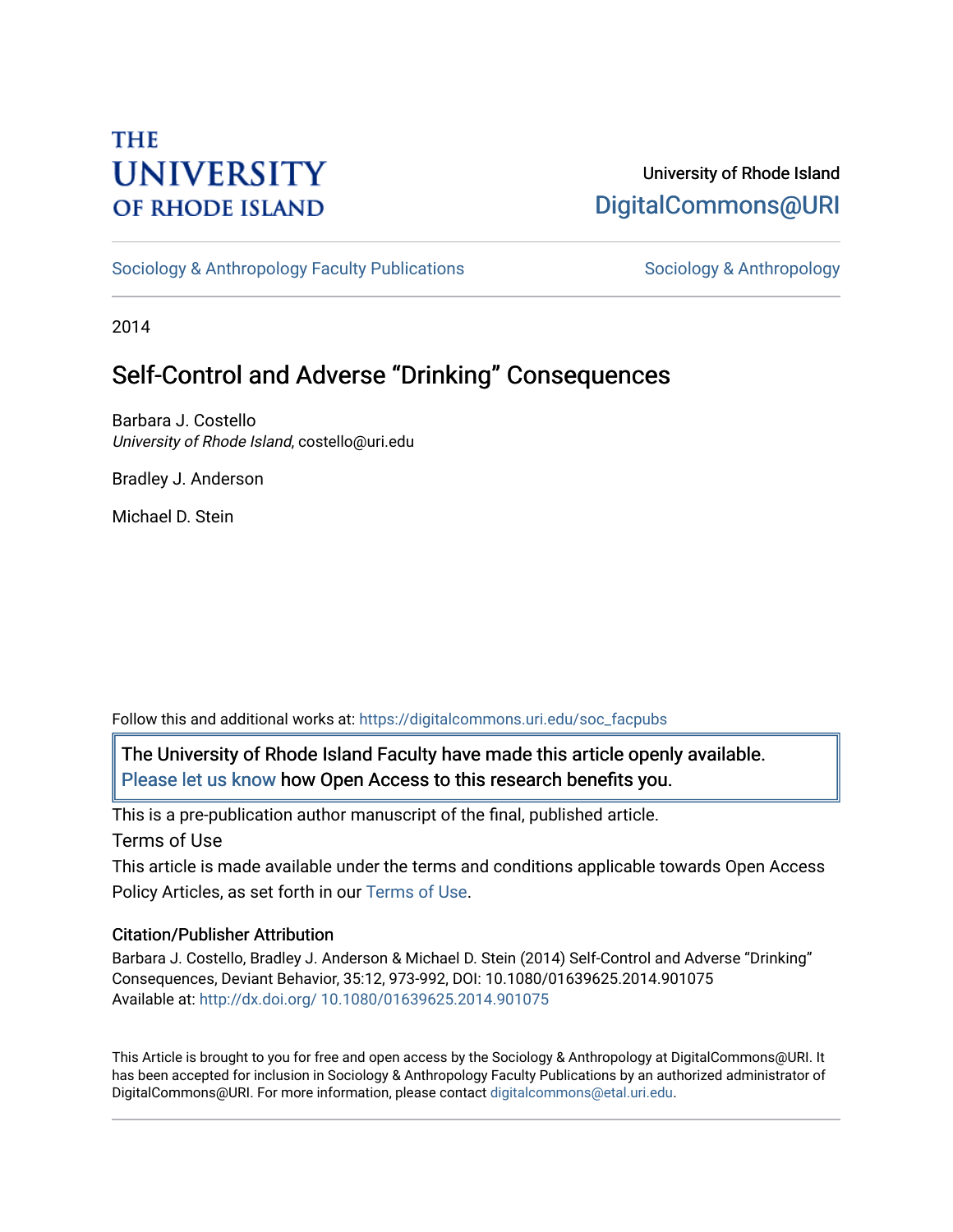Self-Control and Adverse "Drinking" Consequences

February, 2014

### Barbara J. Costello, Ph.D.\* University of Rhode Island, Department of Sociology and Anthropology

Bradley J. Anderson, Ph.D. Butler Hospital, General Medicine Research

Michael D. Stein, M.D. Butler Hospital, General Medicine Research

\*Corresponding Author. Contact: [Costello@uri.edu,](mailto:Costello@uri.edu) University of Rhode Island, Department of Sociology and Anthropology, Chafee Hall, Kingston, RI 02881, (401) 874-2877.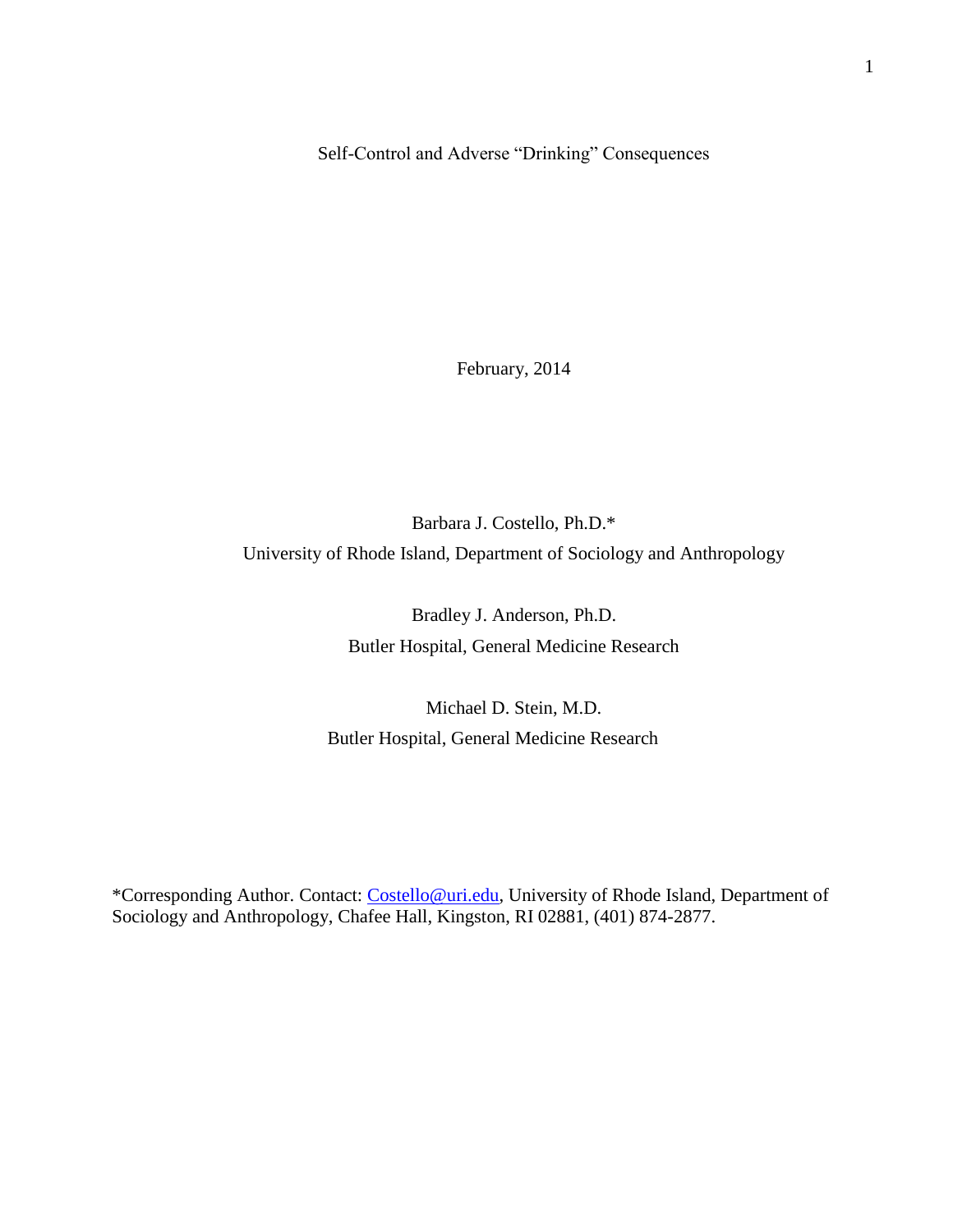#### **SELF-CONTROL AND ADVERSE "DRINKING" CONSEQUENCES**

#### **ABSTRACT**

There is a well-established correlation between alcohol use and a variety of negative outcomes that are apparently direct consequences of alcohol use. These include health problems, problems with relationships, work, and money, criminal behavior, and crime victimization. Most of the research on these adverse consequences in the literature on alcohol use and abuse focuses only on alcohol use itself as a cause of these outcomes. However, Gottfredson and Hirschi's (1990) selfcontrol theory holds that alcohol use and these negative outcomes are likely to have a common cause – low self-control. In this study we test the hypothesis that low self-control is an important predictor of adverse drinking consequences after controlling for alcohol dependence and for frequency and quantity of alcohol use. Using a sample of 190 incarcerated women with hazardous levels of alcohol use, we find that self-control predicts negative drinking consequences better than the combined measures of alcohol dependence, frequency and quantity of drinking, and a frequency by quantity interaction effect. Consistent with Gottfredson and Hirschi's arguments, these findings suggests that various forms of risk-taking behavior and negative outcomes can be conceptualized as indicators of underlying levels of self-control rather than unique problems requiring unique treatment and prevention efforts.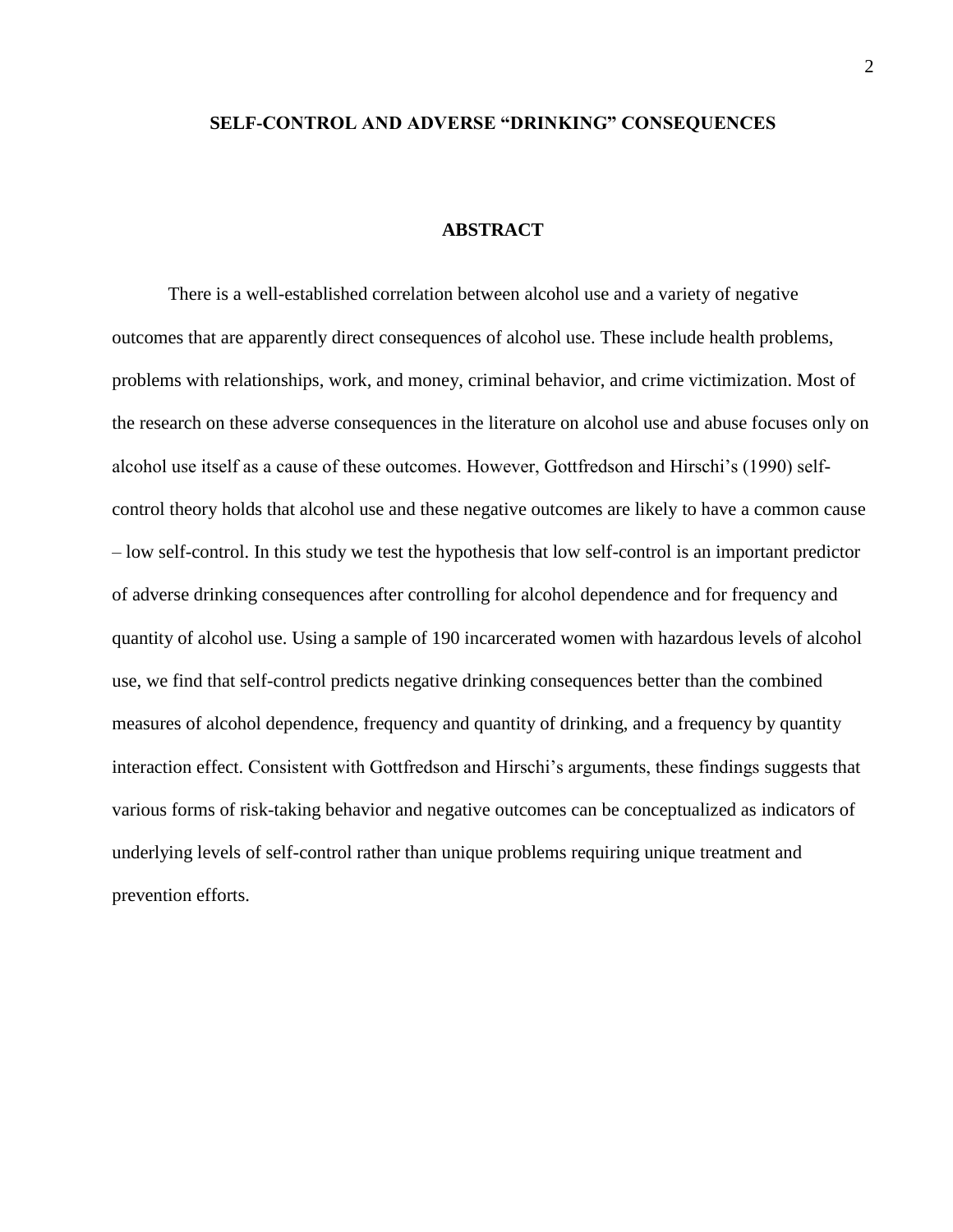Research on Gottfredson and Hirschi's (1990) self-control theory has shown self-control to be a robust predictor of a wide range of criminal and analogous behaviors. The theory has been tested in dozens of different countries (e.g., Rebellon, Straus, and Medeiros, 2008), with different demographic groups within the U.S. (e.g., Vazsonyi and Crosswhite, 2004), and with large, nationally representative samples as well as small convenience samples of groups expected to be quite different in their levels of self-control, such as college students (e.g. Gibbs, Giever, and Martin, 1998) and incarcerated offenders (De Li, 2005). The body of research on self-control theory has led to the conclusion that "self-control is one of the strongest known predictors of crime" (Hay and Forrest, 2008: 1039).

One of Gottfredson and Hirschi's major claims about the theory's generality has not had as much impact on research in criminology and related fields, and that is their claim of versatility in offending and in behaviors analogous to crime. Research has shown that offenders tend not to specialize, and there is widespread recognition that self-control can explain noncriminal behaviors such as alcohol and drug use, accidents, and other forms of risk-taking. However, it is still common to find studies that separate crimes into types such as violent crime, property crime, or substance use and to run separate analyses for each. It is also the case that the study of various forms of deviant behaviors is compartmentalized into different disciplines, with researchers having increasingly narrow areas of specialization (Junger and Dekovic, 2003).

Gottfredson and Hirschi were clear in their position on such compartmentalization. They state, "In our view, the common element in crime, deviant behavior, sin, and accident is so overriding that the tendency to treat them as distinct phenomena subject to distinct causes is one of the major intellectual errors of positive thought and is a major cost of the tendency to divide intellectual problems among academic disciplines" (1990: 10). Essentially, Gottfredson and Hirschi argue that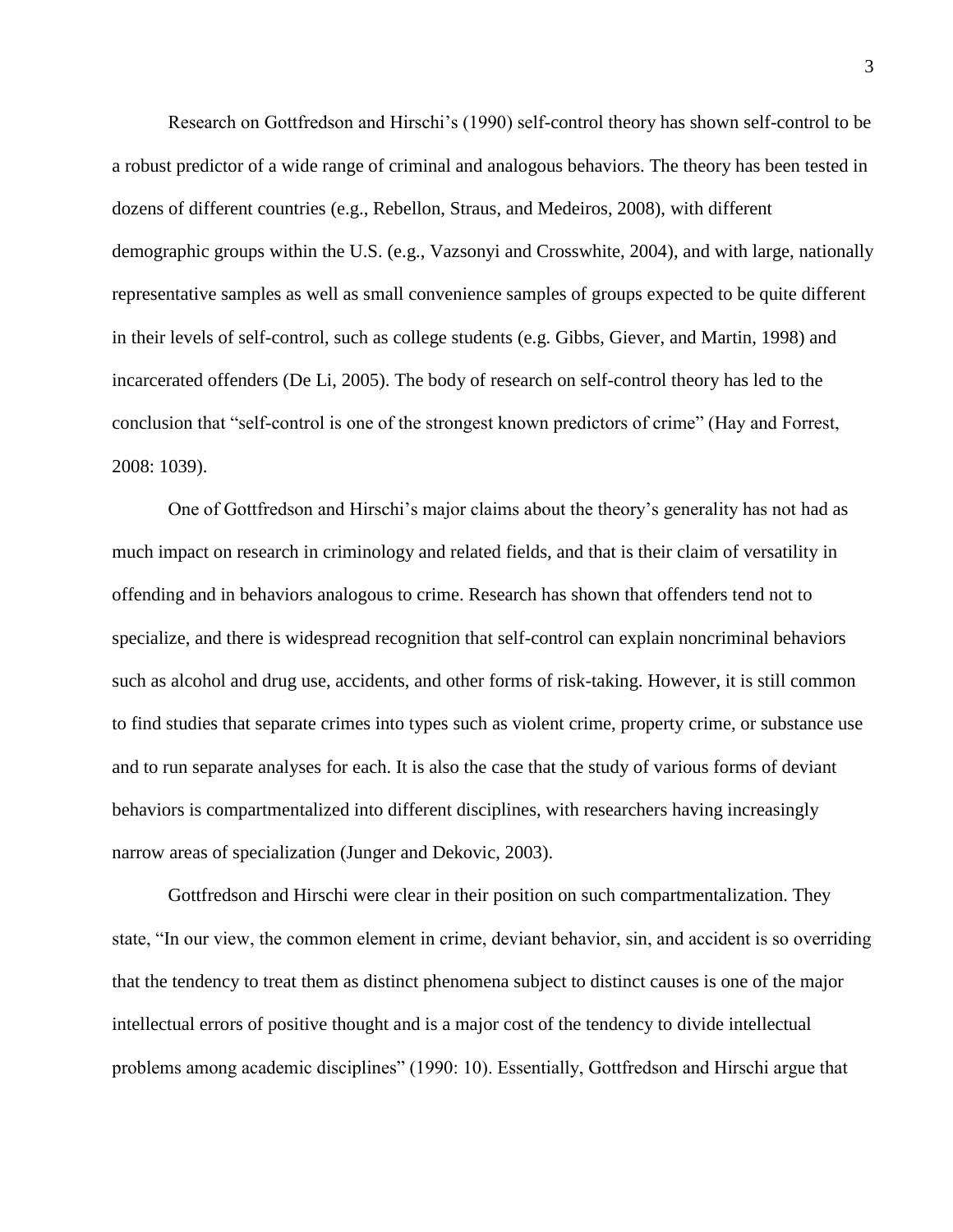different types of deviant behaviors are correlated only because they are common outcomes of low self-control, and thus that these correlations are spurious. In this paper, we evaluate the ability of low self-control to explain negative outcomes that are widely assumed in the literature on alcohol abuse to be caused by heavy alcohol consumption itself, or "adverse alcohol consequences." We argue that many of the apparent negative outcomes of alcohol use are, in fact, the result of low self-control rather than, or in addition to, alcohol use itself, and that research on alcohol and drug use could be significantly improved with the inclusion of self-control as a predictor of negative outcomes.

#### **SELF-CONTROL THEORY**

Gottfredson and Hirschi (1990) argue that the major cause of crime and behavior analogous to crime is low self-control. They conceptualize self-control as a relatively stable individual characteristic that is acquired through the process of early childhood socialization. Gottfredson and Hirschi (1990) hold that humans by nature tend to engage in behaviors that provide immediate gratification, and that self-control, or the ability to defer gratification, must be learned. Children who are consistently supervised and corrected for misbehavior will develop higher levels of self-control, or a general tendency to consider the consequences of their acts before engaging in them. In contrast, children who are not well socialized in early childhood will tend to be impulsive, short-sighted, unable to work toward distant goals, and lacking skills or abilities that require extended periods of training or practice. Once established, individual differences in self-control tend to remain stable across the life course (Gottfredson and Hirschi, 1990).

Gottfredson and Hirschi (1990) contend that low self-control is a very general behavioral tendency with a variety of adverse consequences. Criminal offenders tend to exhibit versatility in offending patterns and do not specialize in certain types of crimes (Britt, 1994; Chapple and Hope,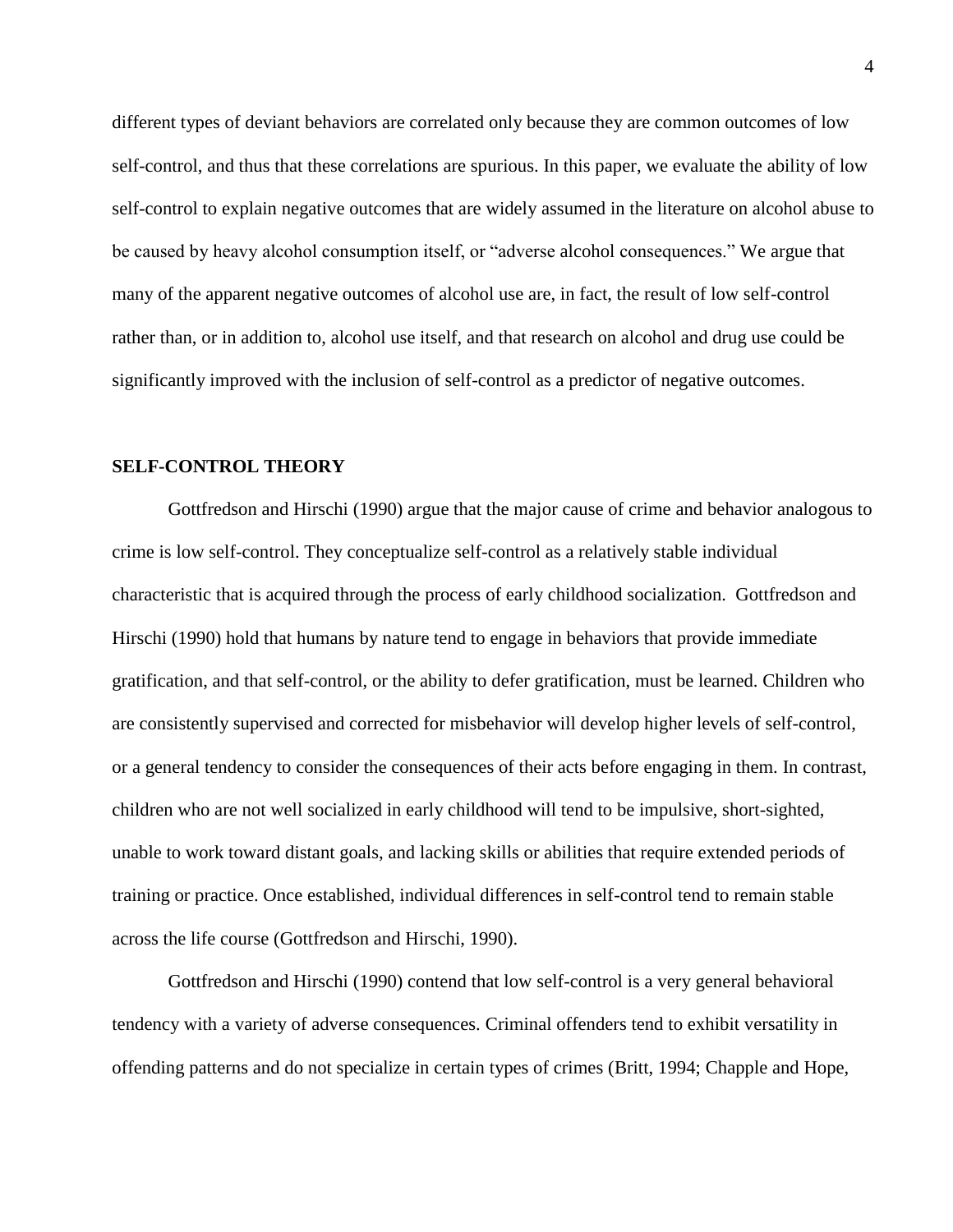2003; DeLisi, 2001; Junger and DeKovic, 2003; McGloin, Sullivan, and Piquero, 2009; Osgood et al., 1988). Offenders also tend to engage in acts analogous to crime, which are not crimes per se but which provide immediate gratification and tend to have long-term negative consequences. For example, offenders are more likely to smoke, drink to excess, gamble, engage in risky sexual behaviors, and have higher rates of accidents and illness (Gottfredson and Hirschi, 1990). Even more broadly, Gottfredson and Hirschi contend that low self-control is associated with a reduced ability to succeed in conventional social institutions such as education, the workplace, and marriage and the family because success in such settings requires planning, commitment, and the ability to delay gratification. Thus, individuals with low self-control are expected to do more poorly in school, have less stable employment patterns, and have more problems maintaining social relationships than those with higher levels of self-control.

Gottfredson and Hirschi (1990) thus view low self-control as a cause of a wide variety of negative outcomes. They criticize the study of various forms of "reckless or imprudent" behavior as separate phenomena requiring unique explanations. They are also critical of searching for causal relationships *between* forms of crime and deviance, arguing instead that the correlations between these behaviors are spurious, the common outcomes of low self-control. As they put it,

This large class of behavior is not systematically incorporated into any modern discipline but is partitioned among problem-oriented researchers in a variety of disciplines. For example, work on the causes of accidents, injuries, and illnesses and on the physical consequences of certain foods, drugs, and activity patterns is carried out by a multitude of researchers without any notion of the common element in these phenomena (Gottfredson and Hirschi, 1990: 10). This common element, according to Gottfredson and Hirschi, is low self-control.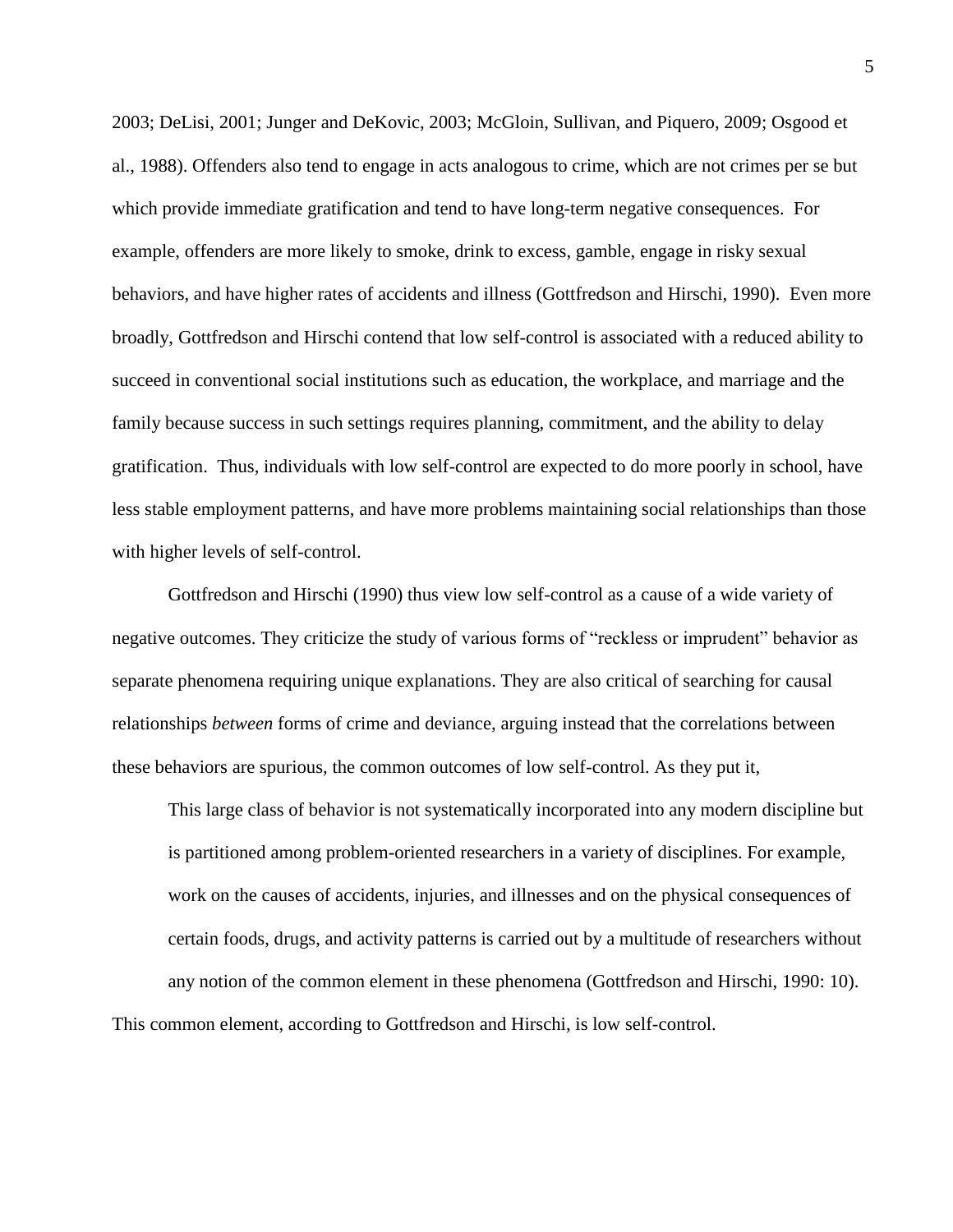Much empirical research has supported Gottfredson and Hirschi's theory. The results of their meta-analysis led Pratt and Cullen to conclude that low self-control theory has garnered "fairly impressive empirical support" (2000: 951). Research subsequent to this meta-analysis has continued to find low self-control to be a robust predictor of crime and a wide variety of acts analogous to crime (Hay and Forrest, 2008). Examples of analogous acts found to be related to low self-control include software piracy (Higgins, 2004), binge or heavy episodic drinking (Costello, Anderson, and Stein, 2006; Gibson, Schreck, and Miller, 2004; Piquero, Gibson, and Tibbets, 2002), illicit sexual behavior (Love, 2006), gambling (Evans et al., 1997), employee theft (Langton, Piquero, and Hollinger, 2006), academic dishonesty (Cochran et al., 1998), school absenteeism (Gibbs and Giever, 1995), and drinking and driving (Piquero and Tibbetts, 1996). Evans et al. (1997) examined the effect of selfcontrol on a broad range of social consequences; they found that low self-control was associated with lower quality relationships with friends and family, lower educational attainment, having more criminal associates, and lower attachment to church. Low self-control may also help explain the robust correlation between conduct disorder and alcohol and other drug use (Pardini, White, and Stouthamer-Loeber, 2007).

#### **SELF-CONTROL, ALCOHOL USE, AND ADVERSE DRINKING CONSEQUENCES**

A number of studies have established the relationship between low self-control, alcohol use, and behaviors associated with alcohol use or abuse. Keane, Maxim, and Teevan (1993) found a negative relationship between behavioral measures of self-control and blood alcohol concentration in a sample of Canadian drivers. Arneklev et al. (1993) found that low self-control was correlated with having more than two or three drinks per week in a sample of adults in an American city. Costello, Anderson, and Stein (2006) found a strong relationship between low self-control and heavy episodic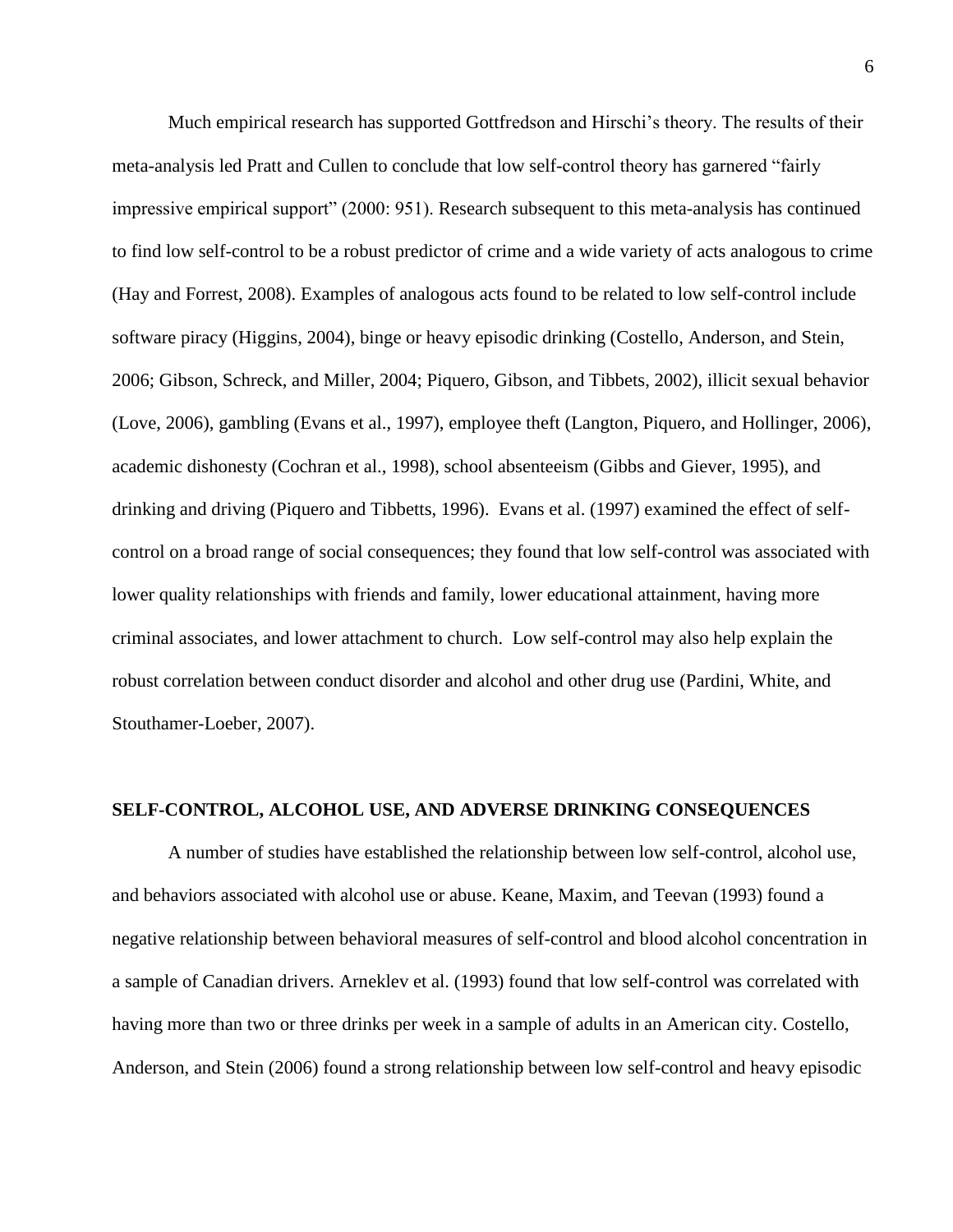(or binge) drinking in a convenience sample of high school students in Fayetteville, Arkansas. Using the Add Health data, Baker (2010) found a significant relationship between low self-control and problematic drinking among adolescents. Wolfe and Higgins (2008) found a relationship between self-control and frequency of drinking among college students. Studies conducted outside the United States have also found significant negative relationships between self-control and alcohol consumption, including a study of college students in Austria (Gerich, 2013), a random sample of Russian adults (Botchkovar and Broidy, 2013), a combined sample including data from youths aged 12-16 years in 25 European countries (Podaná and Buriánek, 2013), and a sample of adolescents in the United States, the Netherlands, Switzerland, and Hungary (Vazsonyi et al., 2001).

Two studies have directly examined the relationship between self-control and negative outcomes of drinking behaviors. Piquero, Gibson, and Tibbetts (2002) analyzed data collected from college freshmen to assess whether low self-control could fully account for the correlation between binge drinking and alcohol-related behaviors. Gibson, Schreck, and Miller (2004) analyzed the same data set, including additional statistical controls for known covariates of binge drinking and testing for interaction effects between binge drinking and alcohol-related behaviors. The data used in both studies focused on binge drinking, measured with a single item asking the respondents how many drinks they consumed during a typical drinking occasion. Students reporting that they did not drink at all were eliminated from the sample, and the remaining students' responses to this question were dichotomized, with those reporting five or more drinks per occasion scored as 1 and 0 otherwise.

Alcohol-related behaviors were measured with eleven questions asking "while drinking alcohol have you ever gotten into trouble with police, been late to school, could have hurt yourself or others, got into fights, missed school or work, had problems with a teacher, had problems with a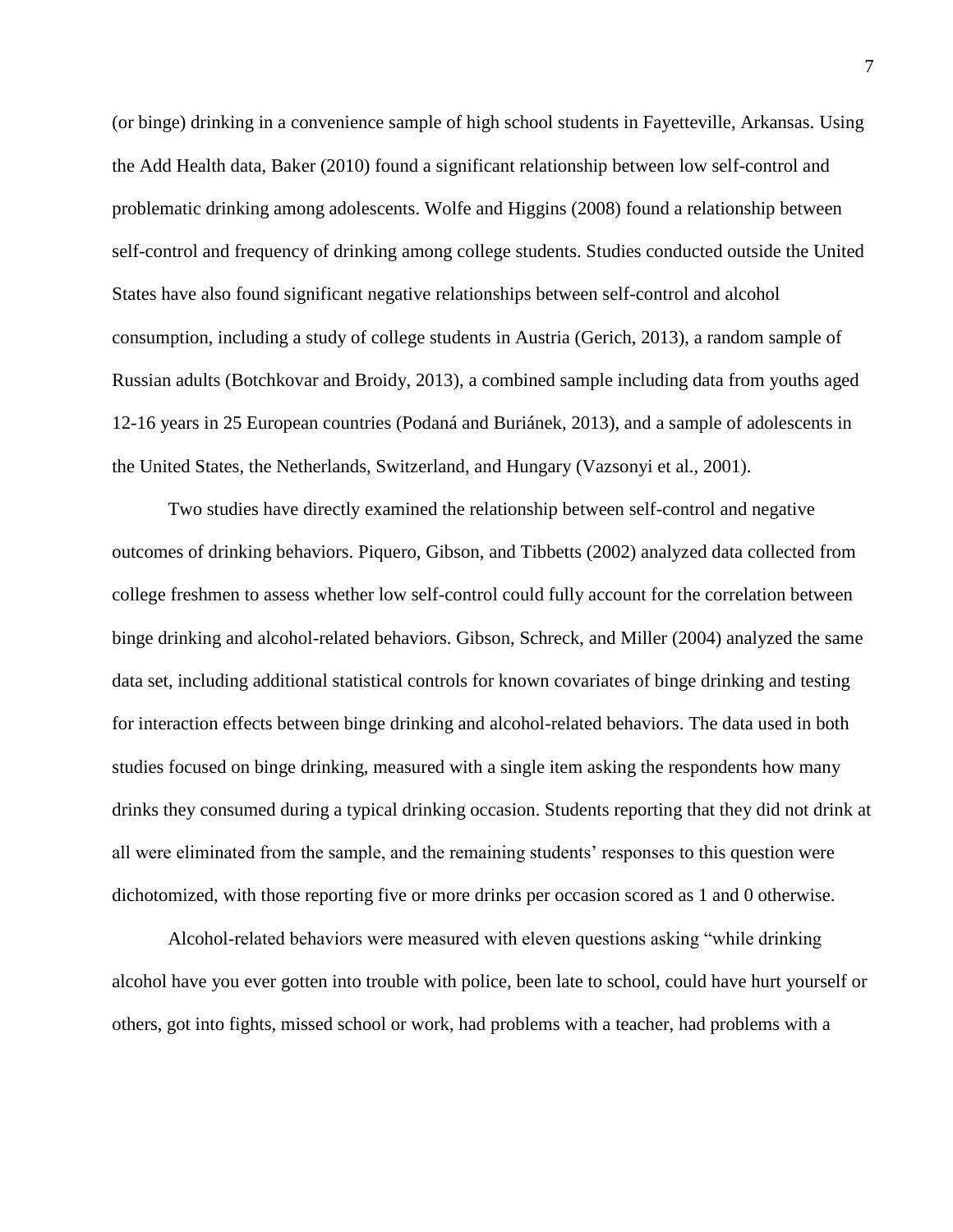friend, stayed home from school, and hurt chances for a raise or better job" (Gibson, Schreck, and Miller, 2004: 414).

In both studies, the authors found that low self-control was significantly associated with both binge drinking and alcohol-related behavior, but contrary to predictions derived from self-control theory, self-control did not fully explain the correlation between the two. Gibson, Schreck, and Miller (2004) found that binge drinking and peer delinquency were both more important predictors of alcohol-related behavior than self-control was. However, consistent with what self-control theory would predict, self-control was still a significant predictor of alcohol-related behavior with drinking held constant, and interaction effects showed that binge drinking itself was not a significant predictor of alcohol-related behavior among those with extremely high levels of self-control.

A similar study by Ribeaud and Eisner (2006) assessed the ability of self-control to explain the correlation between frequency of drug and alcohol use and delinquency. Using a random sample of youths in the Swiss canton of Zurich, they found that self-control substantially reduces the correlation between substance use and delinquency, consistent with expectations from self-control theory. However, self-control did not completely explain the relationship between substance use and delinquency, which were still significantly related controlling for self-control and each of its conceptual dimensions.

There has been some similar research not explicitly drawing on Gottfredson and Hirschi's concept low self-control but on the related concept of impulsivity. Focusing on sexual risk behaviors as the dependent variable of interest, Hayaki, Anderson, and Stein (2006) examined whether impulsivity, measured with Eysenck's I-7 impulsivity index (Eysenck et al., 1985), could explain the positive correlation between drug use and sexual risk behaviors. They found that impulsivity explained risky sexual behavior after controlling for substance use, and of the drugs examined, only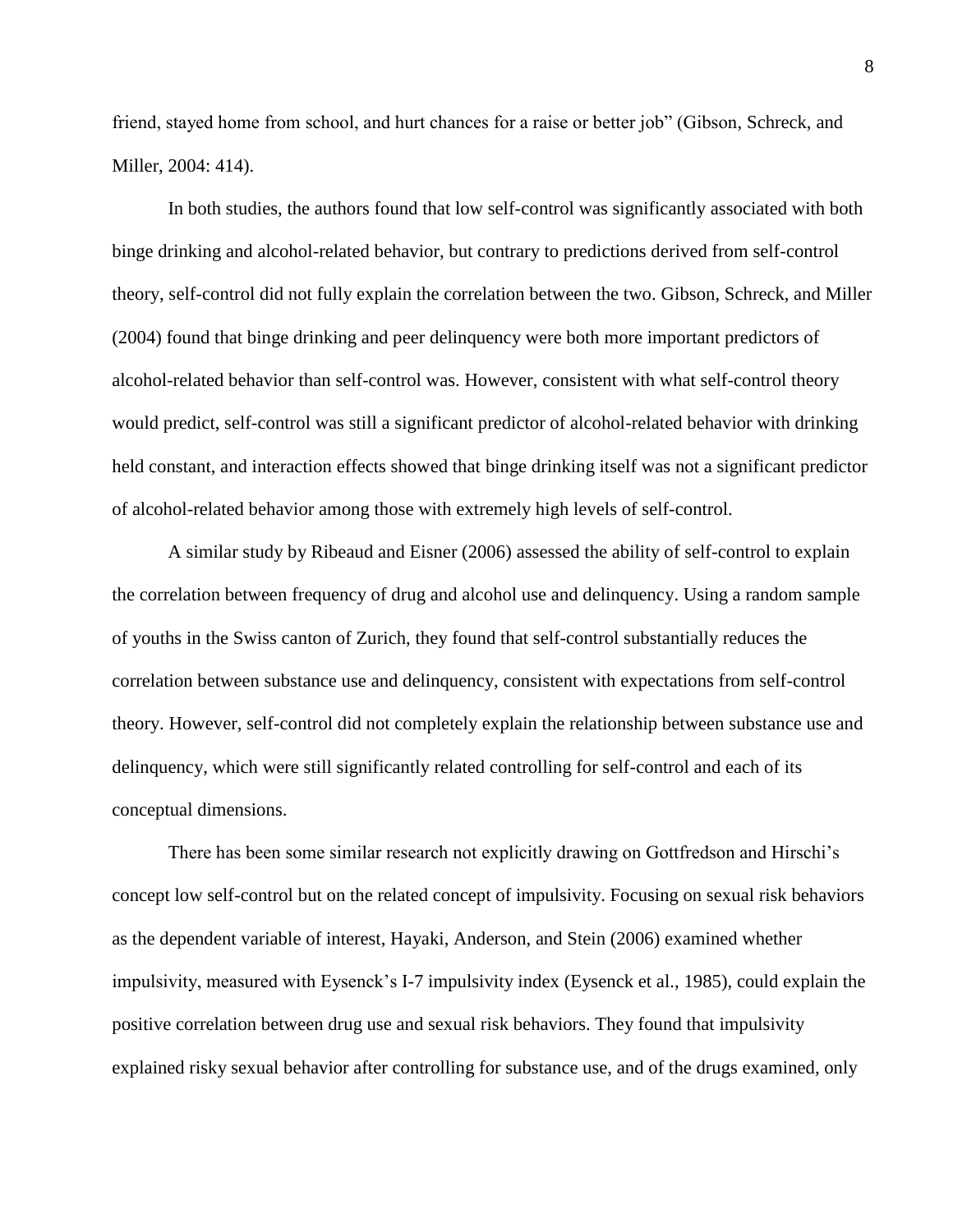cocaine use predicted risky sex once impulsivity was controlled. The authors noted that their research, unlike previous studies, focused on a general trait of impulsivity as opposed to measures of impulsive sexual behavior specifically. Thus their approach in this study was similar to the approach advocated by Gottfredson and Hirschi (1990), taking a more general view of individual differences that predict risky behavior.

Hayaki et al. (2005) similarly found that the Eysenck impulsivity index explained negative life events among substance users beyond the effect of drug use itself. The negative life events measured in the study included accidents, money problems, being arrested or incarcerated, and relationship problems. Hayaki et al. (2005) found that once impulsivity was held constant, there was no relationship between drug use and negative life events. However, their models explained only a modest proportion of the variation in experiencing negative life events with an  $\mathbb{R}^2$  of only .10.

#### **ALCOHOL USE AND ADVERSE DRINKING CONSEQUENCES**

The attempt to assess the negative consequences of alcohol use has a long history (e.g., Jellinek, 1946). However, research focused on these negative consequences, and systematic attempts to develop instruments to measure adverse alcohol outcomes began relatively recently. According to Miller, Tonigan, and Longabaugh (1995: v), this lack of attention to negative outcomes of alcohol use was

". . . surprising since, from the perspective of society, the family, and the alcoholic, the most troubling feature of heavy drinking is its negative effects on behavior, health, and emotional adjustment. *Individuals enter treatments and society pays for services and research on alcoholism because of the direct, disruptive consequences of inappropriate drinking.*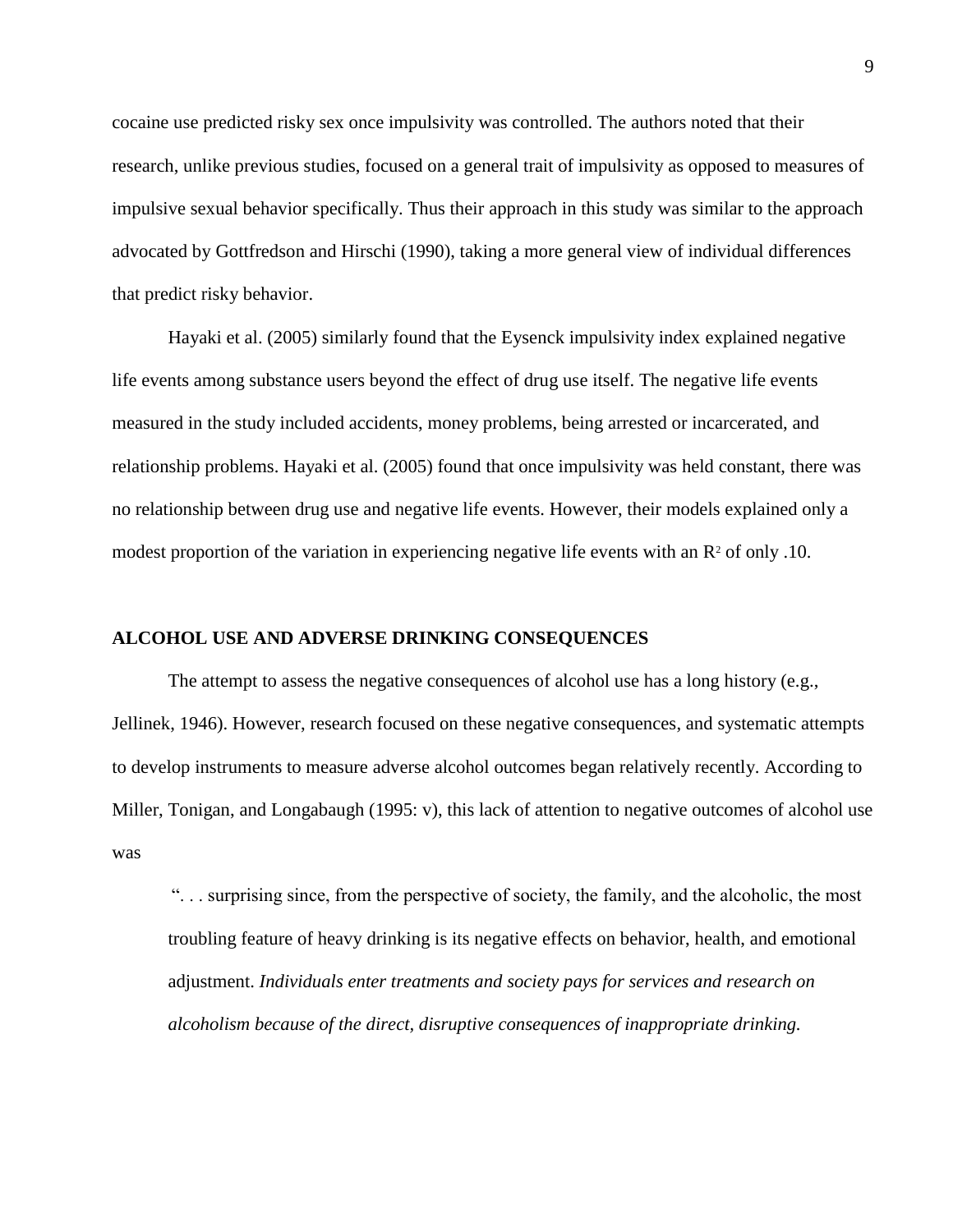It has been well established that persons who are chronic heavy alcohol users or who engage in acute periods of heavy episodic drinking are at increased risk for a broad range of negative health, economic, legal, and social outcomes. [emphasis added]

As is clear in this statement, and as common sense would lead us to expect, the study of negative consequences of alcohol use has focused on alcohol use itself as the primary, or sole, cause of negative outcomes of alcohol use. Studies of the negative effects of alcohol use find a correlation between alcohol use or binge drinking and health problems, accidents, academic problems among students, injuries and fatalities, assaults, arrests, crime victimization, feeling guilty about drinking, financial problems, relationship problems, and problems related to employment. (D'Amico et al., 2001; Graham et al., 2011; Jones-Webb et al., 1997; Plant et al., 2000; Ramstedt, 2002; Strong et al., 2010; Turrisi et al., 2006; Wyllie, Zhang, and Casswell, 2000).

From our perspective, two major problems in this body of literature are that it is largely atheoretical and that it tends to ignore findings from related disciplines that could situate the study of alcohol consequences in a larger body of research and evidence. Studies of adverse consequences typically draw mostly descriptive conclusions about patterns of experiencing negative consequences. The following findings are typical:

"Drinkers in Ireland drink more than in other western European countries and many have risky drinking habits that lead to adverse consequences." Males in Ireland are more likely to binge drink than females, and both volume of drinking and binge drinking affect the likelihood of adverse consequences. (Ramstedt and Hope, 2005: 273).

"Results revealed higher levels of consumption and more negative drinking consequences for men, more psychological distress symptoms reported by women, and stronger relationships between psychological symptoms and drinking consequences than use per se. The association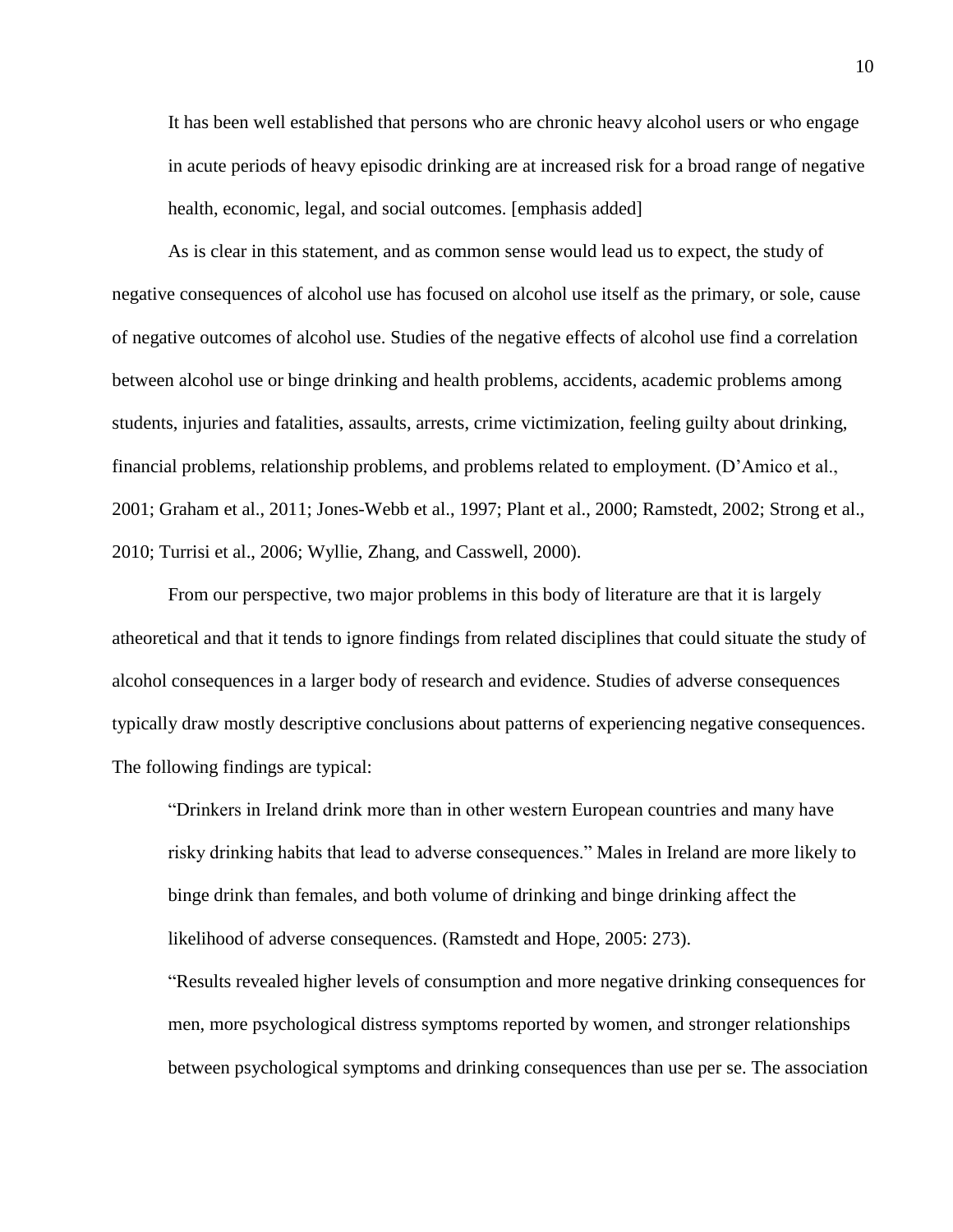between psychological distress and negative drinking consequences was stronger among men than women. . ." (Markman Geisner, Larimer, and Neighbors, 2004: 843).

". . . the effect of both positive and negative drinking reasons on alcohol-related problems was partially mediated by alcohol consumption among both secondary-school students and university students. There were different correlates of problematic drinking among younger and older students, which suggest that different types of intervention should be used with the two age groups" (Cox et al., 2006: 2147).

The lack of theoretically-informed research is particularly unfortunate given the large size and scope of many datasets collected to study alcohol consequences. For example, Wyllie, Zhang, and Casswell (2000) compiled data from ten general population random samples to construct a dataset of over 11,000 adults representative of the population in Auckland, New Zealand. They concluded that some alcohol consequences occur only at high volumes of alcohol consumption while others show a more linear relationship with volume consumed. Variables related to other determinants of alcohol consequences were not included in their analysis. Similarly, Graham et al. (2011) analyze data from a dataset collected by the Gender, Alcohol, and Culture: An International Study (GENACIS) collaboration, which included data from 27 countries and around 40,000 respondents. Although the study looked at the effects of some macro-level social context variables in explaining differences in drinking behavior cross-culturally, there were few survey questions included in the survey that measured variables or processes relevant to criminological theory (some exceptions were measures of stress, and measures of behavior analogous to crime such as drug use, gambling, and overeating) (GENACIS website, 2014). This is true even though the study was focused on gender differences in drinking and alcohol consequences, the incidence of violence in interpersonal relationships, and the effects of social inequality and drinking norms on alcohol use and consequences (GENACIS website,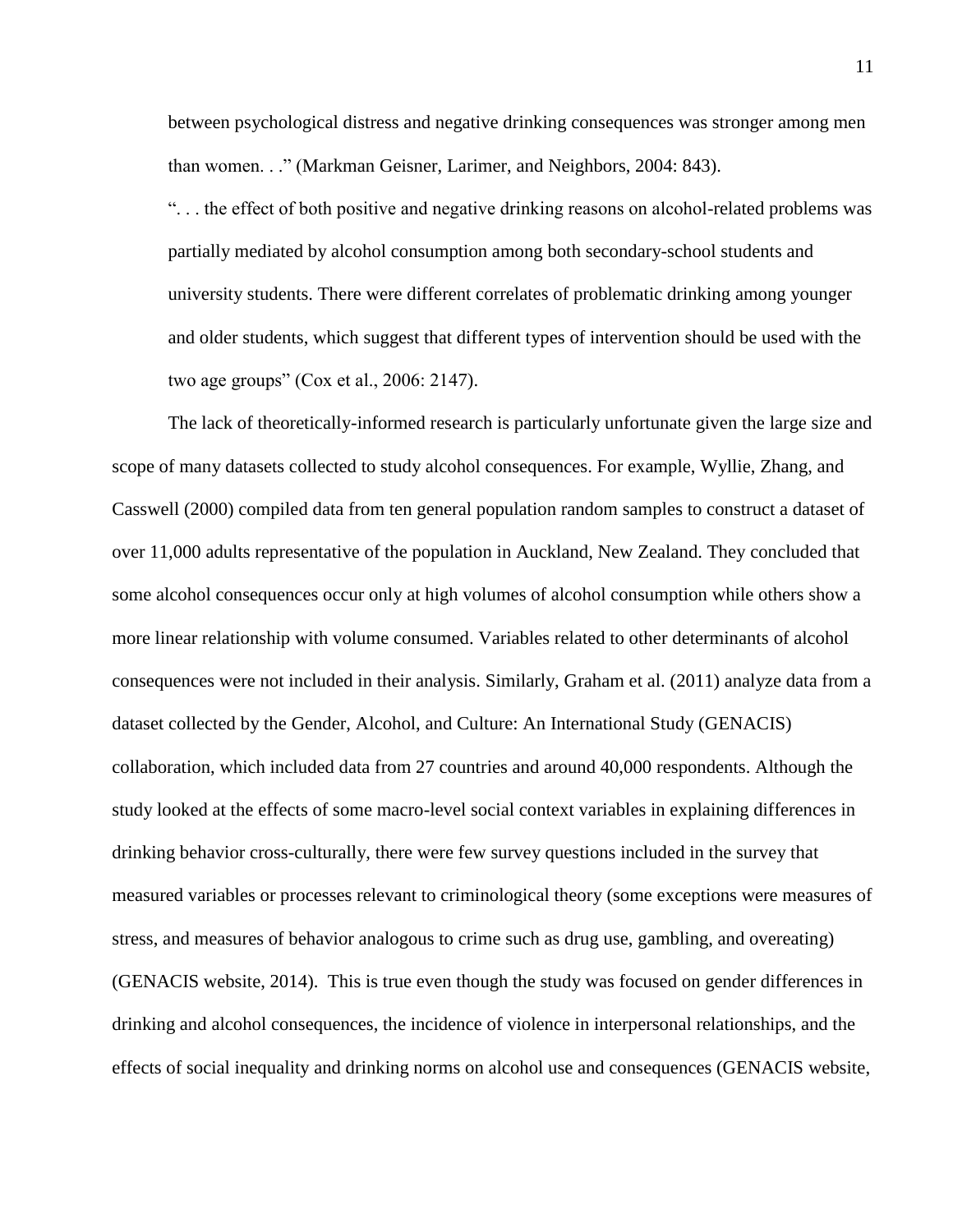2014), which are of interest to criminologists. Graham et al. (2011) conclude that men experienced greater alcohol consequences than women, and that negative consequences were greater in countries with high quantity of alcohol consumption, with fewer drinkers, and with lower gross domestic product and human development indices. However, the implications of this study are much more limited than they might have been with the inclusion of additional measures designed to explain some of these patterns, some of which might have been drawn from criminological research.

That having been said, there has been some attention in the alcohol literature to factors other than alcohol use or abuse itself that may be associated with increased risk of adverse drinking consequences. For example, Glassman, Werch, and Jobli (2007) found that adolescents' self-control strategies to avoid alcohol use, such as deliberately avoiding situations in which others are drinking, significantly predicted reduced alcohol use and fewer negative consequences. Benton, Benton, and Downey (2006), using a college student sample, reported that attitudes towards risk behaviors significantly predicted negative drinking consequences after adjusting for students' use of alcohol, gender, and other potential confounds. Peer alcohol use and perceived drinking norms were found to be positively associated with both alcohol consumption and negative drinking consequences (Jones-Webb et al., 1997)**,** and the relationship between the two independent variables and negative drinking consequences held when alcohol consumption was controlled.

Although these studies recognize that factors other than alcohol use might be associated with adverse alcohol consequences, we argue that this body of research could be significantly improved by situating its hypotheses and findings in the criminological literature, including research on selfcontrol theory and differential association or learning theories.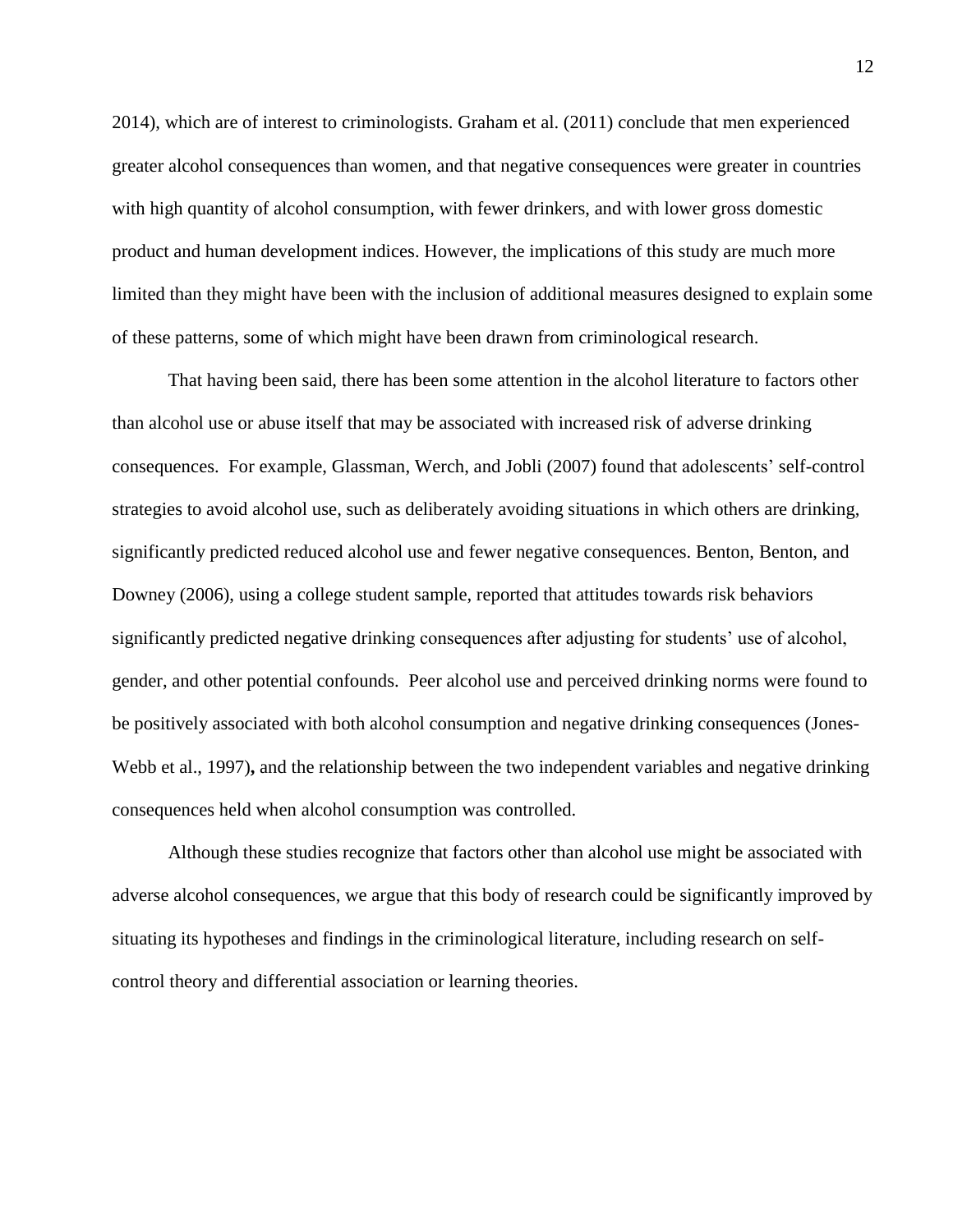#### **Hypothesis**

Although it would be difficult to argue that adverse alcohol consequences are not caused at least in part by alcohol consumption, Gottfredson and Hirschi's theory leads to the prediction that some of the apparent casual relationship between alcohol use and adverse consequences can be explained by the effects of low self-control. We hypothesize that low self-control is an important predictor of adverse drinking consequences after controlling for frequency of alcohol use, quantity of alcohol use, the first-order quantity by frequency of alcohol use interaction, and meeting clinical criteria for recent diagnosis of alcohol dependence.

#### **DATA AND METHODS**

The present study replicates and extends previous research (Costello, Anderson, and Stein, 2006; Gibson, Schreck, and Miller, 2004; Piquero, Gibson, and Tibbetts, 2002 ) using a sample of incarcerated women who met criteria for hazardous alcohol use in the year prior to assessment. Unlike the adolescent and college student samples used in some prior research (Baker, 2010; Costello, Anderson, and Stein, 2006; Gibson, Schreck, and Miller, 2004), this adult cohort entered the study with hazardous levels of pre-incarceration alcohol use and high risk of adverse drinking consequences. We would also expect this cohort of incarcerated women to exhibit relatively low levels of self-control. While normative standards defining self-control have not been established, Grasmick et al. (1993) presented item means and standard deviations observed on a randomly selected sample of 396 Oklahoma City adults. We used t-tests to compare our observed item means to those reported by Grasmick et al. (1993). Our sample of incarcerated women exhibited significantly ( $p < .05$ ) lower self-control on every scale item. Clearly, then, our results cannot be safely generalized to any larger population. At the same time, our sample provides the opportunity to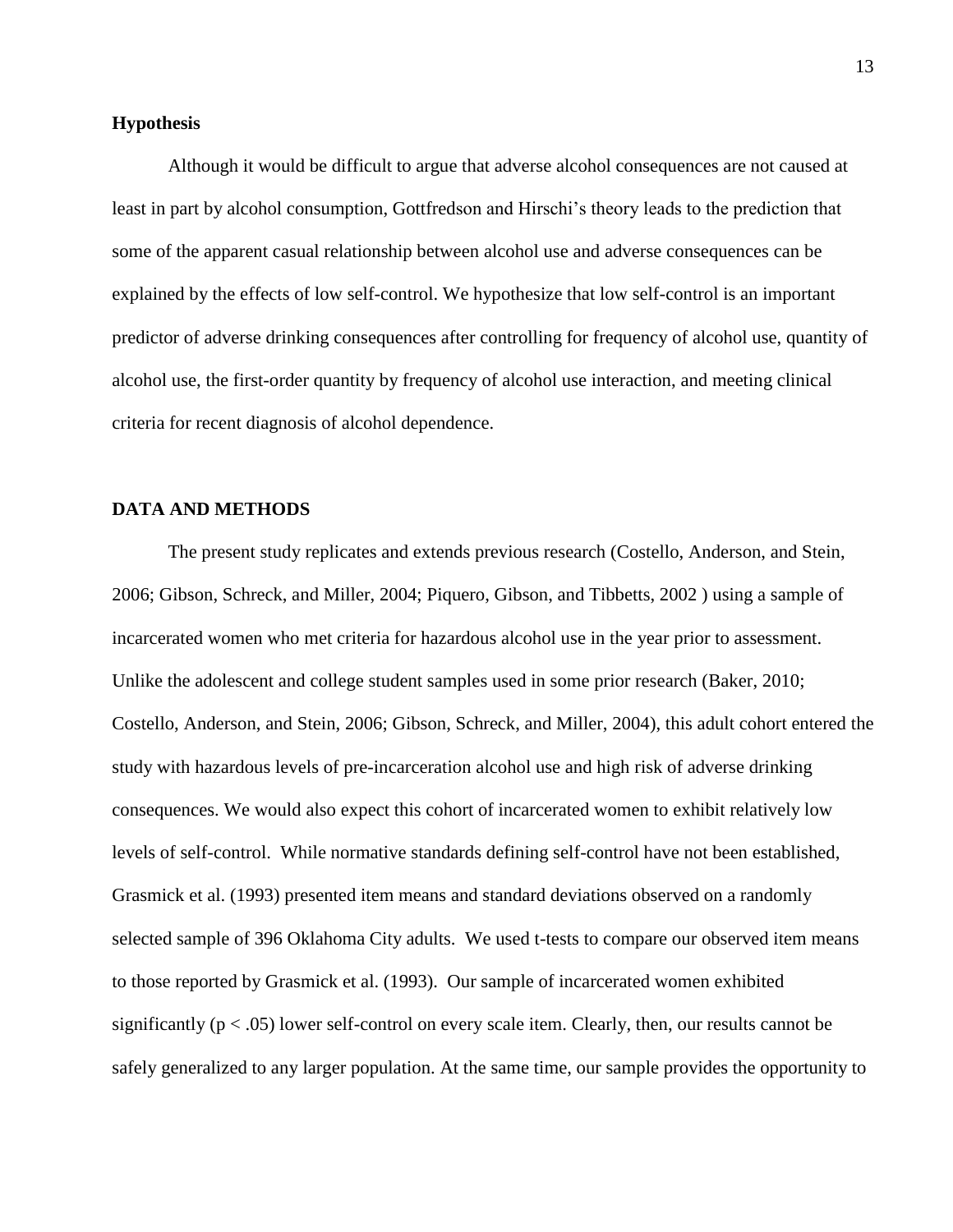test for a relationship between self-control and adverse consequences among a group lower in selfcontrol relative to many samples used in prior research.

Our study also significantly improves upon previous studies due to the quality of measures of alcohol use, including alcohol dependence and both frequency and quantity of drinking. These more detailed measures are able to provide a more definitive test of our hypothesis than previous research that relied on a single dichotomous measure of whether the respondent typically had five or more drinks when he or she consumed alcohol (Gibson, Schreck, and Miller, 2004). We are also able to improve on previous research by controlling for parental alcohol abuse and peer use and support for drinking (Gibson, Schreck, and Miller, 2004; Piquero, Gibson, and Tibbetts, 2002).

We analyzed baseline data collected from incarcerated women enrolled in a randomized clinical trial designed to test the effectiveness of a brief motivational interviewing intervention on post-release alcohol use and HIV risk behaviors (Stein et al., 2010). Participants were recruited from the woman's facility at the Rhode Island Department of Corrections (RI DOC) Adult Correctional Institute (ACI). Because there are no county jails in the geographically small state of Rhode Island, the ACI encompasses all jail, prison, and rehabilitative housing inmates of all levels, including those awaiting arraignment or trial.

Participants were eligible to participate in the study if they were English speaking, planned to reside in Rhode Island for a period of 6 months following release, had engaged in an HIV riskbehavior (engaged in unprotected male-female vaginal or anal sex  $\geq$  3 times, or shared drug injection equipment  $\geq 3$  times in the 90 days prior to incarceration), and screened positive for hazardous drinking. Hazardous drinking was defined as a score of 8 or higher on the alcohol use disorders identification test, or consuming 4 or more drinks on one occasion 3 or more times in the 90 days prior to incarceration, or consuming an average of 8 or more drinks per week in the 90 days prior to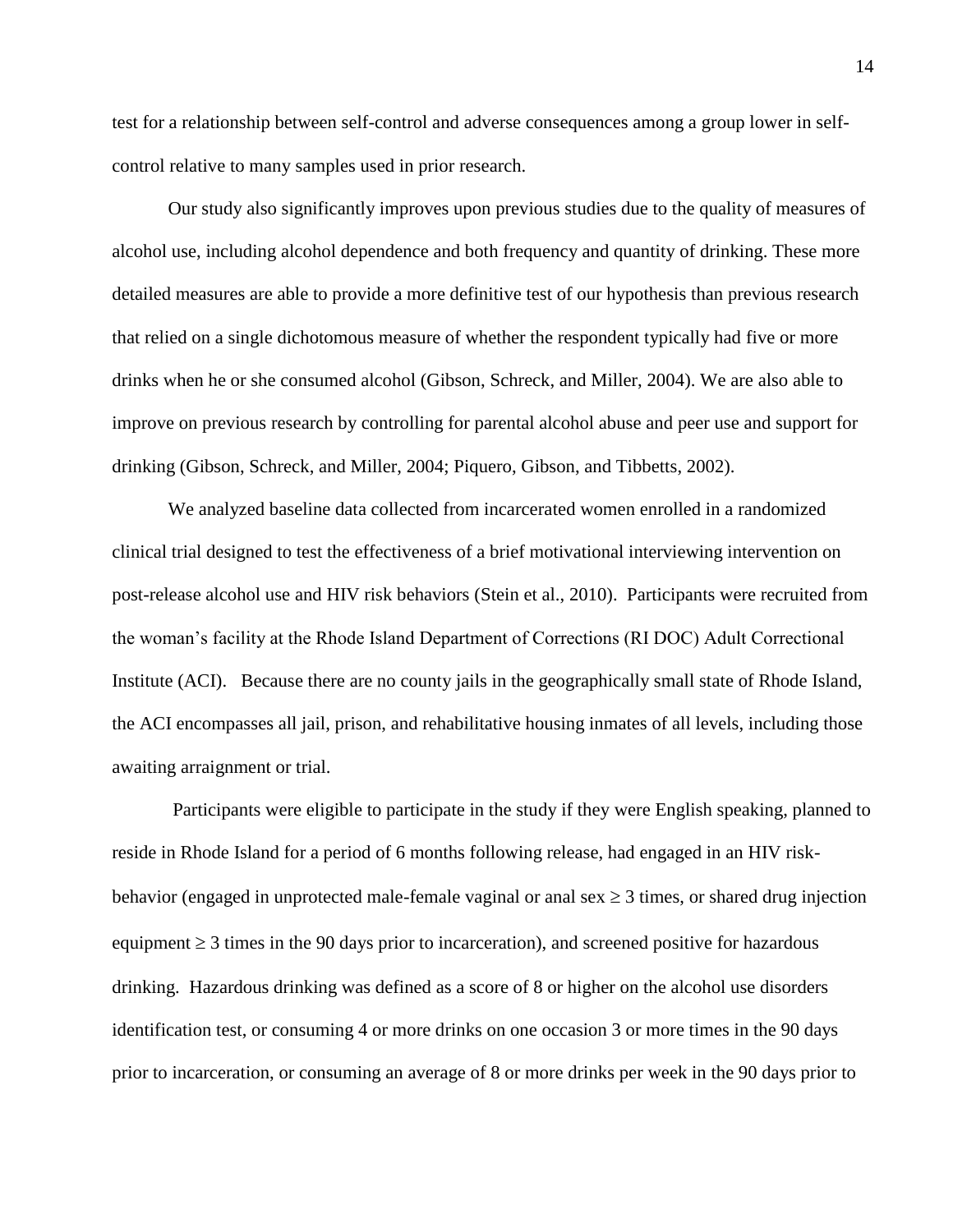incarceration. Of 1,545 participants screened for inclusion in the study, 239 met eligibility criteria, and 190 (79.5%) of the eligible women agreed to participate and completed the baseline assessment. The study protocol and intervention are described more fully in Hebert et al. (2008). All screening and face-to-face interviews were conducted by trained, female research assistants in unmonitored rooms.

#### **Measures**

Adverse alcohol consequences were assessed using a 14-item index asking participants if their use of alcohol had ever caused or contributed to specific negative social consequences. These items are typical of measures used in the literature on alcohol use and adverse alcohol consequences, and the measures reflect the type of difficulties that Gottfredson and Hirschi (1990) hypothesize would be caused by low-self control. Participants were asked about money problems, car accidents, involvement in physical fights, arrests, injuries to self and others, job loss, problems in sexual relationships, relationship and family problems, loss of child custody, and unplanned pregnancy (see Table 4 for item wording.) Internal consistency reliability for the 14-item summated rating index was .85.

Gottfredson and Hirschi (1990) originally conceptualized self-control as a unidimensional construct encompassing 6 dimensions: impulsivity, being self-centered, preferring simple tasks, riskseeking, preference for physical rather than mental activities, and temper. There has been some controversy over measurement of self-control, particularly with regard to the use of attitudinal measures versus behavioral ones (Gunter and Bakken, 2012; Piquero, 2008). Gottfredson and Hirschi advocate the use of behavioral rather than attitudinal measures of self-control, but problems of tautology can arise depending on the dependent variables of interest in a particular study. In the case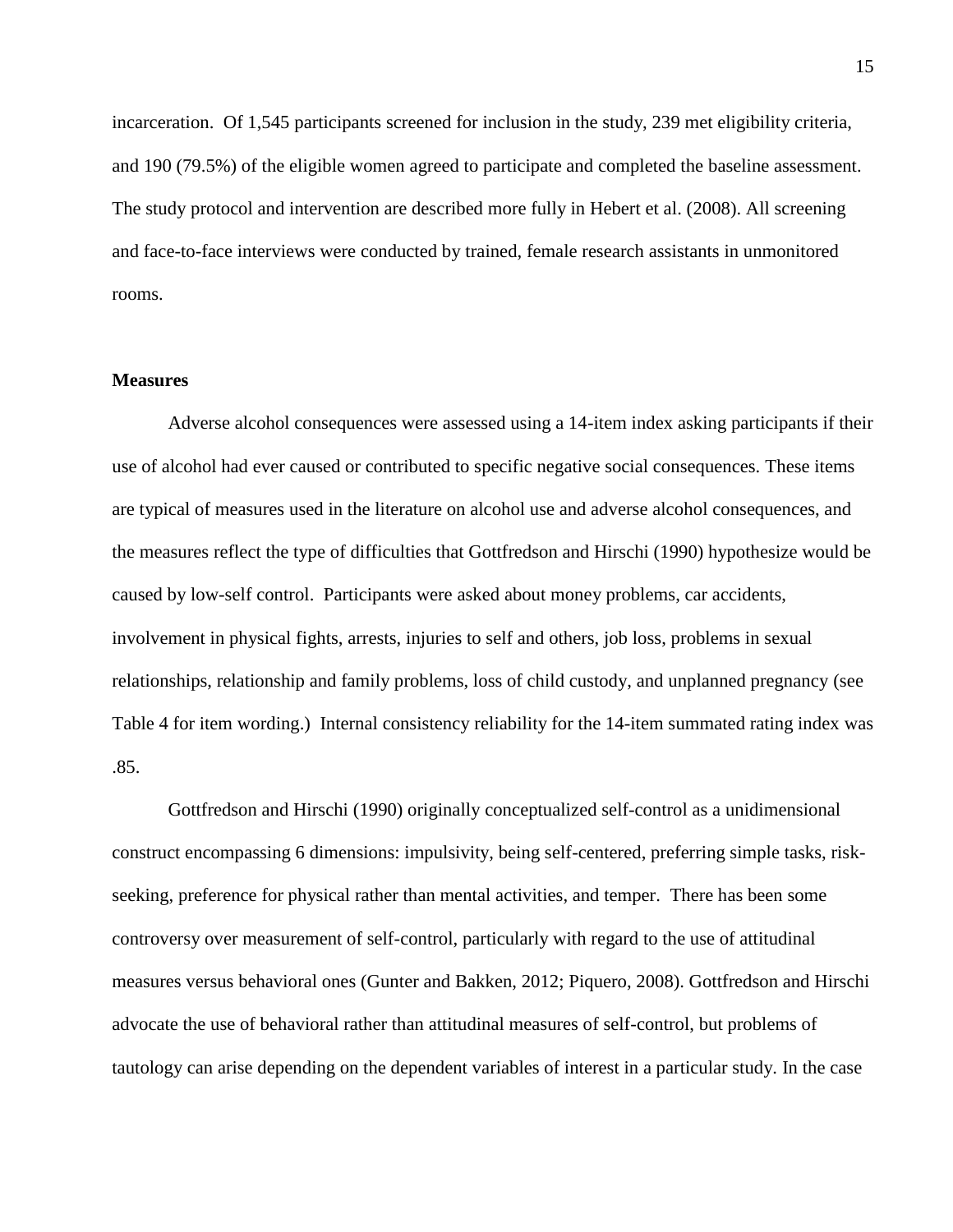of the present study, it's clearly problematic to use behavioral measures of self-control such as alcohol use given our interest in distinguishing between self-control and alcohol use as predictors of negative drinking outcomes. In addition, there is evidence that the attitudinal measures originally developed by Grasmick et al. (1993) predict deviance as well as or better than some behavioral measures (Gunter and Bakken, 2012; Pratt and Cullen, 2000).

Thus, in this study we adapt the 24-item attitudinal measure of self-control originally developed by Grasmick et al. (1993). The full scale includes 4 items assessing each of the six elements of self-control described above. Response categories ranged from 1, "strongly disagree," to 4 "strongly agree." Items were recoded so that high scores corresponded with high self-control. Arneklev et al. (1993) and Grasmick et al. (1993) have argued the items represent a single underlying construct. Others have dropped selected items based on factor loadings (e.g., Love, 2006), and Cochran et al. (1998) reported that the items representing the preference for physical rather than mental activities did not fit well with the scale. Nagin and Paternoster (1993) argued that treating the index as a single dimensional measure was appropriate when testing hypotheses derived from selfcontrol theory.

We used principal components factor analysis and item analysis to explore the psychometric properties of the index. We considered multiple criteria in determining the number of factors to retain. Consistent with previous research (Grasmick et al., 1993; DeLisi, Hochstetler, and Murphy, 2003) six principal components had eigenvalues greater than 1.0. However, also consistent with previous research, an examination of the scree plot suggested retaining a single factor. Monte Carlo simulations (Zwick & Velicer, 1986) have generally found Horn's (1965) parallel analysis and Velicer's minimum average partial (Velicer, 1976) to be the best criteria for determining the number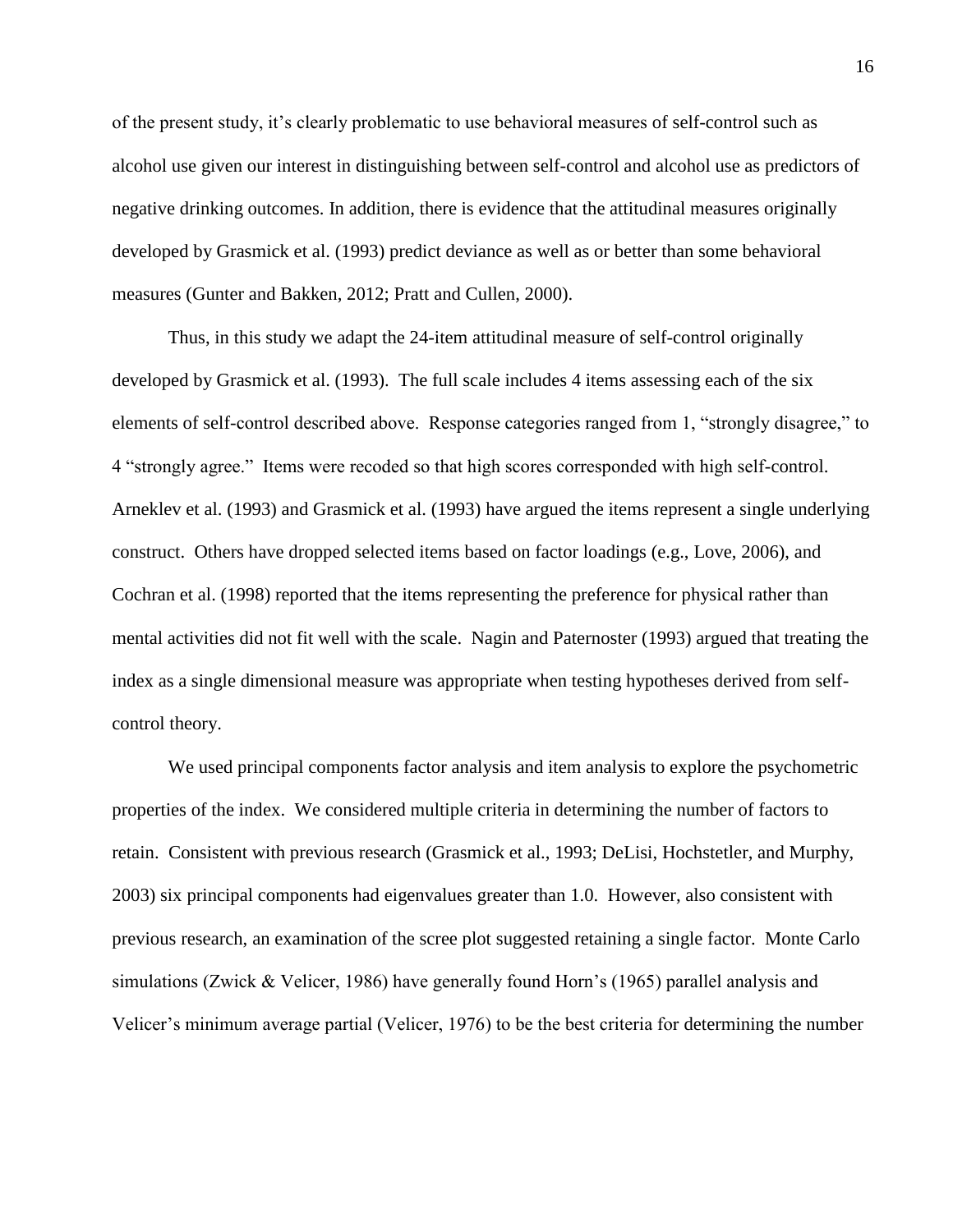of components to retain. Both criteria suggested a one factor solution (see Appendix 1 for item wording and factor loadings.)

Based on initial factor loadings and an examination of item-total statistics and effect on internal-consistency reliability, 6 items were deleted from the final index. Factor loadings for the final 18 items all exceeded .40 and internal consistency reliability of the final 18-item self-control index was .88. We also note that while internal consistency reliability for the full 24-item index was slightly lower (Cronbach's  $\alpha$  = .869), analyses using the full index generated results that were substantively and statistically consistent with those we report here.

There is substantial evidence for a correlation between peer deviance and deviance (Pratt and Cullen, 2000), and specifically for a correlation between peer alcohol use and alcohol use (Baker, 2010; Gibson, Schreck, and Miller, 2004) For this reason, we include in our analyses a three-item index assessing peer support for drinking. The items were "how many of the people you spend time with have an alcohol or drug problem," "how many of the people you spend time with would support your sobriety or abstinence or efforts to reduce your alcohol use" (reverse coded), and "how many of the people you spend time with encourage your drinking?" Items were scored on a 5 point scale  $(0 =$ none,  $1 =$ some,  $2 =$ half,  $3 =$ most,  $4 =$ all).

Drinking frequency and quantity were assessed using a 90-day time-line-follow-back method (TLFB) (Sobell & Sobell, 1992). The TLFB is a very widely used measure of substance use in the drug and alcohol use literature. Participants are prompted to remember important dates, such as birthdays, anniversaries, and holidays, which are marked on a calendar. Using the calendar as a memory aid, they are then asked to recall days they consumed alcohol and the number of drinks consumed. The method has been shown to have good psychometric properties in a range of populations (Sobell et al., 2001). Days on which participants reported being institutionalized were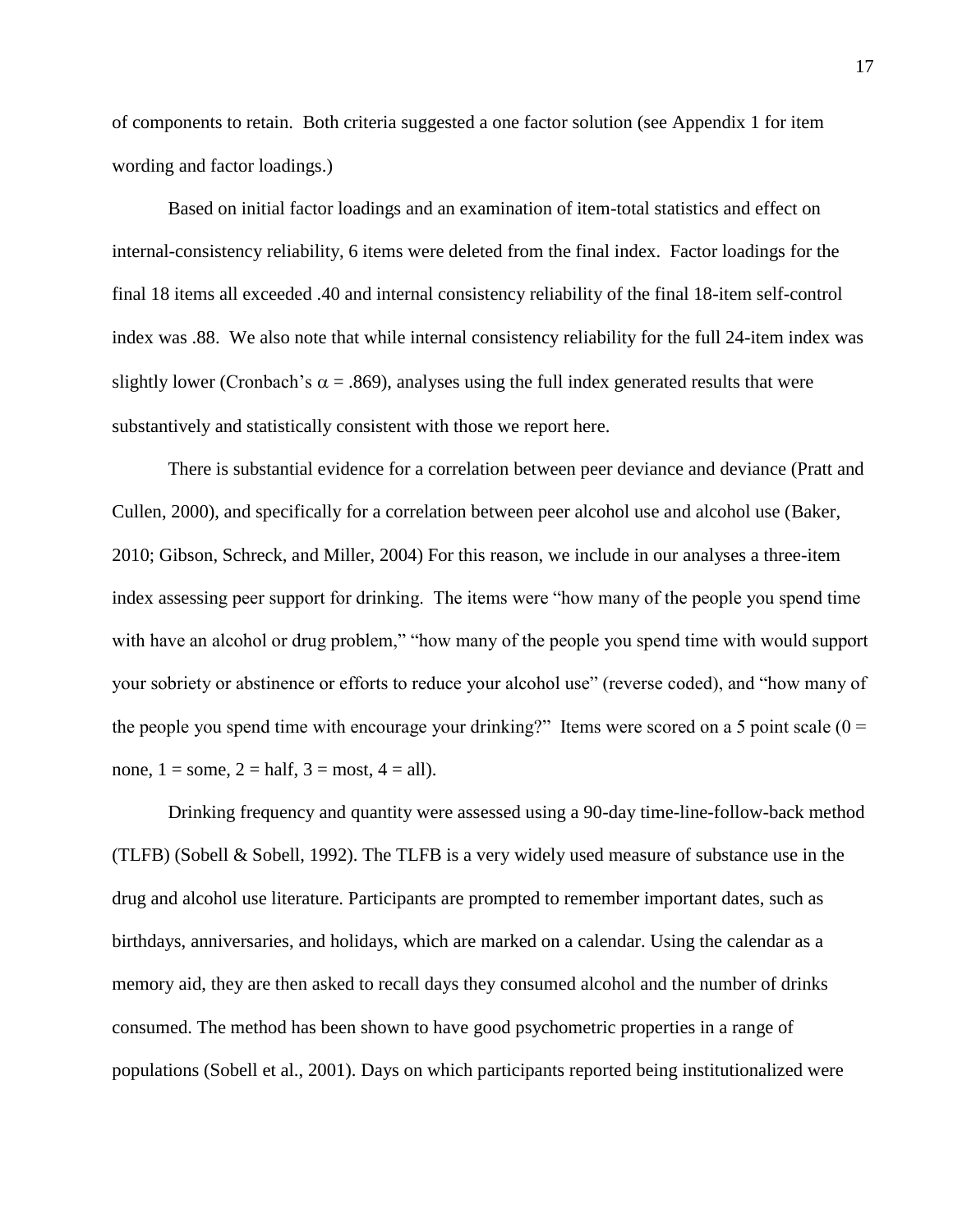excluded from the calculation of summary measures. After so doing, the number of observed TLFB days ranged from 77 to 90; 32 (16.8%) of the participants reported at least one night in an institutionalized setting during the 90 day assessment period.

Some studies estimating the effects of alcohol use on adverse alcohol-related consequences have used separate indicators of total volume of alcohol consumed and frequency of heavy episodic or binge drinking (Wyllie et al., 2000; Plant et al., 2000). The National Institute on Alcohol Abuse and Alcoholism National Advisory Council proposed a definition of binge drinking for women of consuming 4 or more drinks in a 2 hour period (NIAAA, 2004). Many studies have operationalized binge drinking as consuming 5 or more drinks per occasion or per day (c.f., Midanik, et al., 1996; Wechsler & Wuethrich, 2002; Gibson, Schreck, and Miller, 2004; Costello, Anderson, and Stein, 2006) regardless of gender. Our summary measure of drinking frequency was the proportion of days using alcohol; quantity was assessed using as the mean number of drinks per drinking day. This measure has the advantage of not truncating total number of drinks consumed at four or more or five or more, and thus provides a better measure of quantity especially for a population with high rates of problem drinking.

#### **Analysis**

Exploratory analysis using loess regression (locally weighted scatterplot smoothing) indicated that a log transformation helped to linearize (and strengthen) the relationship between adverse alcohol consequences and mean drinks per drinking day. To maximize the estimated effect of alcohol consumption on adverse alcohol consequences we include the first order proportion of days using alcohol by mean drinks per drinking day interaction in some multivariate models; this gives an indication of total volume of alcohol consumed during the period assessed by the TLFB. The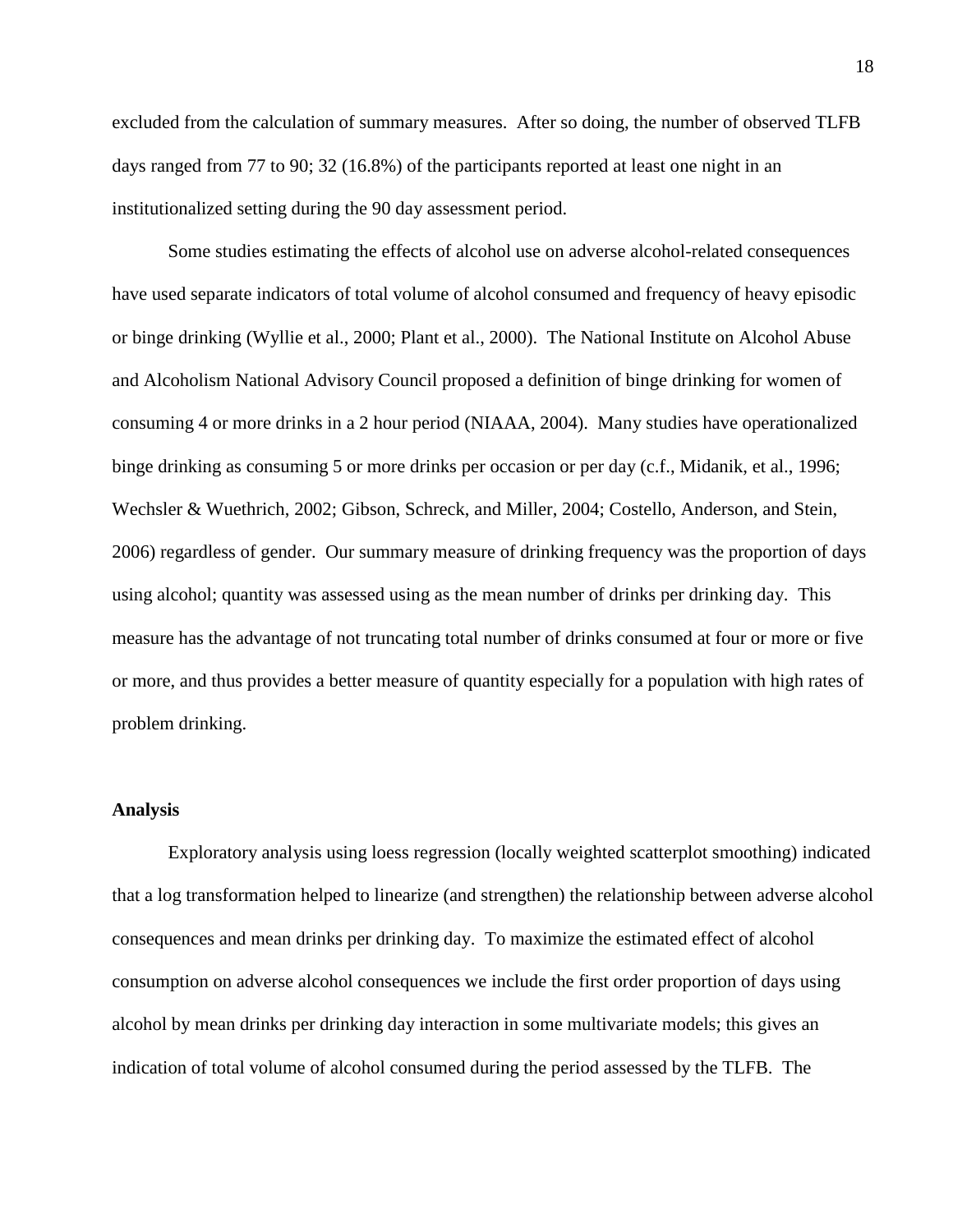Structured Clinical Interview for the DSM-IV (SCID) was used to assess diagnostic criteria for alcohol abuse and dependence (First et al., 2002). Because most participants met criteria for a lifetime diagnosis of alcohol dependence, our analyses includes a dichotomous indicator scored 1 if the participant met diagnostic criteria for alcohol dependence in the month prior to baseline assessment. Participants were also asked if their mothers and fathers ever had an alcohol problem. We include dichotomous indicators scored 1 if the participant reported that their mother or father ever had an alcohol problem. Other covariates included age in years, and race (1 if Caucasian).

#### **Table 1 about here.**

#### **Results**

Participants averaged 34 years of age and 70.5% were Caucasian (see Table 1). Participants reported using alcohol on about 47.0% of the days assessed by the pre-baseline TLFB. On average they consumed 10.47 ( $\pm$  8.66; median = 7.23) drinks per drinking day. Most (86.8%) met clinical criteria for a lifetime diagnosis of alcohol abuse, 88.9% met criteria for a lifetime diagnosis of alcohol dependence, and 64.4% met criteria for a diagnosis of alcohol dependence in the month prior to assessment. Participants reported an average of  $6.26 \ (\pm 3.87)$  of the 14 adverse alcohol consequences about which they were asked. Eighty (42.1%) and 120 (63.2%) said their mother and father, respectively, had ever had an alcohol problem (Table 1).

#### **Table 2 about here.**

Zero-order correlations are given in Table 2. Experiencing adverse drinking consequences was positively and significantly associated with age, mean drinks per drinking day, proportion of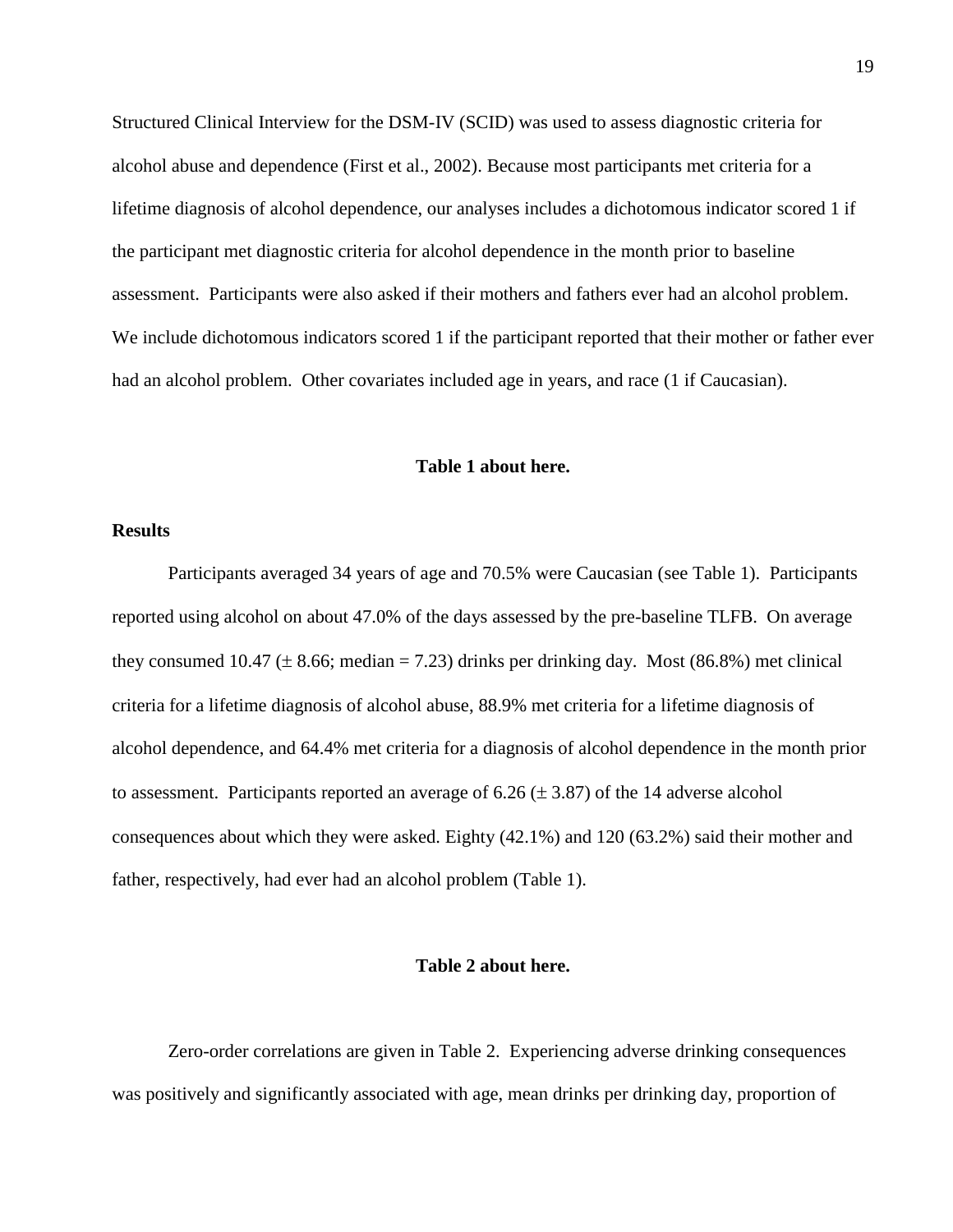days using alcohol, and peer alcohol use and support. Participants who said their mother or father ever had alcohol problems and those who met criteria for recent diagnosis of alcohol dependence also reported significantly more adverse drinking consequences. Caucasians reported significantly more adverse drinking consequences than ethnic and racial minorities, but the association was relatively weak. Of particular note is the strong and statistically significant bivariate correlation between selfcontrol and adverse drinking consequences  $(r = -.45)$ ; as self-control increased, adverse drinking consequences tended to decrease. The association is approximately linear across the range of selfcontrol observed in this sample.

Self-control was also inversely and significantly associated with mean drinks per drinking day and proportion of days participants reported using any alcohol (see Table 2). Participants who said their mother or their father ever had an alcohol problem also scored significantly lower on selfcontrol, as we would expect from self-control theory – to the extent that parenting is an activity that requires self-control, and to the extent that drinking problems are a manifestation of low self-control, we would expect parents with drinking problems to be less effective at teaching their children selfcontrol.

#### **Table 3 about here.**

Table 3 summarizes results for three OLS regression models predicting adverse alcohol consequences. Model 1 is the full model that included all covariates including the indicators of alcohol consumption (frequency, quantity, and the frequency by quantity interaction) and alcohol dependence. Adverse alcohol consequences decreased significantly as self-control increased, increased significantly with age, increased significantly with peer support and use of alcohol, and increased significantly with mean drinks per drinking day. Participants who met criteria for recent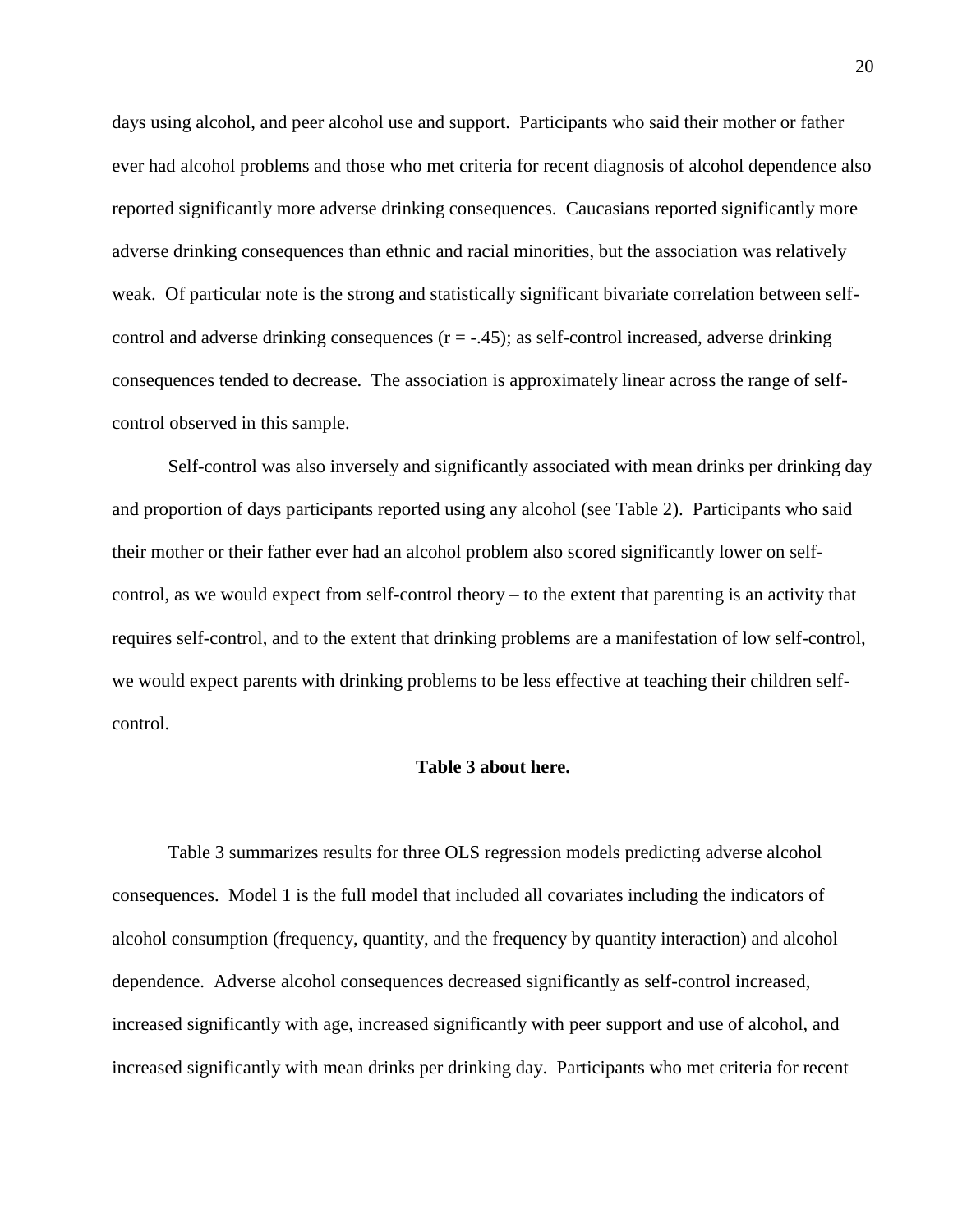diagnosis of alcohol dependence reported more adverse drinking consequences, as did those who said their father had ever had a problem with alcohol. The full model accounted for 47% of the variance in adverse drinking consequences. A comparison of the  $\mathbb{R}^2$  statistics from model 1 and model 2, which excludes only the index of self-control, indicates that self-control uniquely explained approximately 9% of the variance in adverse drinking consequences after controlling for background characteristics and indicators of alcohol use behaviors. In model 3, we exclude the four measures intended to represent alcohol consumption and recent alcohol dependence; these 4 measures jointly explain approximately 6% of the variance in adverse drinking consequences after controlling for all other covariates.

#### **Table 4 about here.**

Additionally, we estimated the adjusted and unadjusted effects of self-control on each of the fourteen individual adverse alcohol consequences (Table 4). After adjusting for all covariates (frequency and quantity of alcohol consumption, alcohol-dependence, peer use and support for alcohol, age, and race) increased self-control was associated with significantly lower odds of eleven of the individual adverse alcohol consequences. These included having money problems, having a car accident, getting into physical fights, having been seriously injured while drinking, injuring others while drinking, losing a job or having employment problems, having problems with physical health, having sexual problems, having serious relationship problems, having an unplanned pregnancy, having parenting problems, and losing custody of children.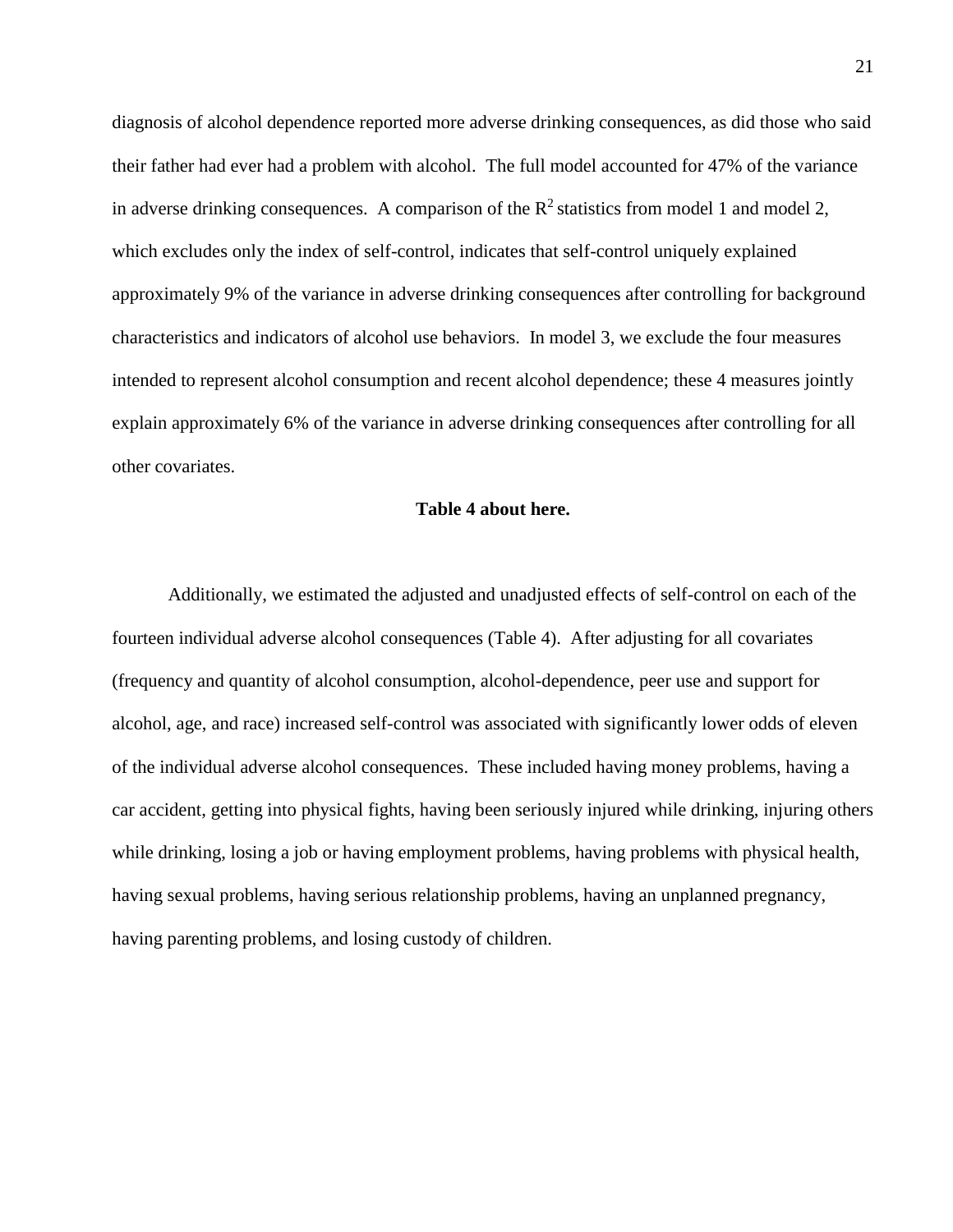#### **DISCUSSION AND CONCLUSIONS**

While previous research has shown that self-control is a predictor of alcohol use, our results go one step further – they show that self-control is a stronger predictor of adverse alcohol consequences than the joint effect of all included measures of alcohol use and alcohol problem severity. We conclude from our findings that our hypothesis is supported, and that self-control can help explain adverse alcohol consequences over and beyond the direct effects of quantity and frequency of alcohol use, alcohol problem severity, and clinical diagnosis of alcohol dependence. These findings suggest that the focus in the literature on alcohol use itself as the main or only cause of negative alcohol consequences is misguided. As in previous research, however, we find that selfcontrol as measured in this study does not completely account for the relationship between alcohol use and adverse consequences, as the relationship between the use and dependence measures is still significant when controlling for self-control.

Despite the obvious connection between alcohol use and negative consequences such as health problems, our results show that it is useful to conceptualize alcohol abuse and alcohol-related problems in part as common outcomes of low self-control. Those with lower self-control are more likely to use alcohol to excess, but even among heavy alcohol users or those who are alcohol dependent, there is variation in self-control that helps explain the number and severity of adverse drinking consequences. Put differently, those with lower self-control are likely to suffer more from the apparent adverse consequences of alcohol than those with higher self-control. This finding is consistent with that of Gibson, Schreck, and Miller (2004), who found no relationship between binge drinking and alcohol consequences among those with very high self-control. It is also consistent with research focusing on specific alcohol-related self-control techniques. That research shows that those who use various strategies to reduce drinking, such as counting the number of drinks consumed or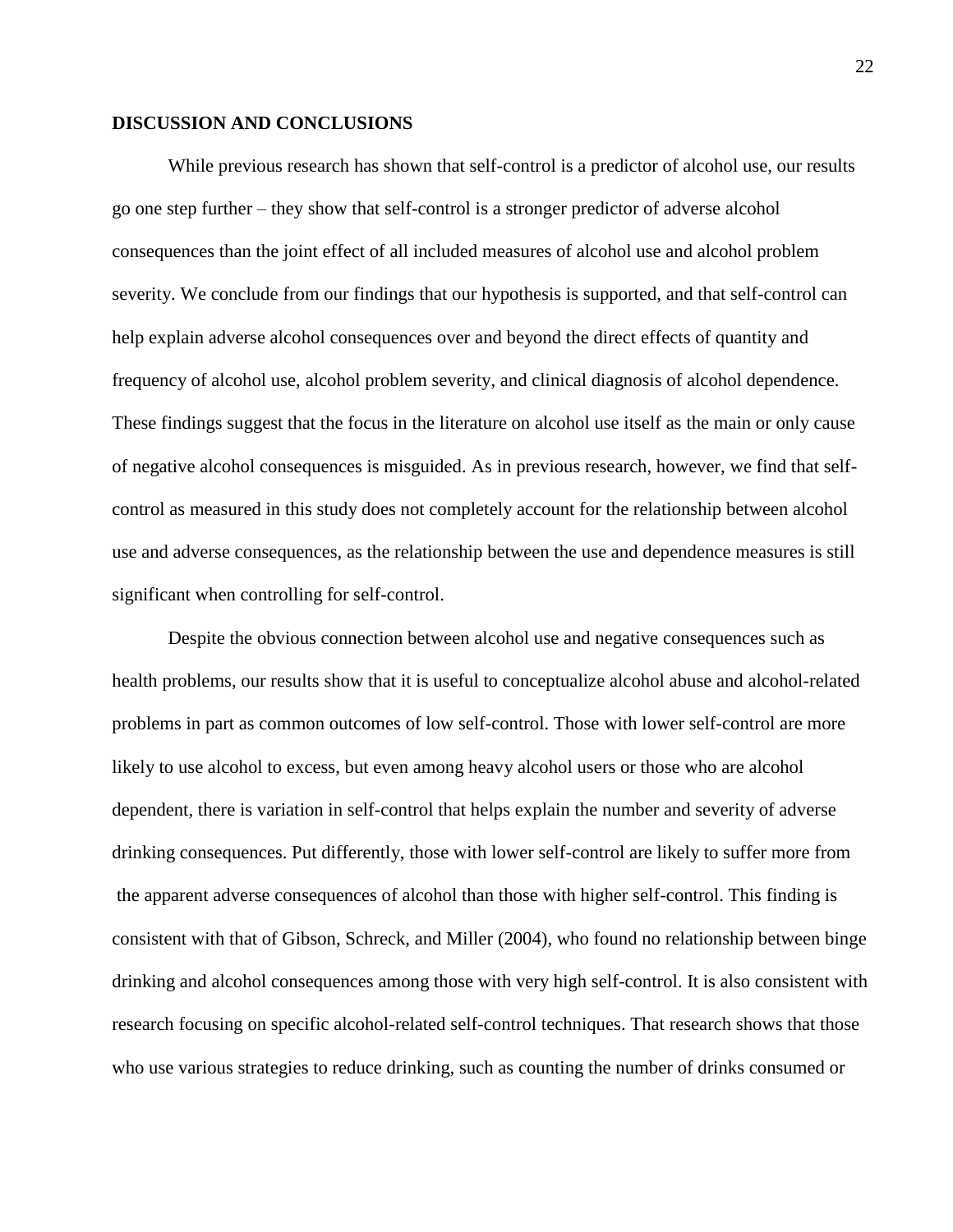planning to avoid situations where alcohol will be available, are likely to suffer less serious adverse alcohol consequences (Glassman, Werch, and Jobli, 2007; Haines, Barker, and Rice, 2006).

One potential limitation of our research is the issue of time order, because self-control was measured subsequent to the alcohol use measures. Thus, it is possible that respondents' level of selfcontrol was affected by prior alcohol use or abuse. Gottfredson and Hirschi (1990) argue that selfcontrol is stable over time once it is established in early childhood, and if this is the case, time order would not be problematic. Research on the issue of the stability of self-control over time is mixed, with some studies showing that self-control is affected by variables such as the level of social control experienced (Na and Paternoster, 2012), or the experience of being incarcerated (Mitchell and MacKenzie, 2006). Other studies have found that self-control varies over time for a small proportion of the population, but that it is stable for the majority of the population studied (Hay and Forrest, 2006; Higgins et al., 2009; Jennings et al., 2013). The design of the current study does not allow us to examine the possibility that respondents' self-control has been affected by prior alcohol use or their incarceration, so our results should be interpreted with caution.

Limitations aside, our results provide support for Gottfredson and Hirschi's (1990) claim that low self-control is a general tendency that leads to a wide variety of negative consequences. It also provides support for their call for a more holistic approach to the study of various forms of deviance and negative life outcomes. If a wide variety of problems stems from a single underlying cause such as self-control, it is important to study the determinants of the underlying cause to try to provide solutions to these problems.

Junger and Dekovic (2003) note that there is little attention in most scientific literature to the co-occurrence of various risk-taking behaviors, and they offer several explanations for this. Part of the problem may be structural, in that different departments in universities and in governmental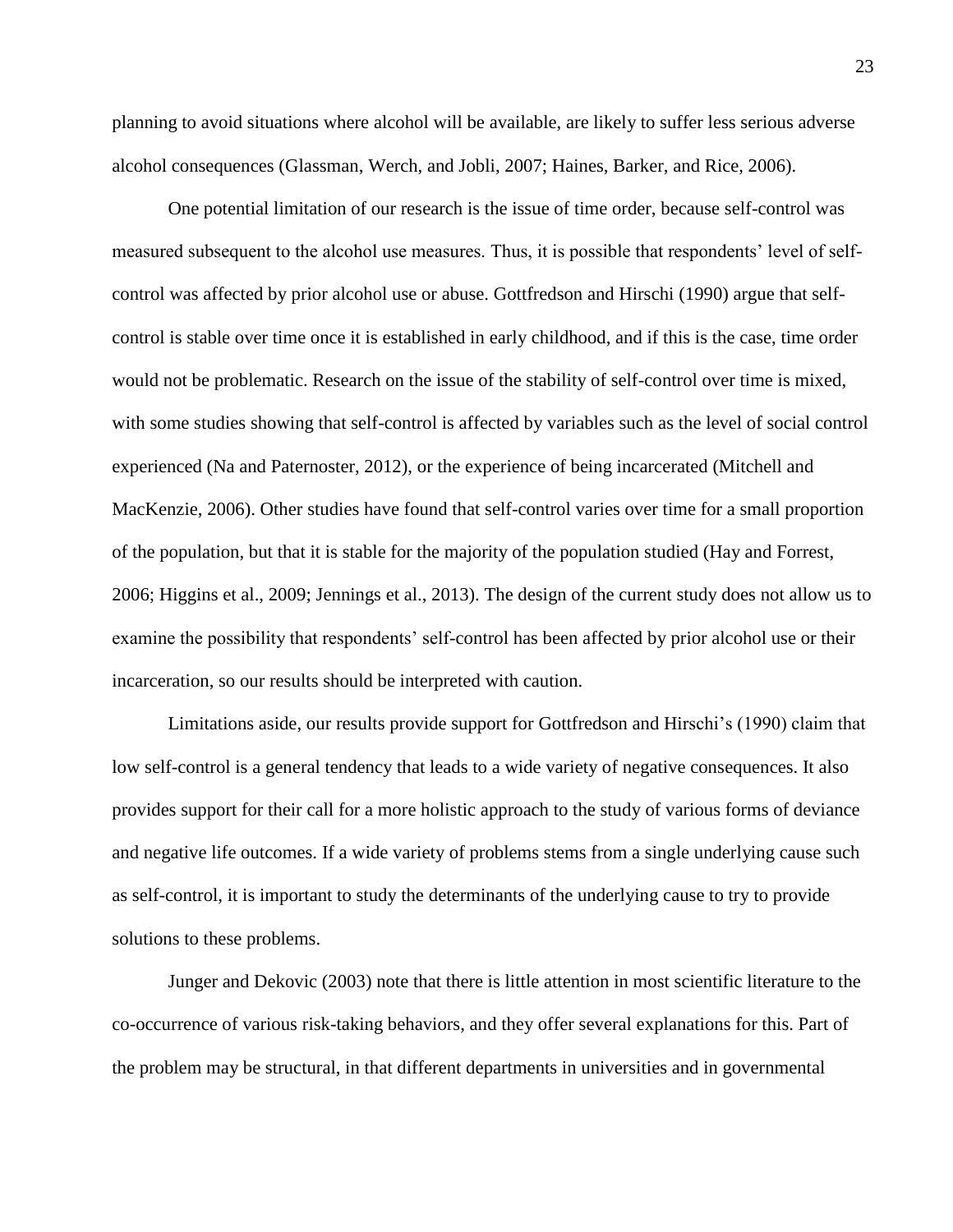organizations and granting agencies each study their "own" dependent variables (Junger and Dekovic, 2003). It may also be the case that researchers outside of criminology hesitate to associate "their" dependent variable with crime (Junger and Dekovic, 2003). It is likely that lack of knowledgesharing between disciplines is also due to the sheer volume of research in these related fields – it would seem to be a Herculean task to become well versed in the literature on crime, drug use, alcohol use, gambling, dangerous driving, health problems, and so on. Finally, the tendency to treat certain forms or outcomes of risk-taking behavior as diseases in need of treatment probably also contributes to the lack of crossover between disciplines. The disease model of alcoholism may be useful in removing the stigma of alcoholism and possibly encouraging alcoholics to seek treatment (Parsons, 1951). However, conceptualizing alcoholism as a "dispositional disease" leads to the view that it is an "all-or-none unitary disorder caused solely by hereditary physical abnormalities" (Miller, 1993: 133). Clearly, this view does not imply that alcoholism should be studied with a social science perspective, and would likely lead to treatment programs that are limited in scope and very narrowly focused on drinking itself (Miller, 1993).

Whatever the reasons for the lack of knowledge-sharing across disciplines studying risktaking, reckless, or imprudent behavior, the evidence is mounting that the current scientific approach is seriously flawed. If a wide variety of behaviors is caused by low self-control or any other general variable, it is counterproductive to conceptualize and study them as separate entities requiring unique explanations. Our understanding of crime and related behaviors could be vastly improved with more research focusing on the common causes and consequences of these behaviors.

Of course, and perhaps most importantly, treatment or prevention programs that fail to see the common causes of different behaviors and health, relationship, work-related, and legal problems are unlikely to successfully improve the lives of those they're trying to help. One simple example of this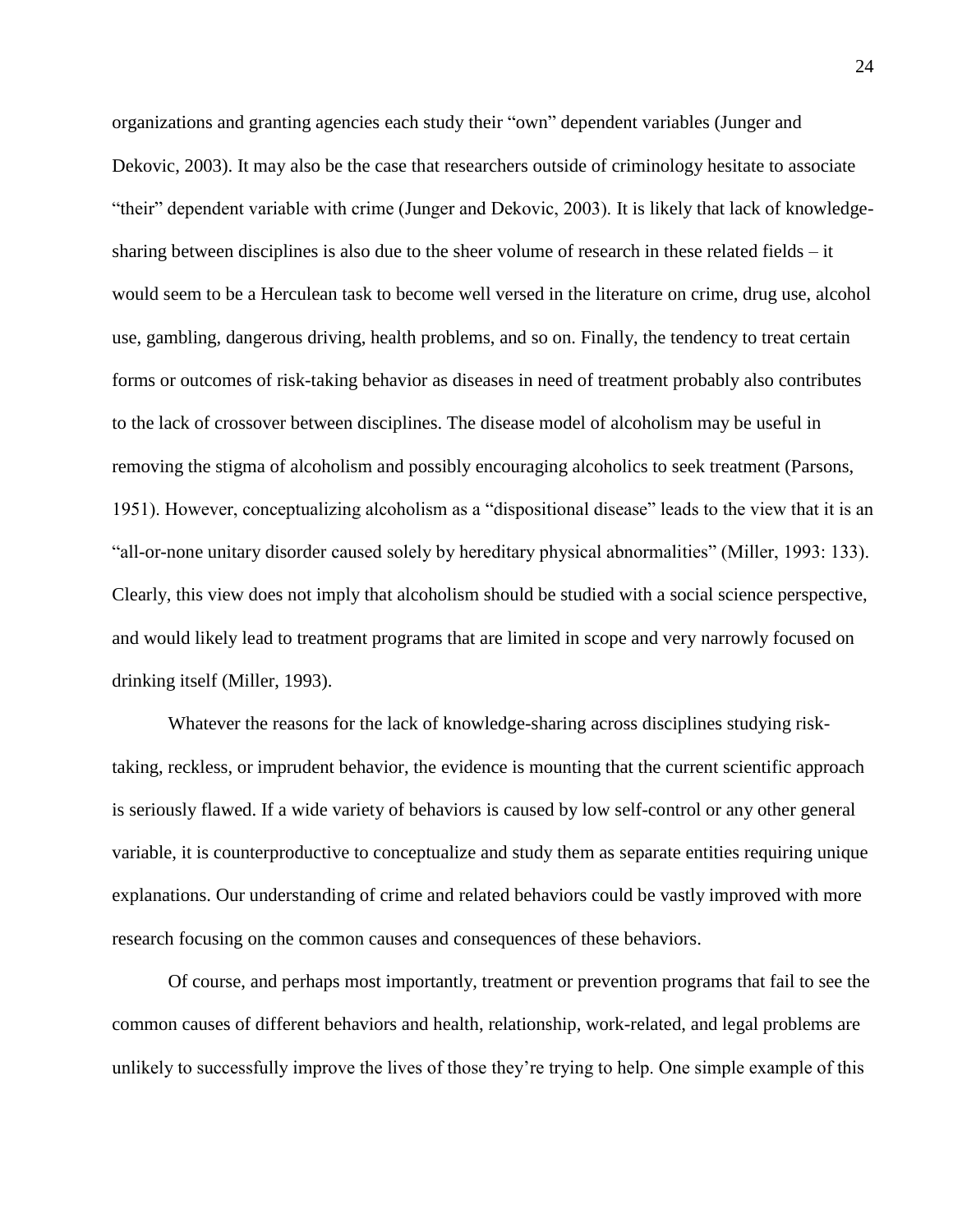is programs on college campuses designed to reduce alcohol consumption among students. Many of these programs focus on trying to educate students on the potential harm that can come from drinking to excess, such as academic failure. By the logic of self-control theory, however, both drinking to excess and poor grades are outcomes of low self-control, implying that students who drink to excess and skip a lot of classes are likely to skip a lot of classes whether they've been drinking or not. Taking this perspective into account might help colleges and universities develop strategies that focus on the root of the problem. Others have similarly advocated a holistic or ecological approach to treatment and prevention (e.g. Reininger et al., 2005), and our results would support such approaches.

Gottfredson and Hirschi (1990) argue that self-control is established in early childhood, and that efforts to instill self-control later in life are unlikely to be successful. However, it's certainly possible to establish programs for young children in schools that are more targeted toward overall levels of self-control than to specific issues such as drinking, drug use, or practicing safe sex. Thus, we see this as one area in which a more holistic approach to reducing risky behavior could be very promising, and such programs would be easily tailored to children of different age groups.

#### **FUNDING**

This research was supported by National Institute on Alcohol Abuse and Alcoholism Grant AA014495 and National Institute on Drug Abuse Mid-Career Award DA000512. Clinical Trial #NCT00237003 was awarded to Michael D. Stein.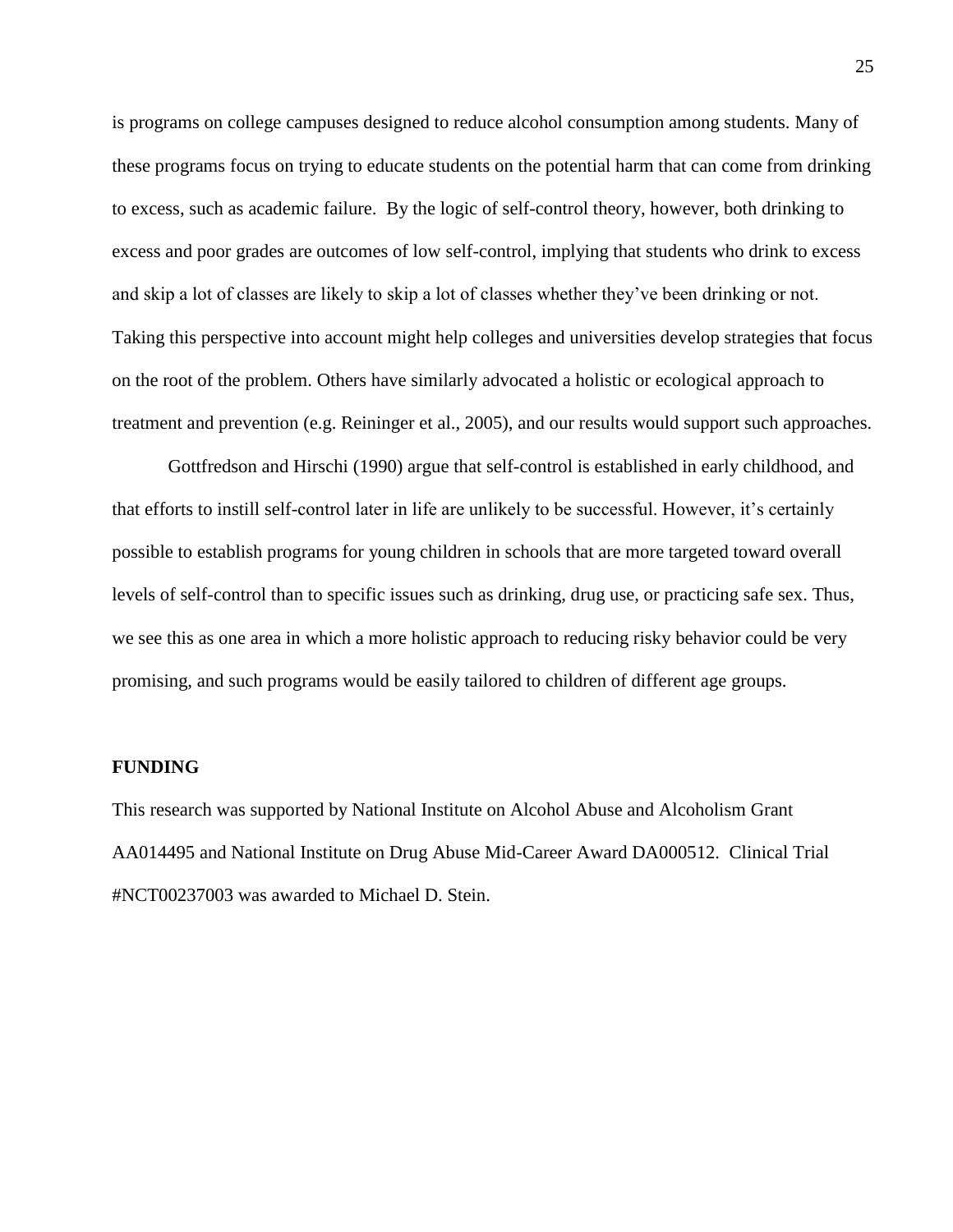#### **REFERENCES**

- Arneklev, Bruce J., Harold G. Grasmick, Charles R. Tittle and Robert J. Bursik Jr. 1993. "Low Self-Control and Imprudent Behavior." *Journal of Quantitative Criminology* 9:225-247.
- Baker, Joseph O. 2010. "The Expression of Low Self-Control as Problematic Drinking in Adolescents: An Integrated Control Perspective." *Journal of Criminal Justice* 38:237-244.
- Benton, Stephen L., Sherry A. Benton and Ronald G. Downey. 2006. "College Student Drinking, Attitudes Toward Risks, and Drinking Consequences." *Journal of Studies on Alcohol and Drugs* 67:543.
- Botchkovar, Ekaterina V. and Lisa Broidy. 2013. "Parenting, Self-Control, and the Gender Gap in Heavy Drinking the Case of Russia." *International Journal of Offender Therapy and Comparative Criminology* 57:357-376.
- Britt, Chester L. 1994. "Versatility." Pp. 173-191 in *The Generality of Deviance.*, edited by T. Hirschi and M. R. Gottfredson. Transaction Books.
- Chapple, Constance L. and Trina L. Hope. 2003. "An Analysis of the Self-Control and Criminal Versatility of Gang and Dating Violence Offenders." *Violence and Victims* 18:671-690.
- Cochran, John K., Peter B. Wood, Christine S. Sellers, Wendy Wilkerson and Mitchell B. Chamlin. 1998. "Academic Dishonesty and Low self‐control: An Empirical Test of a General Theory of Crime." *Deviant Behavior* 19:227-255.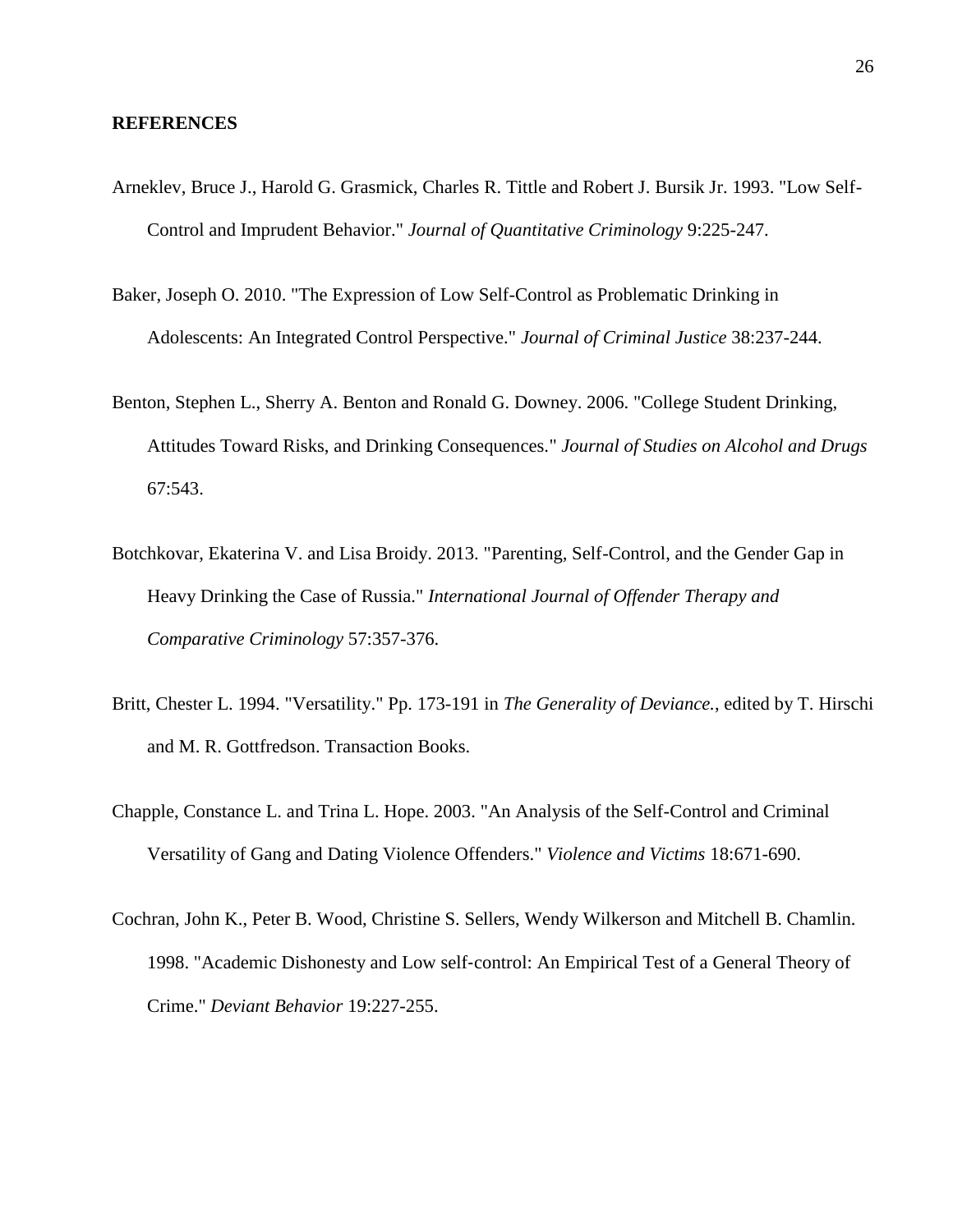- Costello, Barbara J., Bradley J. Anderson and Michael D. Stein. 2006. "Heavy Episodic Drinking among Adolescents: A Test of Hypotheses Derived from Control Theory." *Journal of Alcohol and Drug Education* 50:35.
- Cox, W. M., Steven G. Hosier, Sophie Crossley, Becky Kendall and Katherine L. Roberts. 2006. "Motives for Drinking, Alcohol Consumption, and Alcohol-Related Problems among British Secondary-School and University Students." *Addictive Behaviors* 31:2147-2157.
- D'Amico, Elizabeth J., Jane Metrik, Denis M. McCarthy, Kevin C. Frissell, Mark Applebaum and Sandra A. Brown. 2001. "Progression into and Out of Binge Drinking among High School Students." *Psychology of Addictive Behaviors* 15:341.
- De Li, Spencer. 2005. "Race, Self-Control, and Drug Problems among Jail Inmates." *Journal of Drug Issues* 35:645-663.
- DeLisi, Matt. 2001. "It's all in the Record: Assessing Self-Control Theory with an Offender Sample." *Criminal Justice Review* 26:1-16.
- DeLisi, Matt, Andy Hochstetler and Daniel S. Murphy. 2003. "Self-Control Behind Bars: A Validation Study of the Grasmick Et Al. Scale." *Justice Quarterly* 20:241-263.
- Evans, T. D., Francis T. Cullen, Velmer S. Burton, R. G. Dunaway and Michael L. Benson. 1997. "The Social Consequences of self‐control: Testing the General Theory of Crime\*." *Criminology* 35:475-504.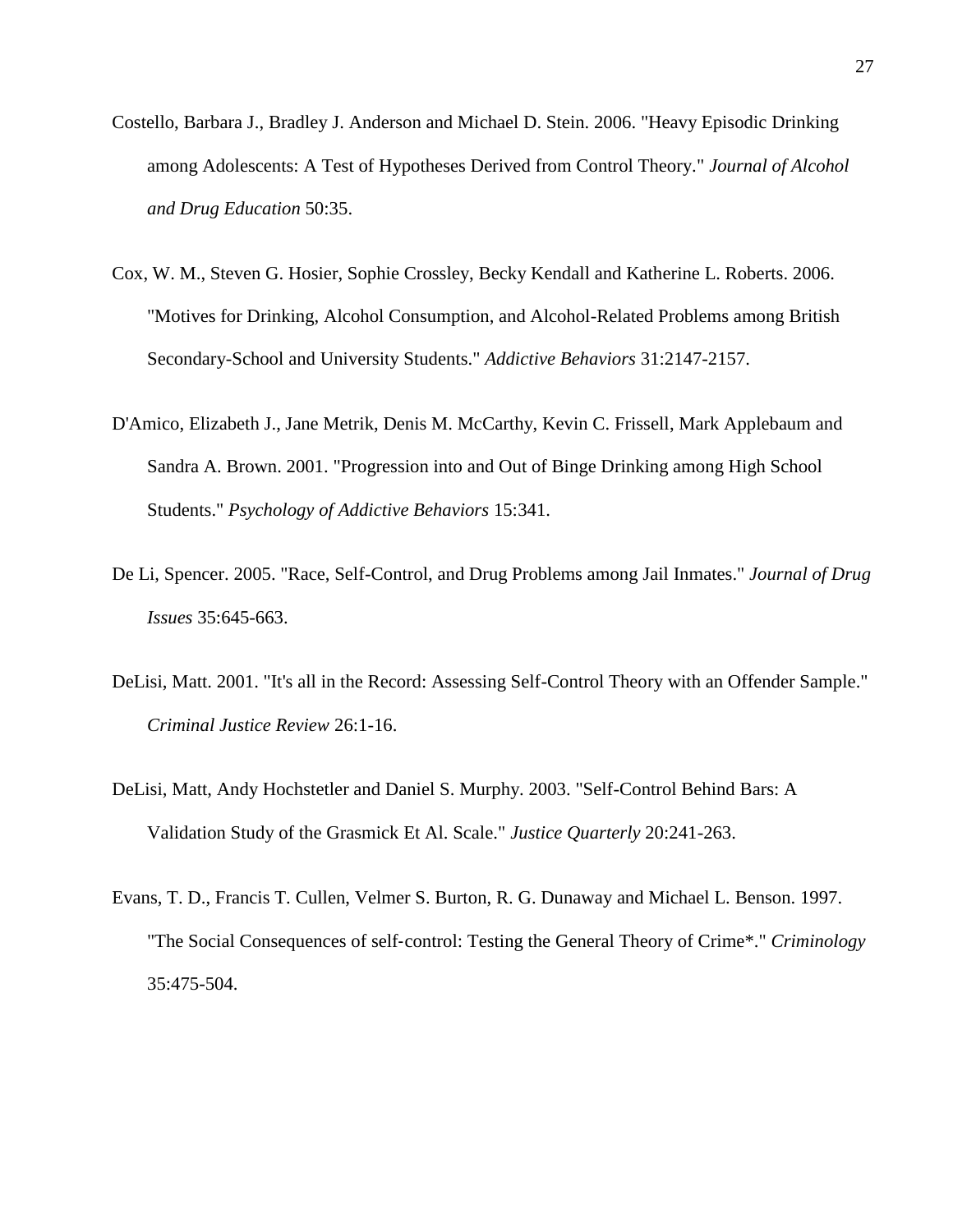- Eysenck, Sybil B.G., Paul R. Pearson, G. Easting and John F. Allsopp. 1985. "Age Norms for Impulsiveness, Venturesomeness and Empathy in Adults." *Personality and Individual Differences* 6:613-619.
- First, Michael B., Robert L. Spitzer, Miriam Gibbon and Janet B. Williams. 2002. "Structured Clinical Interview for DSM-IV-TR Axis I Disorders, Research Version, Patient Edition." *New York: Biometrics Research, New York State Psychiatric Institute*.

GENACIS Website. 2014. [www.genacis.org.](http://www.genacis.org/) Retrieved February 13, 2014.

- Gerich, Joachim. 2013. "The Inhibiting Function of Self-Control and Social Control on Alcohol Consumption." *Journal of Drug Issues*: 0022042613491110.
- Gibbs, John J., and Dennis Giever. 1995. "Self-control and Its Manifestations among University Students: An Empirical Test of Gottfredson and Hirschi's General Theory." Justice Quarterly 12: 231-255.
- Gibbs, John J., Dennis Giever and Jamie S. Martin. 1998. "Parental Management and Self-Control: An Empirical Test of Gottfredson and Hirschi's General Theory." *Journal of Research in Crime and Delinquency* 35:40-70.
- Gibson, Chris, Christopher J. Schreck and J. M. Miller. 2004. "Binge Drinking and Negative Alcohol-Related Behaviors: A Test of Self-Control Theory." *Journal of Criminal Justice* 32:411- 420.
- Glassman, Tavis, Chudley C. Werch and Edessa Jobli. 2007. "Alcohol Self-Control Behaviors of Adolescents." *Addictive Behaviors* 32:590-597.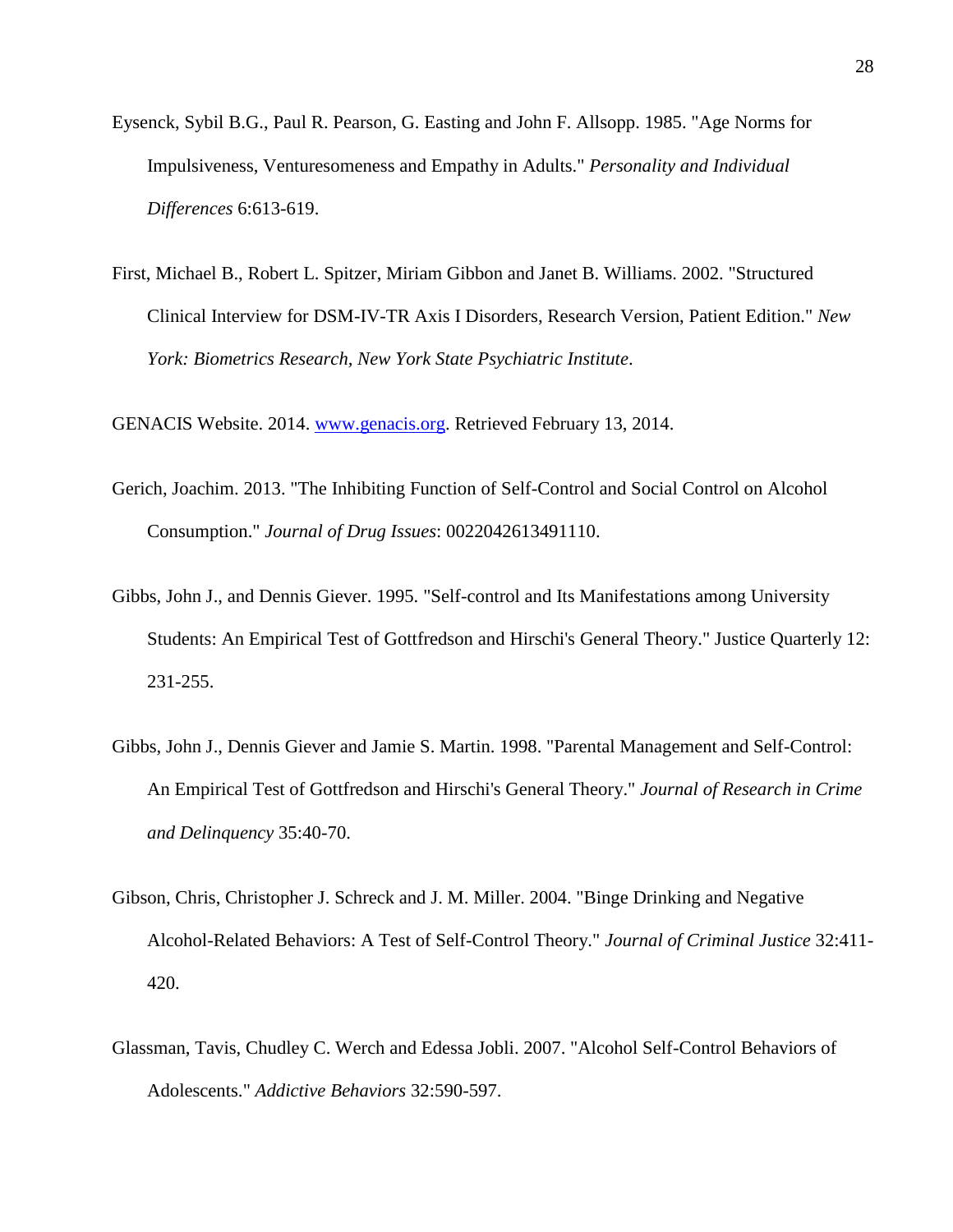- Gottfredson, Michael R. and Travis Hirschi. 1990. *A General Theory of Crime*. Stanford, CA: Stanford University Press.
- Gottfredson, Michael R. and Travis Hirschi. 2003. "A General Theory of Crime." Pp. 240-252 in *Criminological Theory: Past to Present: Essential Readings,* edited by F.T. Cullen and R. Agnew. Los Angeles: Roxbury Publishing.
- Graham, Kathryn, Sharon Bernards, Ronald Knibbe, Sylvia Kairouz, Sandra Kuntsche, Sharon C. Wilsnack, Thomas K. Greenfield, Paul Dietze, Isidore Obot and Gerhard Gmel. 2011. "Alcohol‐related Negative Consequences among Drinkers Around the World." *Addiction* 106:1391-1405.
- Grasmick, Harold G., Charles R. Tittle, Robert J. Bursik and Bruce J. Arneklev. 1993. "Testing the Core Empirical Implications of Gottfredson and Hirschi's General Theory of Crime." *Journal of Research in Crime and Delinquency* 30:5-29.
- Gunter, Whitney D. and Nicholas W. Bakken. 2012. "The Many Measurements of Self-Control: How Re-Operationalized Self-Control Compares." *European Journal of Criminology* 9:309-322.
- Haines, Michael P., Gregory Barker and Richard M. Rice. 2006. "The Personal Protective Behaviors of College Student Drinkers: Evidence of Indigenous Protective Norms." *Journal of American College Health* 55:69-76.
- Hay, Carter, and Walter Forrest. 2006. "The development of self‐control: Examining self‐control theory's stability thesis." Criminology 44:739-774.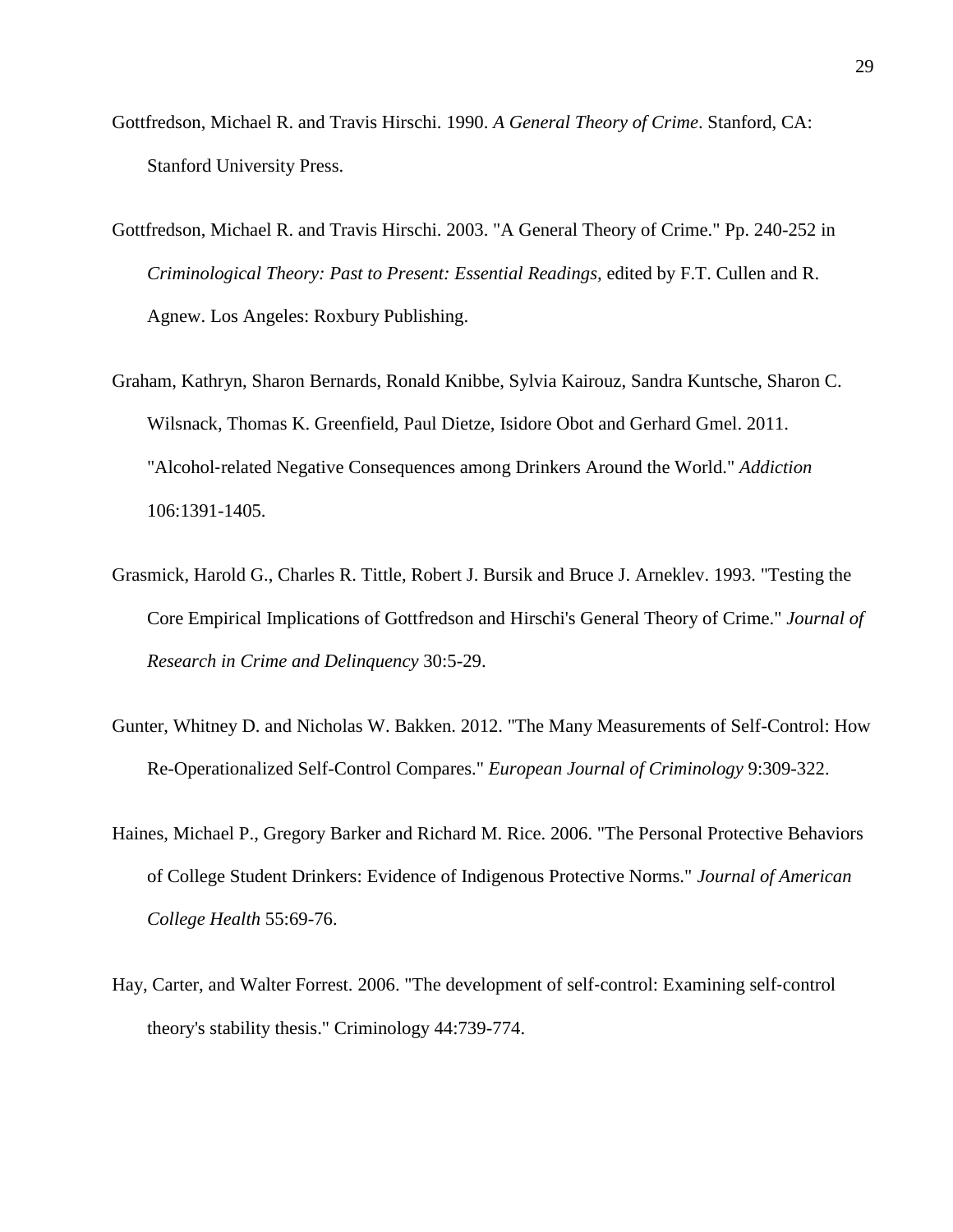- Hay, Carter and Walter Forrest. 2008. "Self‐control Theory and the Concept of Opportunity: The Case for a More Systematic Union\*." *Criminology* 46:1039-1072.
- Hayaki, Jumi, Bradley Anderson and Michael Stein. 2006. "Sexual Risk Behaviors among Substance Users: Relationship to Impulsivity." *Psychology of Addictive Behaviors* 20:328.
- Hayaki, Jumi, Michael D. Stein, Joanna A. Lassor, Debra S. Herman and Bradley J. Anderson. 2005. "Adversity among Drug Users: Relationship to Impulsivity." *Drug and Alcohol Dependence* 78:65-71.
- Hebert, Megan R., Jennifer G. Clarke, Celeste M. Caviness, Moira K. Ray, Peter D. Friedmann and Michael D. Stein. 2008. "Feasibility of Gaining Access to Women in Jail for Health Interventions." *Women & Health* 47:79-93.
- Higgins, George E. 2004. "Can Low Self-Control Help with the Understanding of the Software Piracy Problem?" *Deviant Behavior* 26:1-24.
- Higgins, George E., Wesley G. Jennings, Richard Tewksbury, and Chris L. Gibson. 2009. "Exploring the link between low self-control and violent victimization trajectories in adolescents." *Criminal Justice and Behavior* 36:1070-1084.
- Horn, John L. 1965. "A Rationale and Test for the Number of Factors in Factor Analysis." *Psychometrika* 30:179-185.
- Jellinek, Elvin M. 1946. "Phases in the Drinking History of Alcoholics." *Quarterly Journal of Studies on Alcohol* 7:1-88.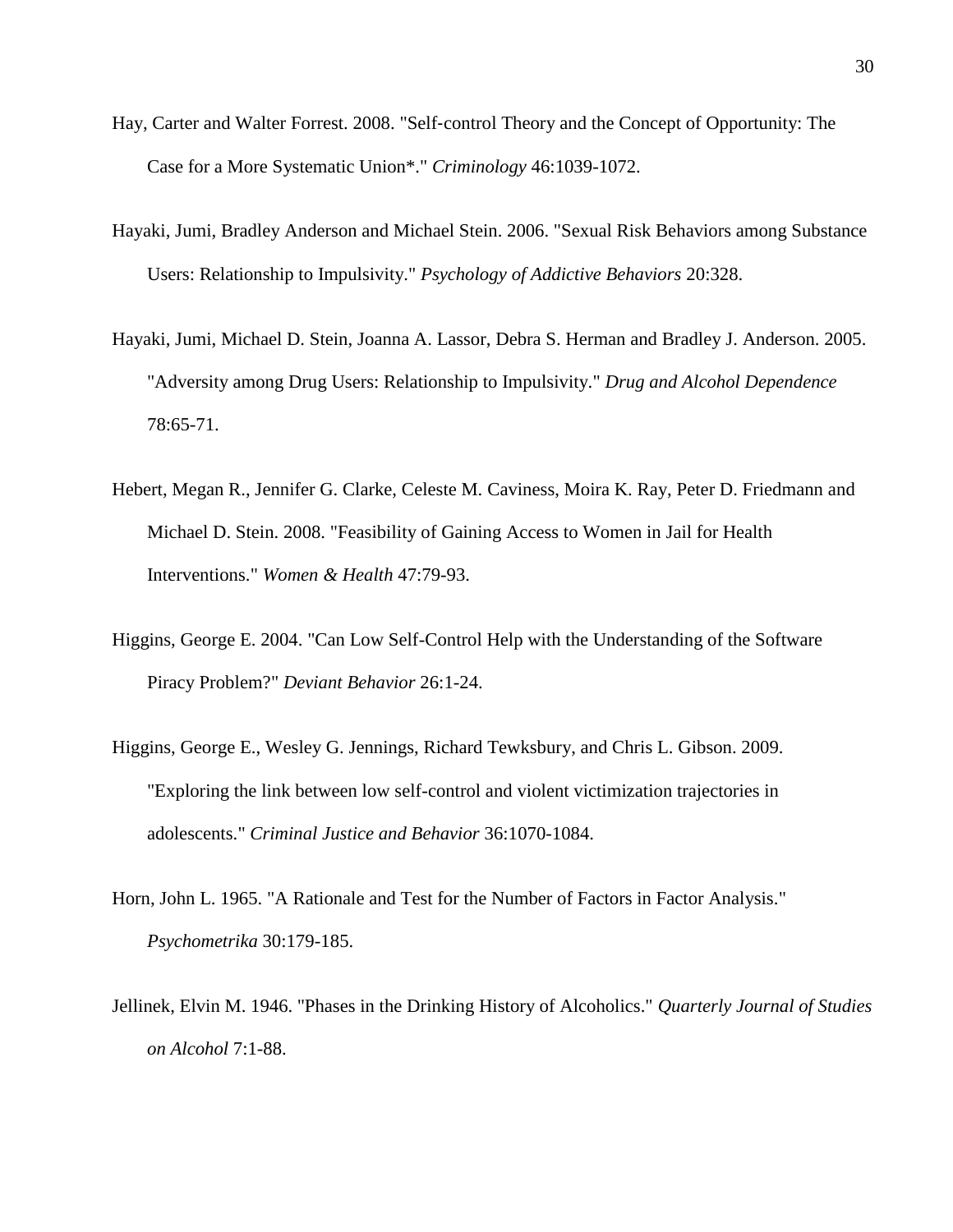- Jennings, Wesley G., George E. Higgins, Ronald L. Akers, David N. Khey, and Jason Dobrow. 2013. "Examining the influence of delinquent peer association on the stability of self-control in late childhood and early adolescence: Toward an integrated theoretical model." *Deviant Behavior* 34:407-422.
- Jones-Webb, Rhonda, Brian Short, Alexander Wagenaar, Tracie Toomey, David Wolfson, Mark Wolfson and Jean Forster. 1997. "Environmental Predictors of Drinking and Drinking-Related Problems in Young Adults." *Journal of Drug Education* 27:67-82.
- Junger, Marianne and Maja Dekovic. 2003. "Crime as a Risk-Taking: Co-Occurrence of Delinquent Behavior, Health-Endangering Behaviors, and Problem Behaviors." Pp. 213-248 in *Advances in Criminological Theory Volume 12: Control Theories of Crime and Delinquency*, edited by C.L. Britt and M.R. Gottfredson. Piscataway, NJ: Transaction.
- Keane, Carl, Paul S. Maxim and James J. Teevan. 1993. "Drinking and Driving, Self-Control, and Gender: Testing a General Theory of Crime." *Journal of Research in Crime and Delinquency* 30:30-46.
- Langton, Lynn, Nicole L. Piquero and Richard C. Hollinger. 2006. "An Empirical Test of the Relationship between Employee Theft and Low Self-Control." *Deviant Behavior* 27:537-565.
- Love, Sharon R. 2006. "Illicit Sexual Behavior: A Test of Self-Control Theory." *Deviant Behavior* 27:505-536.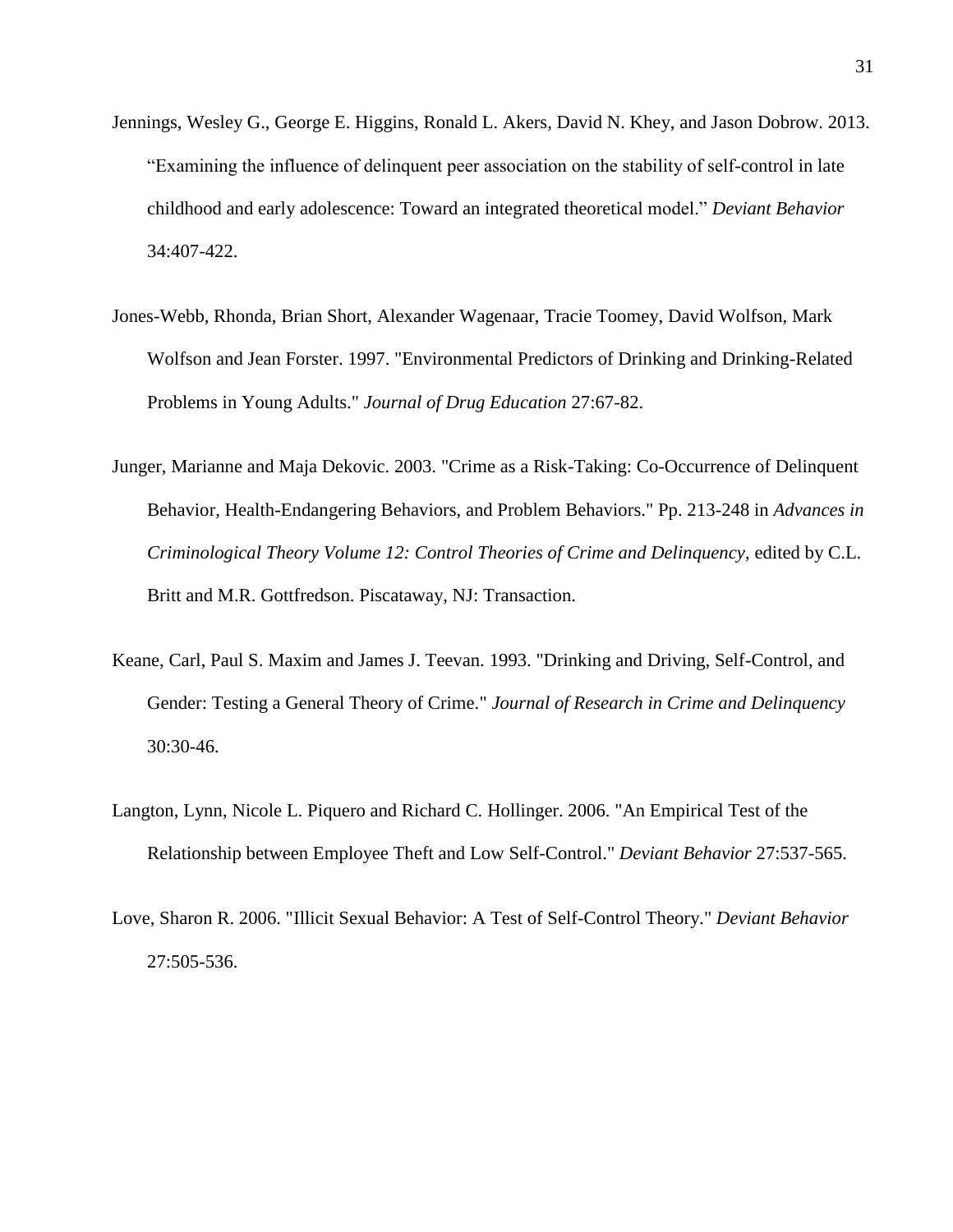- Markman Geisner, Irene, Mary E. Larimer and Clayton Neighbors. 2004. "The Relationship among Alcohol use, Related Problems, and Symptoms of Psychological Distress: Gender as a Moderator in a College Sample." *Addictive Behaviors* 29:843-848.
- McGloin, Jean M., Christopher J. Sullivan and Alex R. Piquero. 2009. "Aggregating to Versatility? Transitions among Offender Types in the Short Term." *British Journal of Criminology* 49:243- 264.
- Midanik, Lorraine T., Tammy W. Tam, Thomas K. Greenfield and Raul Caetano. 1996. "Risk Functions for alcohol‐related Problems in a 1988 US National Sample." *Addiction* 91:1427- 1437.
- Miller, William R. 1993. "Alcoholism: Toward a Better Disease Model." *Psychology of Addictive Behaviors* 7:129.
- Miller, William R., J. S. Tonigan and Richard Longabaugh. 1995. *The Drinker Inventory of Consequences (DrInC): An Instrument for Assessing Adverse Consequences of Alcohol Abuse: Test Manual.* US Department of Health and Human Services, Public Health Service, National Institutes of Health, National Institute on Alcohol Abuse and Alcoholism.
- Mitchell, Ojmarrh, and Doris Layton MacKenzie. 2006. "The Stability and Resiliency of Self-Control in a Sample of Incarcerated Offenders." Crime & Delinquency 52:432-449.
- Na, Chongmin, and Raymond Paternoster. 2012. "Can Self-Control Change Substantially Over Time? Rethinking the Relationship Between Self- and Social Control." Criminology 50:427-462.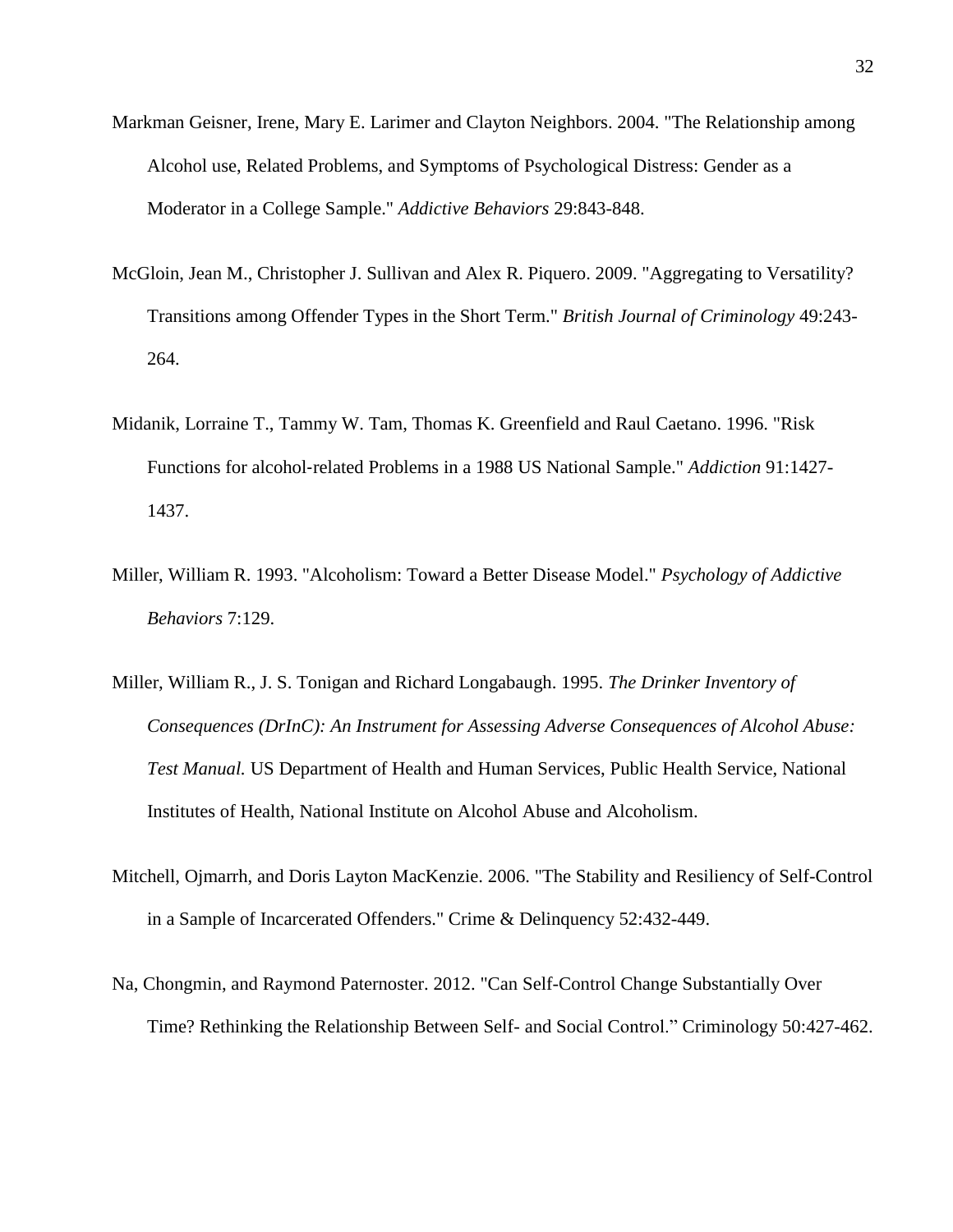- Nagin, Daniel S. and Raymond Paternoster. 1993. "Enduring Individual Differences and Rational Choice Theories of Crime." *Law and Society Review* 27:467-496.
- National Institute of Alcohol Abuse and Alcoholism. 2004. "NIAAA Council Approves Definition of Binge Drinking." *NIAAA Newsletter* 3:3.
- Osgood, D. W., Lloyd D. Johnston, Patrick M. O'Malley and Jerald G. Bachman. 1988. "The Generality of Deviance in Late Adolescence and Early Adulthood." *American Sociological Review* 53:81-93.
- Pardini, Dustin, Helene R. White and Magda Stouthamer-Loeber. 2007. "Early Adolescent Psychopathology as a Predictor of Alcohol use Disorders by Young Adulthood." *Drug and Alcohol Dependence* 88:S38-S49.
- Parsons, Talcott. 1951. "Illness and the Role of the Physician: A Sociological Perspective\*." *American Journal of Orthopsychiatry* 21:452-460.
- Piquero, Alex R. 2008. "Measuring Self-Control." Pp. 26-37 in *Out of Control: Assessing the General Theory of Crime*, edited by E. Goode. Stanford, CA: Stanford University Press.
- Piquero, Alex R., Chris L. Gibson, and Stephen G. Tibbetts. 2002. "Does self‐control account for the relationship between binge drinking and alcohol‐related behaviours?" Criminal Behaviour and Mental Health 12:135-154.
- Piquero, Alex and Stephen Tibbetts. 1996. "Specifying the Direct and Indirect Effects of Low Self-Control and Situational Factors in Offenders' Decision Making: Toward a More Complete Model of Rational Offending." *Justice Quarterly* 13:481-510.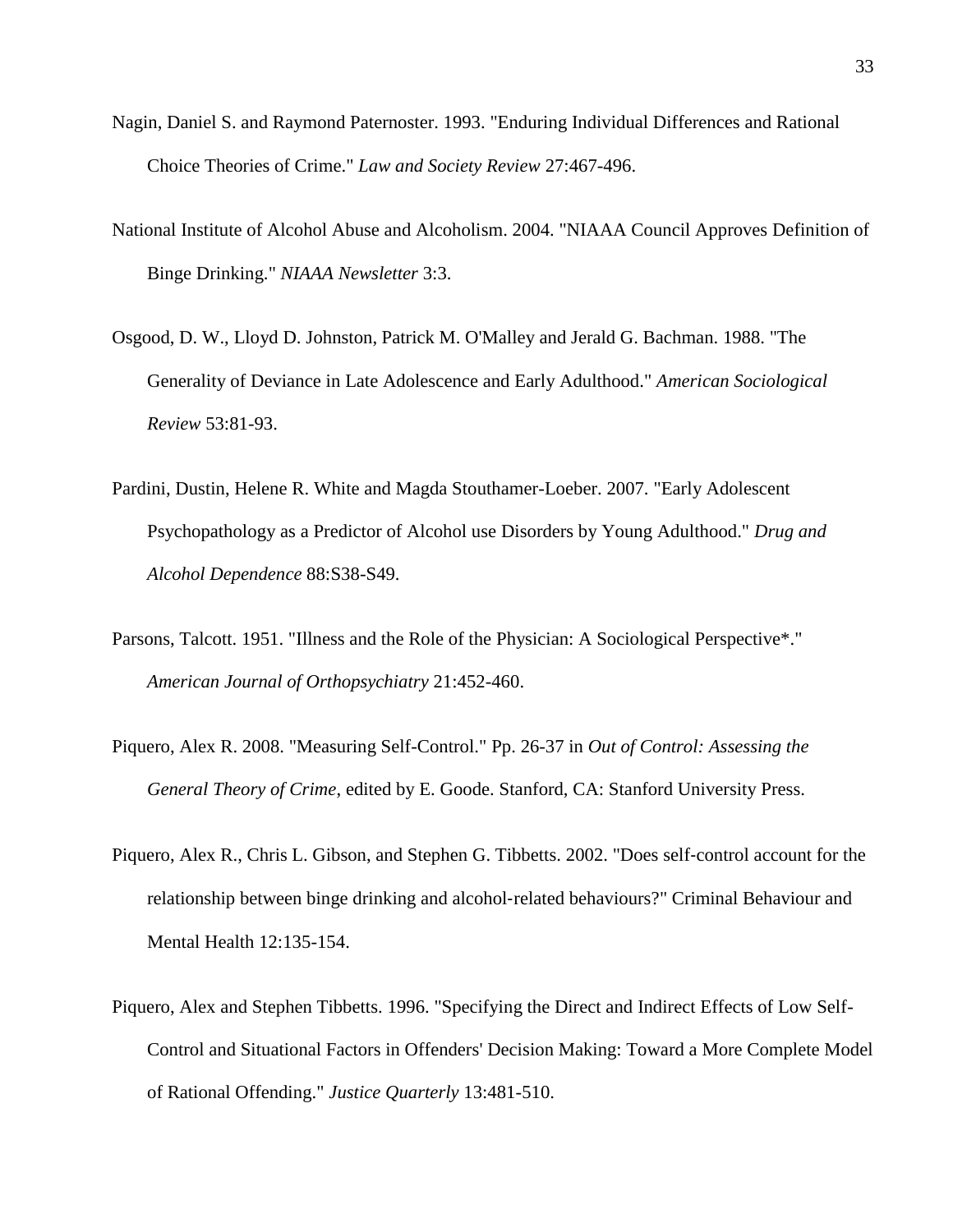- Plant, Moira, Patrick Miller, Christine Thornton, Martin Plant and Kim Bloomfield. 2000. "Life Stage, Alcohol Consumption Patterns, Alcohol-Related Consequences, and Gender." *Substance Abuse* 21:265-281.
- Podaná, Zuzana and Jiří Buriánek. 2013. "Does Cultural Context Affect the Association between Self-Control and Problematic Alcohol use among Juveniles? A Multilevel Analysis of 25 European Countries." *Journal of Contemporary Criminal Justice* 29:70-87.
- Pratt, Travis C. and Francis T. Cullen. 2000. "The Empirical Status of Gottfredson and Hirschi's General Theory of Crime: A meta‐analysis." *Criminology* 38:931-964.
- Ramstedt, Mats. 2002. "Alcohol Consumption and the Experience of Adverse Consequences-A Comparison of Six European Countries." *Contemporary Drug Problems* 29:549.
- Ramstedt, Mats and Ann Hope. 2005. "The Irish Drinking Habits of 2002-Drinking and Drinking-Related Harm in a European Comparative Perspective." *Journal of Substance Use* 10:273-283.
- Rebellon, Cesar J., Murray A. Straus and Rose Medeiros. 2008. "Self-Control in Global Perspective an Empirical Assessment of Gottfredson and Hirschi's General Theory within and Across 32 National Settings." *European Journal of Criminology* 5:331-361.
- Reininger, Belinda M., Alexandra E. Evans, Sarah F. Griffin, Maureen Sanderson, Murray L. Vincent, Robert F. Valois and Deborah Parra-Medina. 2005. "Predicting Adolescent Risk Behaviors Based on an Ecological Framework and Assets." *American Journal of Health Behavior* 29:150-161.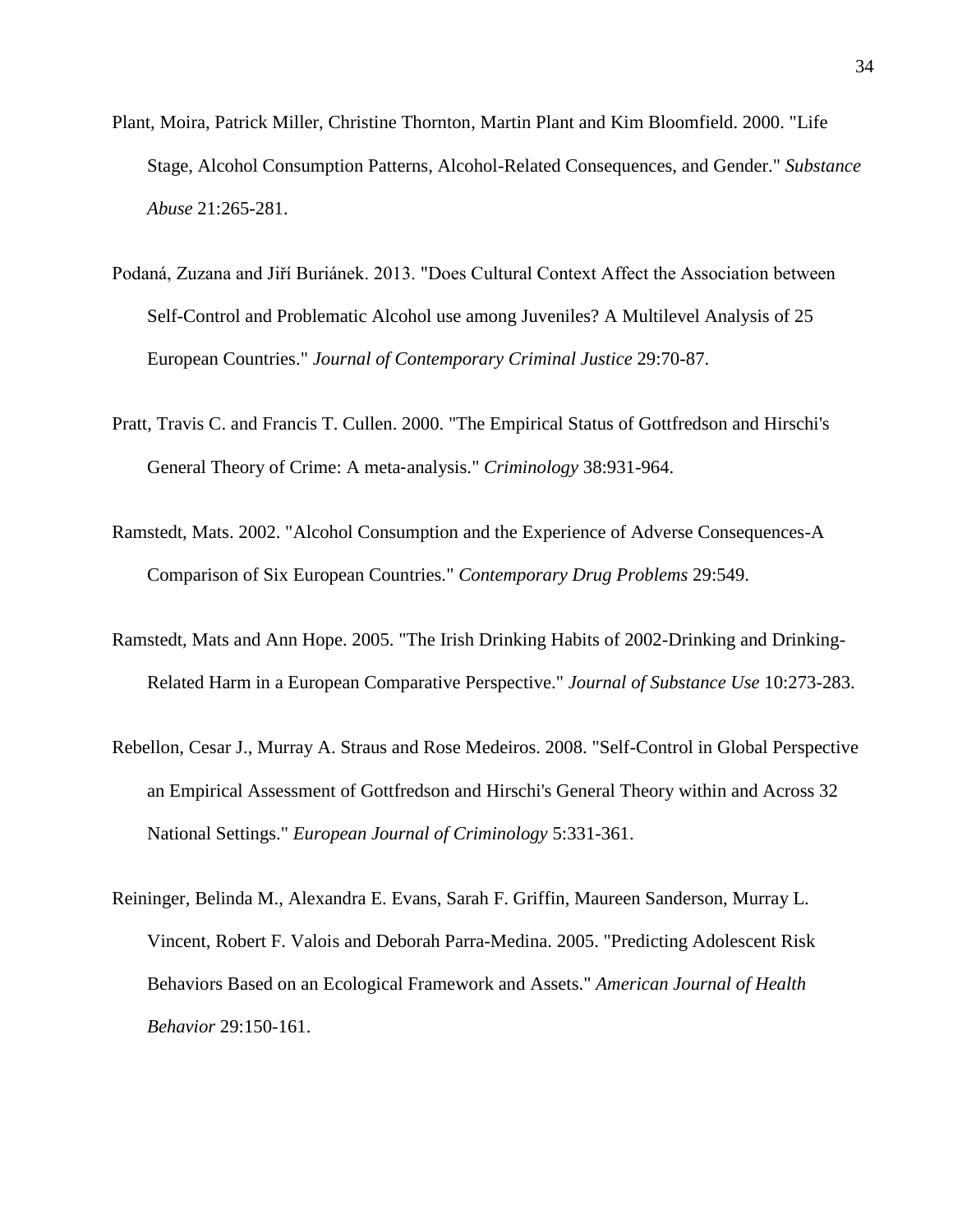- Ribeaud, Denis and Manuel Eisner. 2006. "The 'Drug–Crime Link 'from a Self-Control Perspective an Empirical Test in a Swiss Youth Sample." *European Journal of Criminology* 3:33-67.
- Sobell, Linda C., Sangeeta Agrawal, Helen Annis, Hector Ayala-Velazquez, Leticia Echeverria, Gloria I. Leo, Janusz K. Rybakowski, Christer Sandahl, Bill Saunders and Sally Thomas. 2001. "Cross-Cultural Evaluation of Two Drinking Assessment Instruments: Alcohol Timeline Followback and Inventory of Drinking Situations." *Substance use & Misuse* 36:313-331.
- Sobell, Linda C. and Mark B. Sobell. 1992. "Timeline Follow-Back." Pp. 41-72 in *Measuring Alcohol Consumption: Psychosocial and Biochemical Methods*, edited by R.Z. Litten and J.P. Allen. Springer. New York: Humana Press.
- Stein, Michael D., Celeste M. Caviness, Bradley J. Anderson, Meg Hebert and Jennifer G. Clarke. 2010. "A Brief Alcohol Intervention for Hazardously Drinking Incarcerated Women." *Addiction* 105:466-475.
- Strong, David R., Celeste Caviness, Brad Anderson, Richard A. Brown and Michael Stein. 2010. "Assessing the Severity of Hazardous Drinking and Related Consequences among Incarcerated Women." *Alcoholism: Clinical and Experimental Research* 34:907-914.
- Turrisi, Rob, Kimberly A. Mallett, Nadine R. Mastroleo and Mary E. Larimer. 2006. "Heavy Drinking in College Students: Who is at Risk and what is being done about it?" *The Journal of General Psychology* 133:401-420.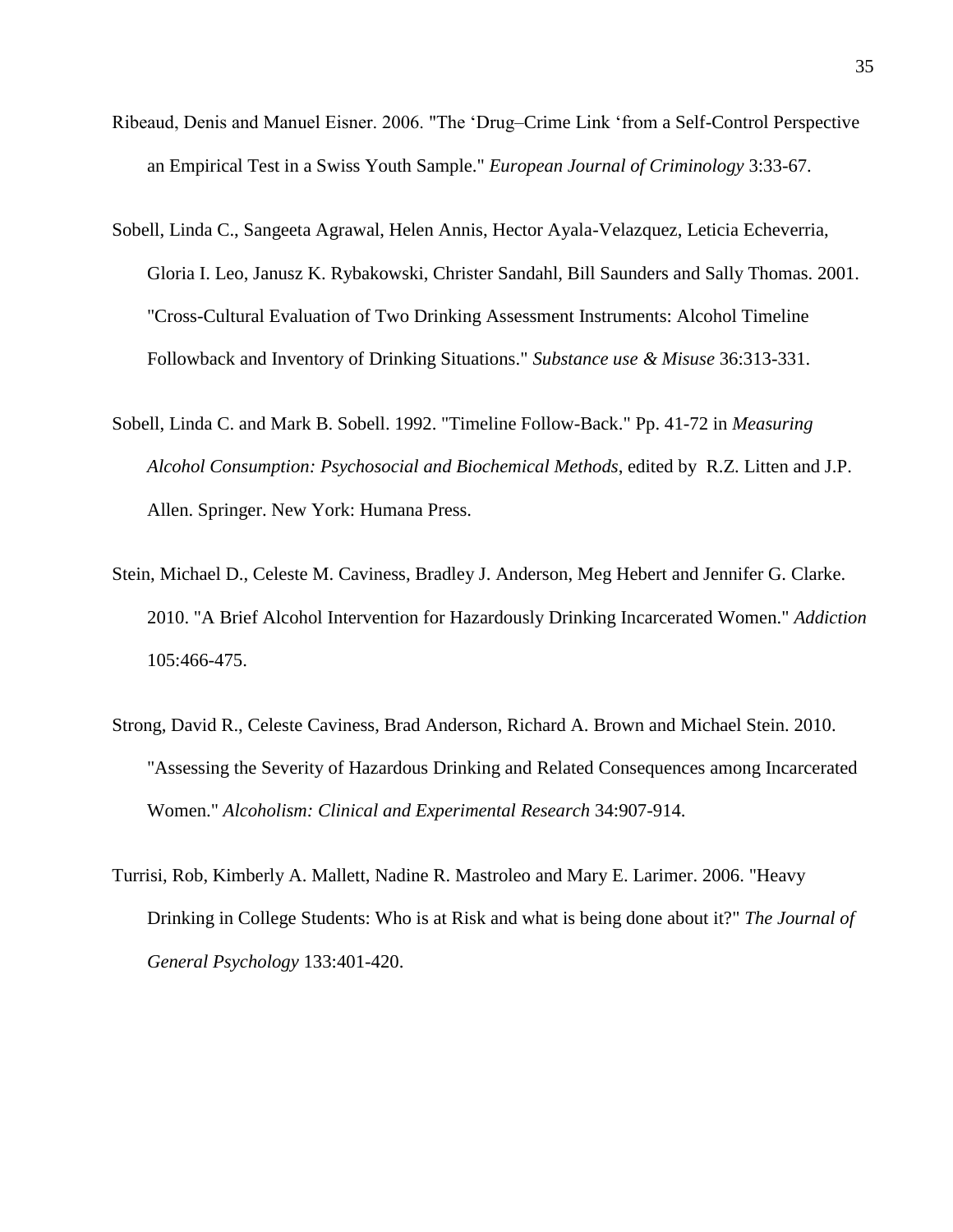- Vazsonyi, Alexander T. and Jennifer M. Crosswhite. 2004. "A Test of Gottfredson and Hirschi's General Theory of Crime in African American Adolescents." *Journal of Research in Crime and Delinquency* 41:407-432.
- Vazsonyi, Alexander T., Lloyd E. Pickering, Marianne Junger and Dick Hessing. 2001. "An Empirical Test of a General Theory of Crime: A Four-Nation Comparative Study of Self-Control and the Prediction of Deviance." *Journal of Research in Crime and Delinquency* 38:91-131.
- Velicer, Wayne F. 1976. "Determining the Number of Components from the Matrix of Partial Correlations." *Psychometrika* 41:321-327.
- Wechsler, Henry and Bernice Wuethrich. 2002. *Dying to Drink: Confronting Binge Drinking on College Campuses.* Emmaus, PA: Rodale.
- Wolfe, Scott E. and George E. Higgins. 2008. "Self-Control and Perceived Behavioral Control: An Examination of College Student Drinking." *Applied Psychology in Criminal Justice* 4:108-134.
- Wyllie, Allan, Jia‐Fang Zhang and Sally Casswell. 2000. "Risk Functions for Frequency of alcohol‐related Negative Consequences: New Zealand Survey Data." *Addiction* 95:1821-1832.
- Zwick, William R. and Wayne F. Velicer. 1986. "Comparison of Five Rules for Determining the Number of Components to Retain." *Psychological Bulletin* 99:432.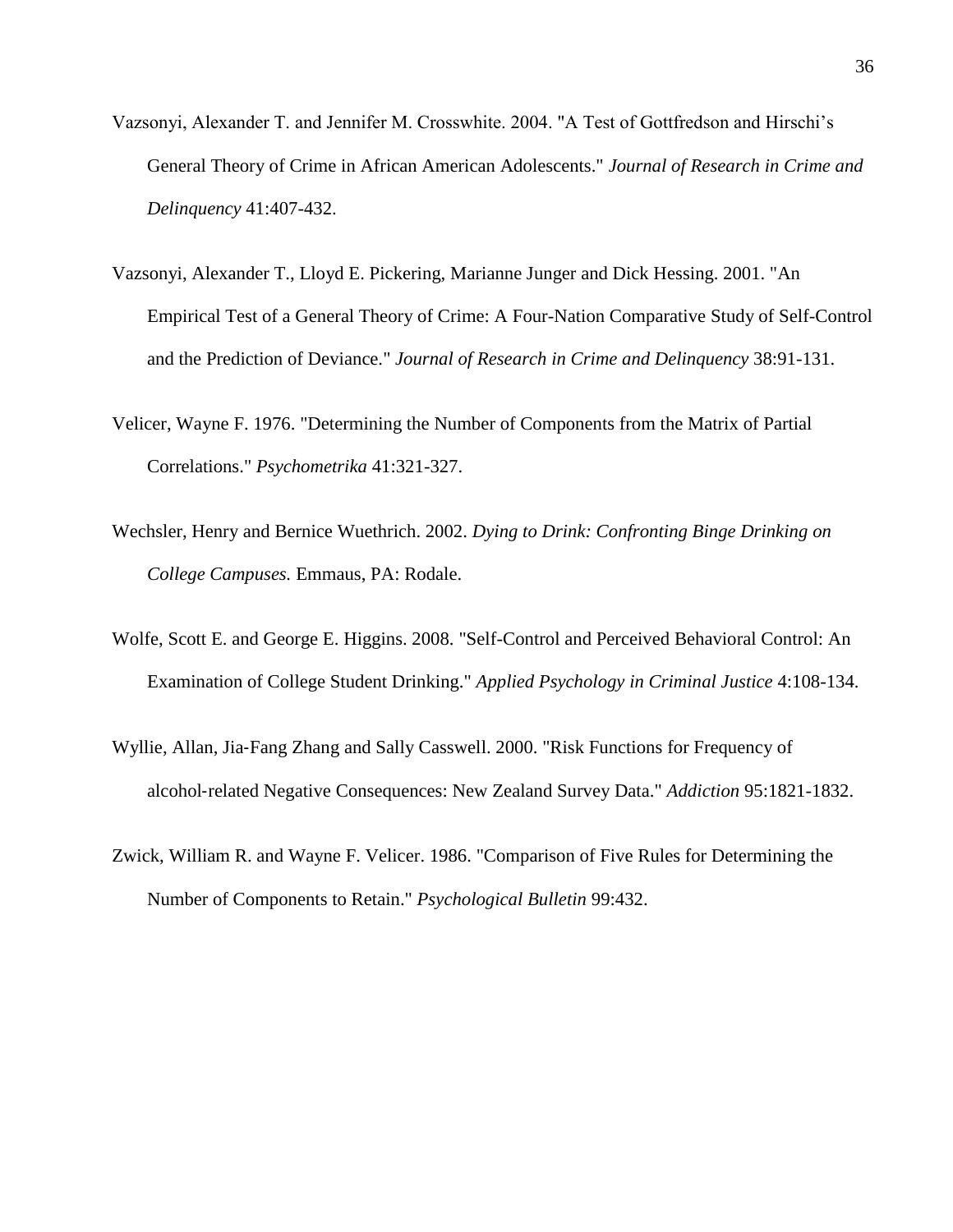| <b>Descriptive Characteristics</b>  | $n\left(\frac{0}{0}\right)$ |                       |                 |            |            |
|-------------------------------------|-----------------------------|-----------------------|-----------------|------------|------------|
|                                     |                             |                       |                 |            |            |
| Race (Caucasian)                    | 134 (70.5%)                 |                       |                 |            |            |
| Alcohol Dependent (Yes)             | 124 (65.3%)                 |                       |                 |            |            |
| Mother Alc. Problems (Yes)          | 80 (42.1%)                  |                       |                 |            |            |
| Father Alc. Problems (Yes)          | 120 (63.2%)                 |                       |                 |            |            |
|                                     |                             |                       |                 |            |            |
|                                     | Range                       | Mean $(\pm SD)$       | P <sub>25</sub> | <b>P50</b> | <b>P75</b> |
| Age                                 | $18 - 56$                   | 33.95 $(\pm 8.79)$    | 26.00           | 35.00      | 41.00      |
| Proportion Days Used Alcohol        | $0 - 1$                     | $0.49 \ (\pm 0.33)$   | 0.22            | 0.42       | 0.83       |
| Mean Drinks / Drinking Day          | $0 - 60$                    | $10.94 \ (\pm 8.70)$  | 4.89            | 8.13       | 14.00      |
| Peer Alcohol Use / Support          | $0 - 12$                    | 4.96 $(\pm 3.58)$     | 2.00            | 5.00       | 8.00       |
| Self-Control                        | $19 - 72$                   | $45.13 \ (\pm 11.42)$ | 37.00           | 45.00      | 53.00      |
| <b>Adverse Alcohol Consequences</b> | $0 - 14$                    | $6.54 (\pm 3.88)$     | 3.00            | 6.00       | 10.00      |

Table 1. Sample Characteristics and Descriptive Statistics  $(n = 190)$ .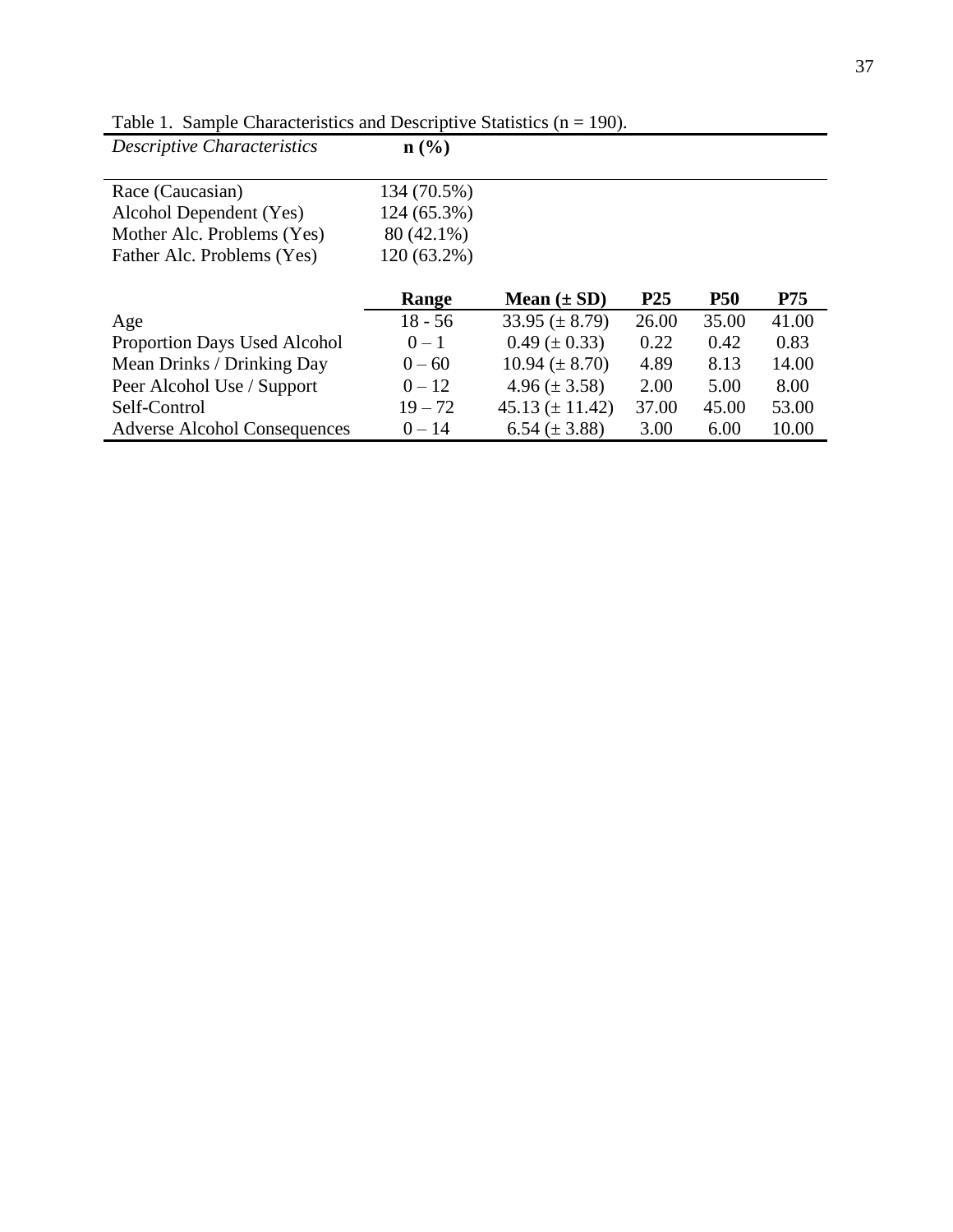| $10010$ $\equiv$ . $10010$ $01001$ $0011$ |          |         |        |         |        |          |         |          |          |
|-------------------------------------------|----------|---------|--------|---------|--------|----------|---------|----------|----------|
| <b>Variable</b>                           |          | 2.      | 3.     | 4.      | 5.     | b.       | 7.      | 8.       | 9.       |
| 1. Adverse Alc. Consequences              |          |         |        |         |        |          |         |          |          |
| $2. \text{Age}$                           | $.30**$  |         |        |         |        |          |         |          |          |
| 3. Race (Caucasian)                       | $.16*$   | .00     |        |         |        |          |         |          |          |
| 4. Mother Alcohol. Problem (Yes)          | $.21*$   | .14     | .01    |         |        |          |         |          |          |
| 5. Father Alcohol Problem (Yes)           | $.24**$  | .01     | .08    | $.14*$  |        |          |         |          |          |
| 6. Mean Drinks / Drinking Day             | $.28**$  | $-.10$  | $-.07$ | .11     | .06    |          |         |          |          |
| 7. Proportion Days Used Alcohol           | $.24**$  | .01     | $-.04$ | .10     | .11    | $.22**$  |         |          |          |
| 8. Alcohol Dependent (Yes)                | $.34**$  | .07     | .04    | $-.00$  | .08    | $.29**$  | $.38**$ |          |          |
| 9. Peer Alcohol Use / Support             | $.38**$  | .05     | $-.01$ | $.21**$ | $.15*$ | $.16*$   | $.25**$ | $.28**$  |          |
| 10. Self-Control                          | $-.45**$ | $.10\,$ | $-.04$ | $-.17*$ | $-15*$ | $-.28**$ | $-17*$  | $-.20**$ | $-.32**$ |
|                                           |          |         |        |         |        |          |         |          |          |

Table 2. Zero -Order Correlations (n = 190).

\* p < .05, \*\* p < .01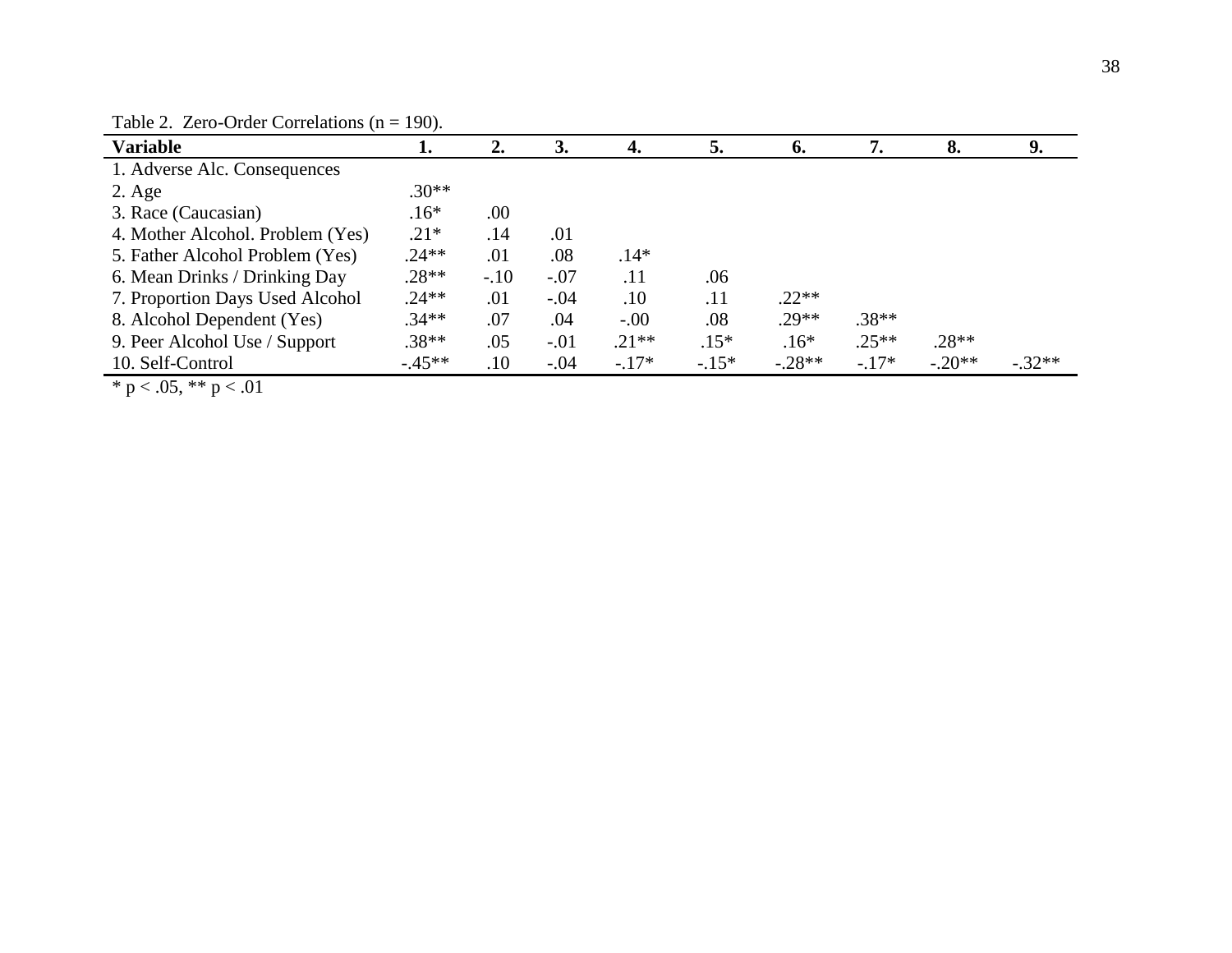| Predictor                     | <b>Model 1</b>       | <b>Model 2</b>       | <b>Model 3</b>      |
|-------------------------------|----------------------|----------------------|---------------------|
| Self Control                  | $-.331**$<br>(.058)  |                      | $-.388**$<br>(.055) |
| Age                           | $.324**$<br>(.058)   | $.285**$<br>(.060)   | $.324**$<br>(.060)  |
| Race (Caucasian)              | $.316*$<br>(.126)    | $.359**$<br>(.132)   | $.295*$<br>(.127)   |
| Mother Alcohol Problem (Yes)  | .064<br>(.123)       | .134<br>(.133)       | .056<br>(.125)      |
| Father Alcohol Problem (Yes)  | $.257*$<br>(.114)    | $.311*$<br>(.123)    | $.276*$<br>(.117)   |
| Peer Alcohol Use/Support      | $.162*$<br>(.062)    | $.241**$<br>(.066)   | $.215**$<br>(.061)  |
| Alcohol Dependent (Yes)       | $.284*$<br>(.134)    | $.332*$<br>(.137)    |                     |
| Prop. Days Using Alcohol      | .041<br>(.054)       | .048<br>(.060)       |                     |
| Mean Drinks / Drinking Day    | $.145**$<br>(.055)   | $.208**$<br>(.065)   |                     |
| Quantity by Freq. Interaction | $-.003$<br>(.052)    | .027<br>(.058)       |                     |
| Constant                      | $-0.597**$<br>(.142) | $-0.728**$<br>(.146) | $-.406**$<br>(.124) |
| Model R-squared<br>$\bullet$  | .47                  | .38                  | .41                 |

Table 3. Least Squares Regression Models Predicting Adverse Alcohol Consequences ( $n = 190$ ).

Robust standard errors in parentheses

\*\* p<0.01, \* p<0.05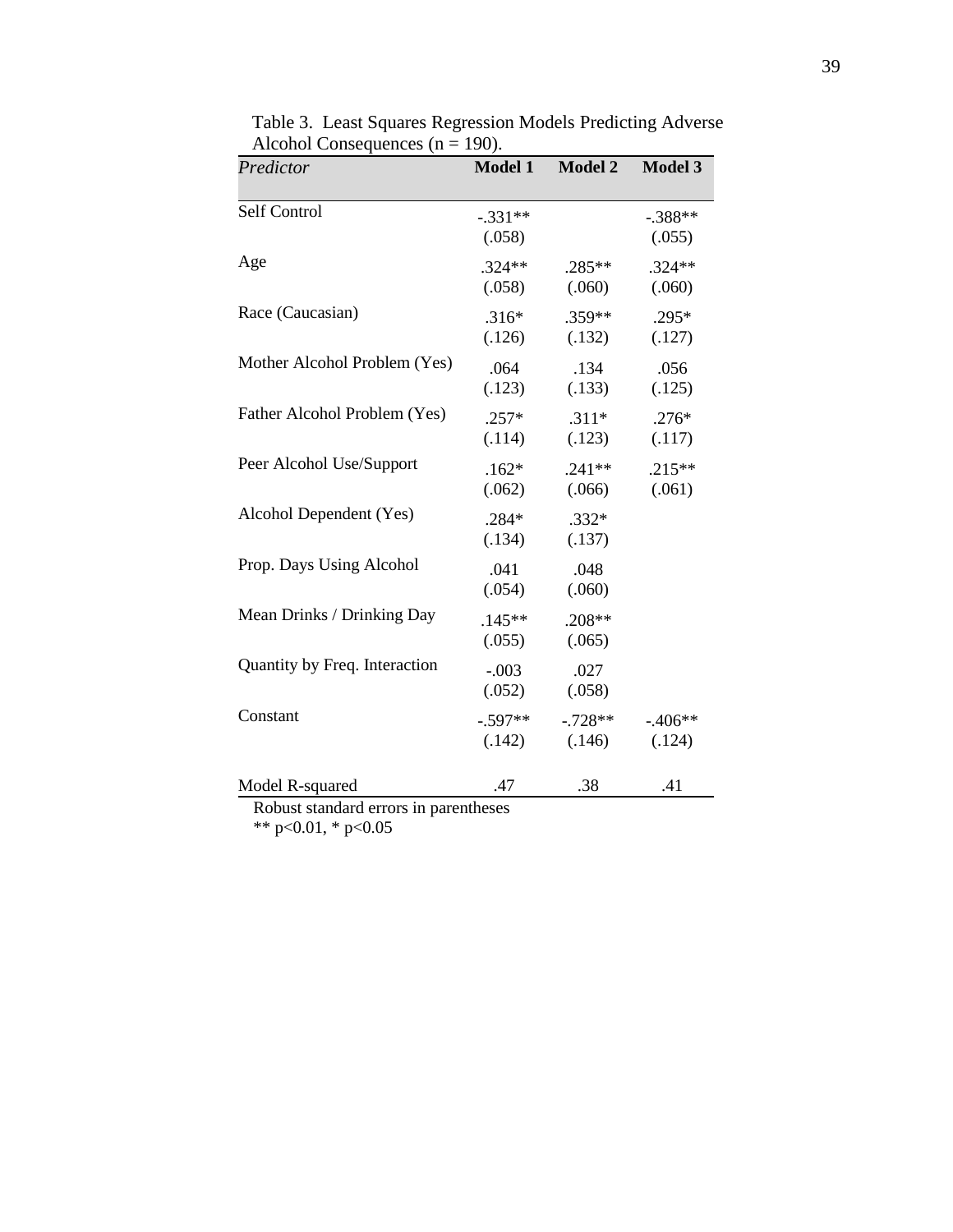|                                                       | Unadjusted      |             | <b>Adjusted</b> <sup>a</sup> |              |
|-------------------------------------------------------|-----------------|-------------|------------------------------|--------------|
| <b>Item</b>                                           | OR <sup>b</sup> | 95% CI      | $OR^b$                       | 95% CI       |
| Have you ever had money problems like not being       |                 |             |                              |              |
| able to afford food or pay bills/rent because of your | $.39***$        | $.26 - .57$ | $.36***$                     | $.21 - .60$  |
| drinking?                                             |                 |             |                              |              |
| Have you ever had a car accident while you were       | .59***          | $.44 - .80$ | $.64**$                      | $.45 - .90$  |
| drinking or under the influence of alcohol?           |                 |             |                              |              |
| Have you ever gotten into a physical fight while      |                 |             |                              |              |
| you were drinking or under the influence of           | $.53***$        | $.37 - .75$ | $.63*$                       | .40-.99      |
| alcohol?                                              |                 |             |                              |              |
| Have you ever been arrested because you were          | $.74*$          | $.56 - .99$ | .77                          | $.53 - 1.12$ |
| drinking or under the influence of alcohol?           |                 |             |                              |              |
| Have you ever been seriously injured while you        | $.61**$         | $.45 - .83$ | $.67*$                       | $.47 - .95$  |
| were drinking or under the influence of alcohol?      |                 |             |                              |              |
| Have you ever injured someone else while you          | $.55***$        | $.40 - .74$ | $.65*$                       | $.46 - .91$  |
| were drinking or under the influence of alcohol?      |                 |             |                              |              |
| Have you ever lost a job or had to leave school       | $.45***$        | $.32 - .66$ | .45***                       | $.31 - .66$  |
| because of drinking alcohol?                          |                 |             |                              |              |
| Has your drinking ever caused physical health         | $.61**$         | $.43 - .83$ | $.67*$                       | $.46 - .98$  |
| problems?                                             |                 |             |                              |              |
| Has your drinking ever caused problems in your        | $.68*$          | $.49 - .96$ | $.63*$                       | $.43 - .94$  |
| sex life?                                             |                 |             |                              |              |
| Has a serious relationship (such as a marriage) ever  | $.51***$        | $.36 - .73$ | $.52**$                      | $.34 - .77$  |
| ended because of your drinking?                       |                 |             |                              |              |
| Has your drinking ever damaged your relationship      | $.63**$         | $.46 - .86$ | .70                          | $.48 - 1.00$ |
| with your family?                                     |                 |             |                              |              |
| Have you ever had an unplanned pregnancy that         |                 |             |                              |              |
| occurred because you were drinking or under the       | $.60**$         | $.42 - .84$ | $.52**$                      | $.32 - .82$  |
| influence of alcohol?                                 |                 |             |                              |              |
| Has your drinking ever caused a problem for you       |                 |             |                              |              |
| as a parent (such as not paying attention to          | $.47***$        | $.33 - .65$ | $.45***$                     | $.31 - .66$  |
| children, forgetting about them, etc.)?               |                 |             |                              |              |
| Have you ever lost custody of your children, even     | $.50***$        | $.34 - .72$ | $.62*$                       | $.40 - .96$  |
| just for a day or two, because of your drinking?      |                 |             |                              |              |

Table 4. Unadjusted and Adjusted Effects of Self-Control on the Odds of Fourteen Specific Adverse Alcohol Consequences (n = 190).

\*  $p \le 0.05$ , \*\*  $p \le 0.01$ , \*\*\*  $p \le 0.001$ . P values and confidence interval estimates based on robust standard error estimators.

**<sup>a</sup>** Adjusted for age, race, mother had an alcohol problem, father had an alcohol problem, others' use

 and support of alcohol, alcohol dependence, proportion of days using alcohol, mean drinks / drinking day, and the quantity by frequency interaction.

**b** Self-control was standardized to zero mean and unit variance prior to estimating the effects. The coefficients give the estimated effect of a 1 standard deviation (11.42 unit) increase in self control on the odds of each adverse consequence.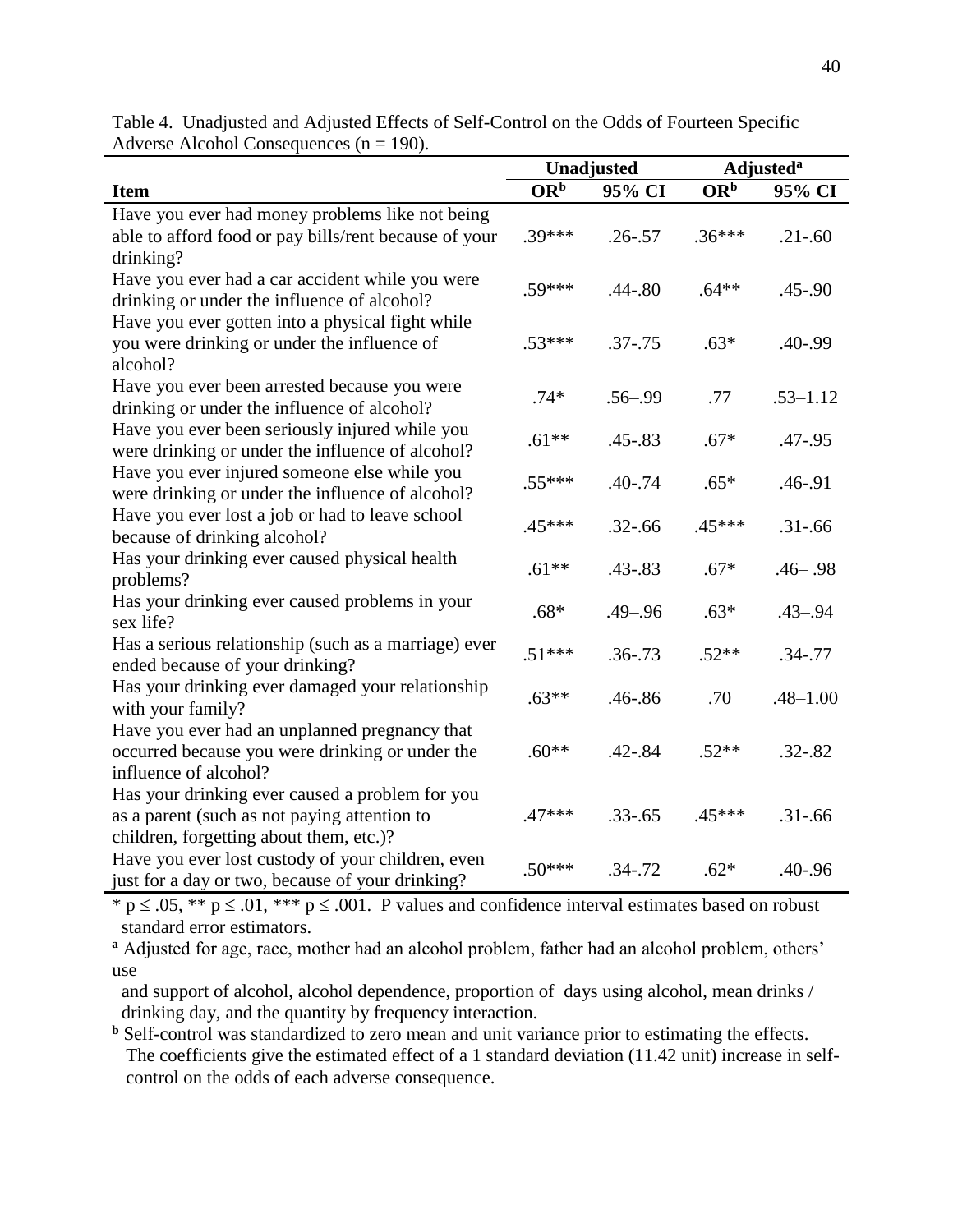|                                                                                                                          | <b>Factor Loadings</b>      |                           |
|--------------------------------------------------------------------------------------------------------------------------|-----------------------------|---------------------------|
| <b>Items</b>                                                                                                             | <b>Initial</b> <sup>a</sup> | <b>Index</b> <sup>b</sup> |
| 1. I often act on the spur of the moment.                                                                                | .42                         | .41                       |
| 2. I frequently try to avoid things I know will be difficult.                                                            | .27                         | deleted <sup>c</sup>      |
| 3. I like to test myself every now and then by doing something a little<br>risky.                                        | .53                         | .55                       |
| 4. If I had a choice, I would almost always rather do something<br>physical than something mental.                       | .30                         | deleted                   |
| 5. I try to look out for myself first, even if it means making things<br>difficult for other people.                     | .43                         | .41                       |
| 6. I lose my temper pretty easily.                                                                                       | .52                         | .53                       |
| 7. I don't devote much thought and effort to preparing for the future.                                                   | .65                         | .66                       |
| 8. When things get complicated, I tend to quit or withdraw.                                                              | .53                         | .55                       |
| 9. Sometimes I will take a risk just for the fun of it.                                                                  | .65                         | .66                       |
| 10. I almost always feel better when I am on the move than when I<br>am sitting and thinking.                            | .23                         | deleted                   |
| 11. I'm not very sympathetic to other people when they are having<br>problems.                                           | .28                         | deleted                   |
| 12. Often, when I'm angry at people, I feel more like hurting them<br>than talking to them about why I'm angry.          | .55                         | .56                       |
| 13. I often do whatever brings me pleasure here and now, even at the<br>cost of future goals.                            | .74                         | .75                       |
| 14. The things in life that are the easiest to do bring me the most<br>pleasure.                                         | .56                         | .55                       |
| 15. I sometimes find it exciting to do things for which I might get in<br>trouble.                                       | .63                         | .64                       |
| 16. I like to get out and do things more than I like to read or<br>contemplate ideas.                                    | .34                         | deleted                   |
| 17. If things I do upset other people, it's their problem, not mine.                                                     | .60                         | .59                       |
| 18. When I am really angry, other people better stay away from me.                                                       | .54                         | .55                       |
| 19. I am more concerned with what happens to me in the short run<br>than in the long run.                                | .67                         | .67                       |
| 20. I dislike really hard tasks that stretch my abilities to the limit.                                                  | .53                         | .51                       |
| 21. Excitement and adventure are more important to me than security.                                                     | .55                         | .55                       |
| 22. I seem to have more energy and greater need for activity than<br>most other people my age.                           | .09                         | deleted                   |
| 23. I will try to get the things I want even when I know it's causing<br>problems for other people.                      | .71                         | .73                       |
| 24. When I have a serious disagreement with someone, it's usually<br>hard for me to talk about it without getting upset. | .43                         | .43                       |

<sup>a</sup> Loadings of all 24 items on a single principal component.

 $\Delta$  Loadings of the 18 items included in the final self-control index.

c Items not included in the final self-control index.